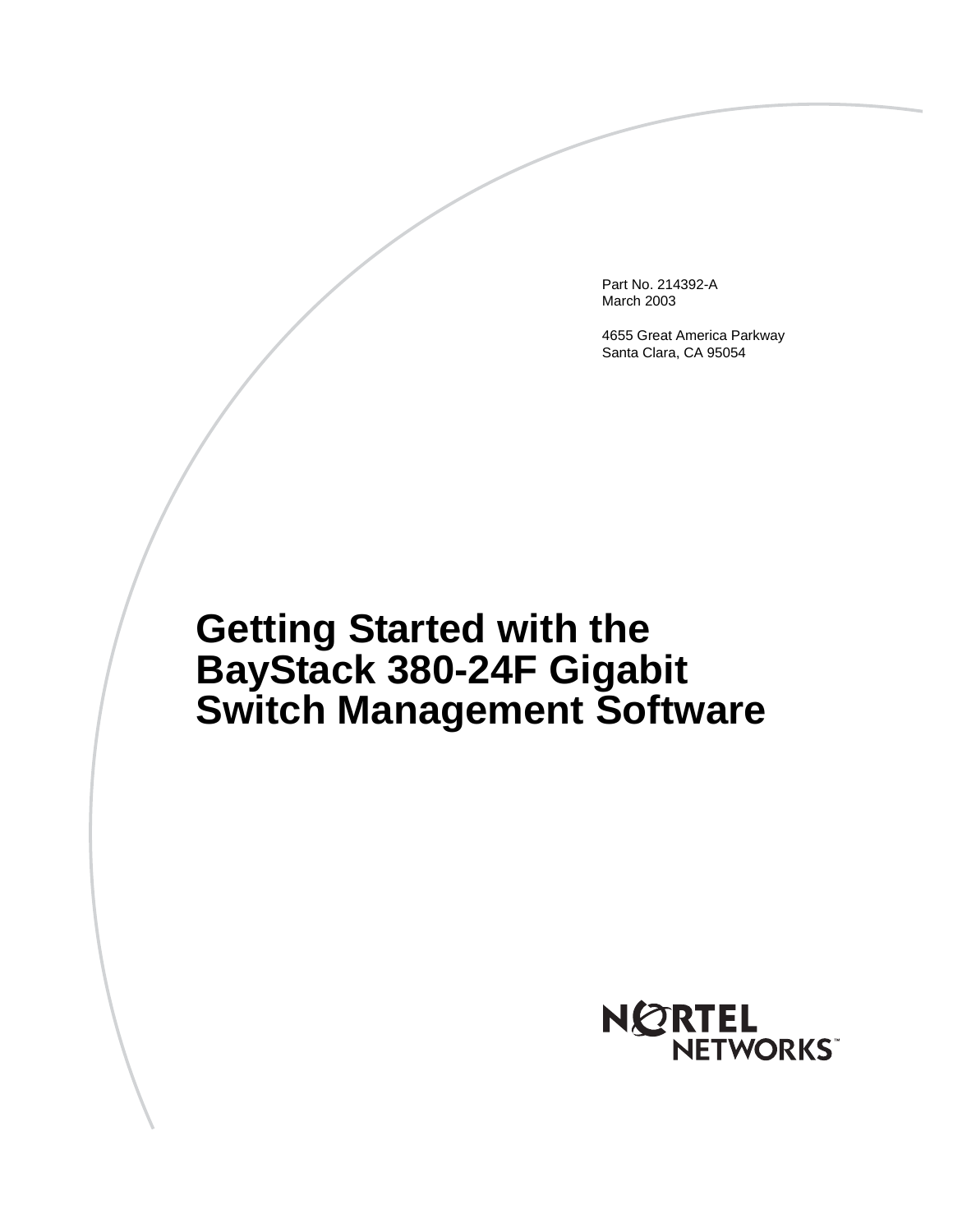#### **Copyright © 2003 Nortel Networks**

All rights reserved. March 2003.

The information in this document is subject to change without notice. The statements, configurations, technical data, and recommendations in this document are believed to be accurate and reliable, but are presented without express or implied warranty. Users must take full responsibility for their applications of any products specified in this document. The information in this document is proprietary to Nortel Networks Inc.

#### **Trademarks**

Nortel Networks, the Nortel Networks logo, the Globemark, Unified Networks, and BayStack are trademarks of Nortel Networks.

Microsoft, Windows, and Windows NT are trademarks of Microsoft Corporation. Adobe and Acrobat Reader are trademarks of Adobe Systems Incorporated. SPARC is a trademark of Sparc International, Inc. Sun and Solaris are trademarks of Sun Microsystems, Inc. HP is a trademark of Hewlett-Packard Corporation. UNIX is a trademark of X/Open Company Limited. IBM and AIX are trademarks of International Business Machines Corporation (IBM). Netscape Navigator is a trademark of Netscape Communications Corporation. Ethernet is a trademark of Xerox Corporation. Intel and Pentium are trademarks of Intel Corporation. The asterisk after a name denotes a trademarked item.

#### **Restricted rights legend**

Use, duplication, or disclosure by the United States Government is subject to restrictions as set forth in subparagraph (c)(1)(ii) of the Rights in Technical Data and Computer Software clause at DFARS 252.227-7013.

Notwithstanding any other license agreement that may pertain to, or accompany the delivery of, this computer software, the rights of the United States Government regarding its use, reproduction, and disclosure are as set forth in the Commercial Computer Software-Restricted Rights clause at FAR 52.227-19.

#### **Statement of conditions**

In the interest of improving internal design, operational function, and/or reliability, Nortel Networks Inc. reserves the right to make changes to the products described in this document without notice.

Nortel Networks Inc. does not assume any liability that may occur due to the use or application of the product(s) or circuit layout(s) described herein.

Portions of the code in this software product may be Copyright © 1988, Regents of the University of California. All rights reserved. Redistribution and use in source and binary forms of such portions are permitted, provided that the above copyright notice and this paragraph are duplicated in all such forms and that any documentation, advertising materials, and other materials related to such distribution and use acknowledge that such portions of the software were developed by the University of California, Berkeley. The name of the University may not be used to endorse or promote products derived from such portions of the software without specific prior written permission.

SUCH PORTIONS OF THE SOFTWARE ARE PROVIDED "AS IS" AND WITHOUT ANY EXPRESS OR IMPLIED WARRANTIES, INCLUDING, WITHOUT LIMITATION, THE IMPLIED WARRANTIES OF MERCHANTABILITY AND FITNESS FOR A PARTICULAR PURPOSE.

In addition, the program and information contained herein are licensed only pursuant to a license agreement that contains restrictions on use and disclosure (that may incorporate by reference certain limitations and notices imposed by third parties).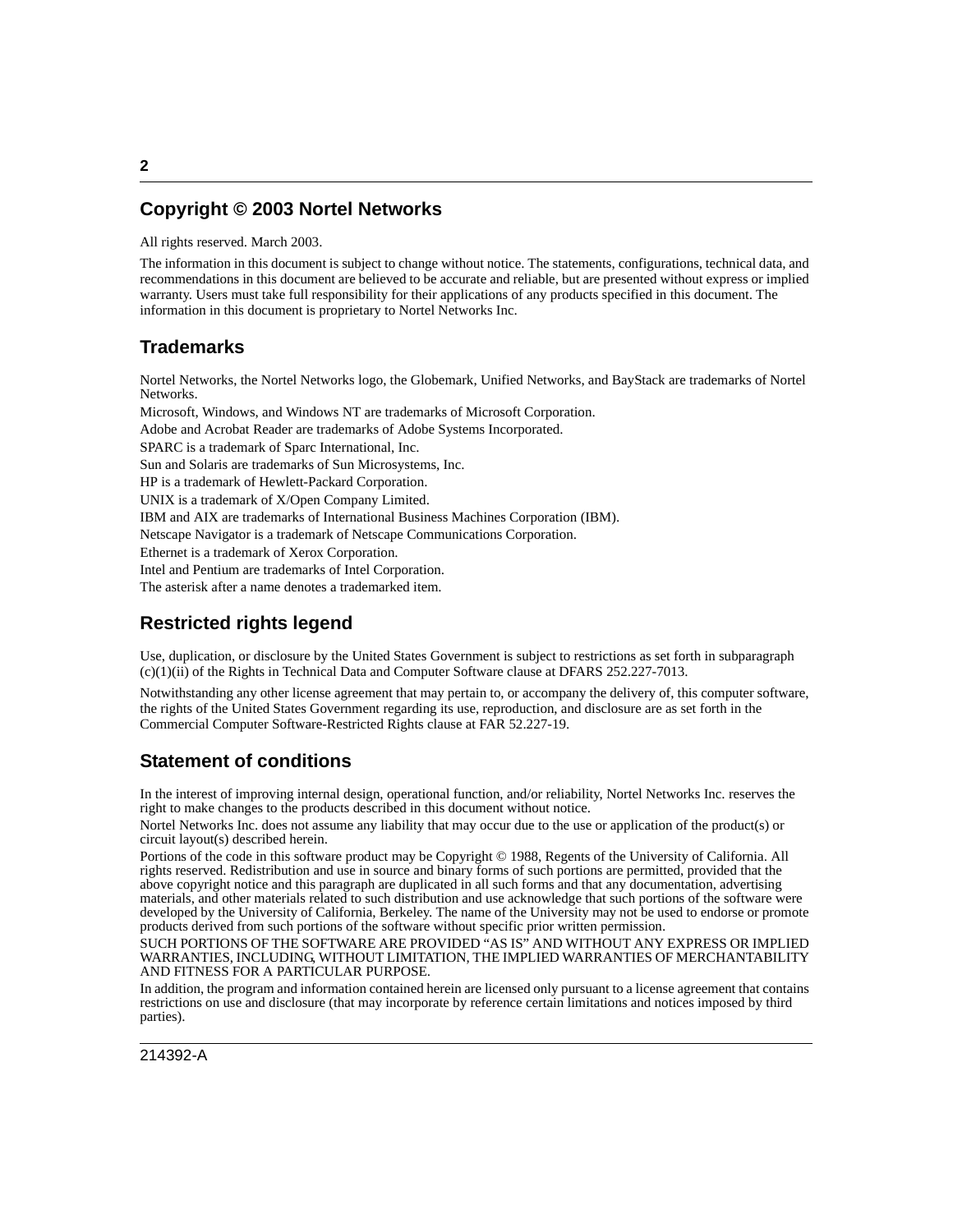#### **Nortel Networks Inc. software license agreement**

**NOTICE:** Please carefully read this license agreement before copying or using the accompanying software or installing the hardware unit with pre-enabled software (each of which is referred to as "Software" in this Agreement). BY COPYING OR USING THE SOFTWARE, YOU ACCEPT ALL OF THE TERMS AND CONDITIONS OF THIS LICENSE AGREEMENT. THE TERMS EXPRESSED IN THIS AGREEMENT ARE THE ONLY TERMS UNDER WHICH NORTEL NETWORKS WILL PERMIT YOU TO USE THE SOFTWARE. If you do not accept these terms and conditions, return the product, unused and in the original shipping container, within 30 days of purchase to obtain a credit for the full purchase price.

**1. License grant.** Nortel Networks Inc. ("Nortel Networks") grants the end user of the Software ("Licensee") a personal, nonexclusive, nontransferable license: a) to use the Software either on a single computer or, if applicable, on a single authorized device identified by host ID, for which it was originally acquired; b) to copy the Software solely for backup purposes in support of authorized use of the Software; and c) to use and copy the associated user manual solely in support of authorized use of the Software by Licensee. This license applies to the Software only and does not extend to Nortel Networks Agent software or other Nortel Networks software products. Nortel Networks Agent software or other Nortel Networks software products are licensed for use under the terms of the applicable Nortel Networks Inc. Software License Agreement that accompanies such software and upon payment by the end user of the applicable license fees for such software.

**2. Restrictions on use; reservation of rights.** The Software and user manuals are protected under copyright laws. Nortel Networks and/or its licensors retain all title and ownership in both the Software and user manuals, including any revisions made by Nortel Networks or its licensors. The copyright notice must be reproduced and included with any copy of any portion of the Software or user manuals. Licensee may not modify, translate, decompile, disassemble, use for any competitive analysis, reverse engineer, distribute, or create derivative works from the Software or user manuals or any copy, in whole or in part. Except as expressly provided in this Agreement, Licensee may not copy or transfer the Software or user manuals, in whole or in part. The Software and user manuals embody Nortel Networks' and its licensors' confidential and proprietary intellectual property. Licensee shall not sublicense, assign, or otherwise disclose to any third party the Software, or any information about the operation, design, performance, or implementation of the Software and user manuals that is confidential to Nortel Networks and its licensors; however, Licensee may grant permission to its consultants, subcontractors, and agents to use the Software at Licensee's facility, provided they have agreed to use the Software only in accordance with the terms of this license.

**3. Limited warranty.** Nortel Networks warrants each item of Software, as delivered by Nortel Networks and properly installed and operated on Nortel Networks hardware or other equipment it is originally licensed for, to function substantially as described in its accompanying user manual during its warranty period, which begins on the date Software is first shipped to Licensee. If any item of Software fails to so function during its warranty period, as the sole remedy Nortel Networks will at its discretion provide a suitable fix, patch, or workaround for the problem that may be included in a future Software release. Nortel Networks further warrants to Licensee that the media on which the Software is provided will be free from defects in materials and workmanship under normal use for a period of 90 days from the date Software is first shipped to Licensee. Nortel Networks will replace defective media at no charge if it is returned to Nortel Networks during the warranty period along with proof of the date of shipment. This warranty does not apply if the media has been damaged as a result of accident, misuse, or abuse. The Licensee assumes all responsibility for selection of the Software to achieve Licensee's intended results and for the installation, use, and results obtained from the Software. Nortel Networks does not warrant a) that the functions contained in the software will meet the Licensee's requirements, b) that the Software will operate in the hardware or software combinations that the Licensee may select, c) that the operation of the Software will be uninterrupted or error free, or d) that all defects in the operation of the Software will be corrected. Nortel Networks is not obligated to remedy any Software defect that cannot be reproduced with the latest Software release. These warranties do not apply to the Software if it has been (i) altered, except by Nortel Networks or in accordance with its instructions; (ii) used in conjunction with another vendor's product, resulting in the defect; or (iii) damaged by improper environment, abuse, misuse, accident, or negligence. THE FOREGOING WARRANTIES AND LIMITATIONS ARE EXCLUSIVE REMEDIES AND ARE IN LIEU OF ALL OTHER WARRANTIES EXPRESS OR IMPLIED, INCLUDING WITHOUT LIMITATION ANY WARRANTY OF MERCHANTABILITY OR FITNESS FOR A PARTICULAR PURPOSE. Licensee is responsible for the security of its own data and information and for maintaining adequate procedures apart from the Software to reconstruct lost or altered files, data, or programs.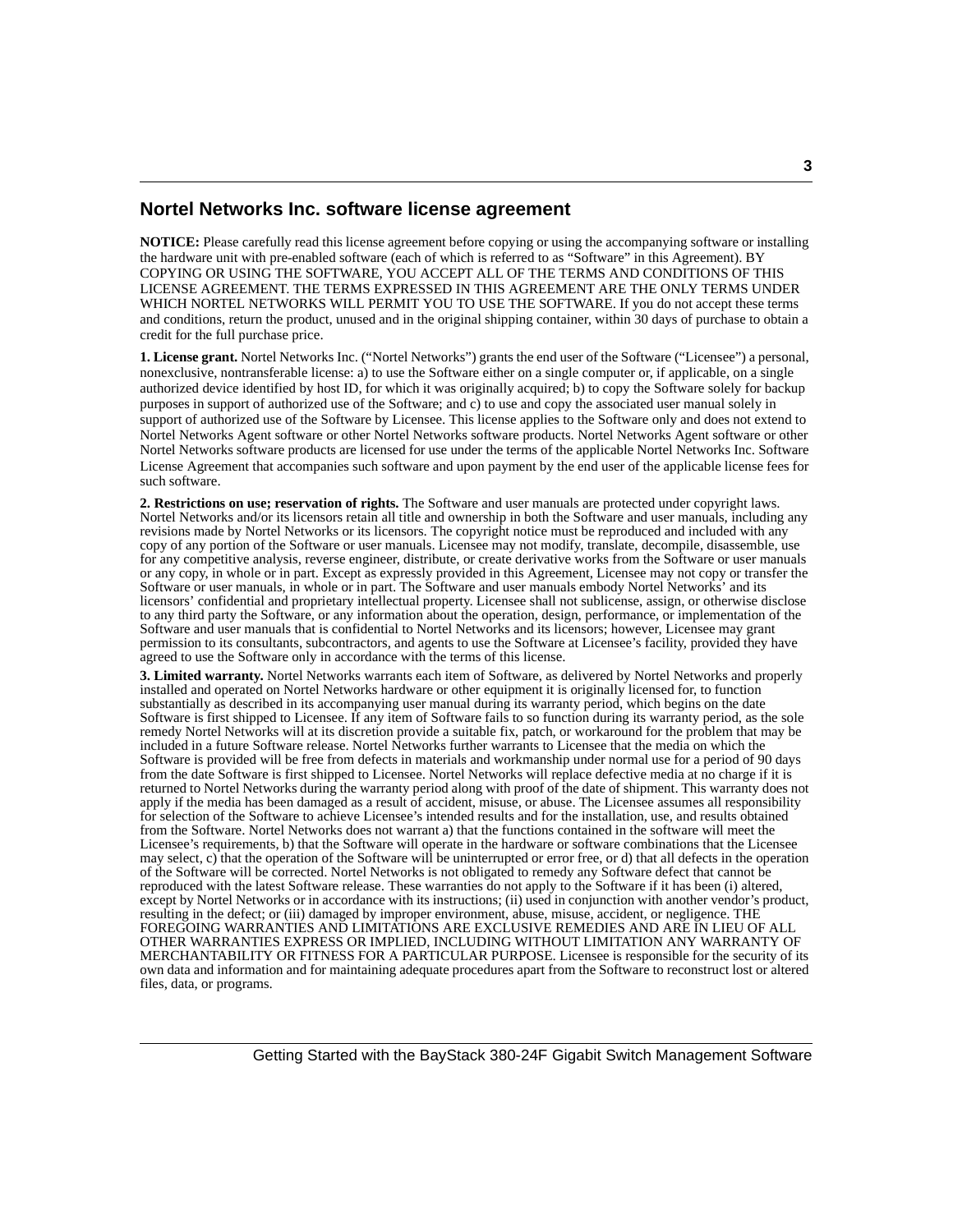**4. Limitation of liability.** IN NO EVENT WILL NORTEL NETWORKS OR ITS LICENSORS BE LIABLE FOR ANY COST OF SUBSTITUTE PROCUREMENT; SPECIAL, INDIRECT, INCIDENTAL, OR CONSEQUENTIAL DAMAGES; OR ANY DAMAGES RESULTING FROM INACCURATE OR LOST DATA OR LOSS OF USE OR PROFITS ARISING OUT OF OR IN CONNECTION WITH THE PERFORMANCE OF THE SOFTWARE, EVEN IF NORTEL NETWORKS HAS BEEN ADVISED OF THE POSSIBILITY OF SUCH DAMAGES. IN NO EVENT SHALL THE LIABILITY OF NORTEL NETWORKS RELATING TO THE SOFTWARE OR THIS AGREEMENT EXCEED THE PRICE PAID TO NORTEL NETWORKS FOR THE SOFTWARE LICENSE.

**5. Government licensees.** This provision applies to all Software and documentation acquired directly or indirectly by or on behalf of the United States Government. The Software and documentation are commercial products, licensed on the open market at market prices, and were developed entirely at private expense and without the use of any U.S. Government funds. The license to the U.S. Government is granted only with restricted rights, and use, duplication, or disclosure by the U.S. Government is subject to the restrictions set forth in subparagraph (c)(1) of the Commercial Computer Software––Restricted Rights clause of FAR 52.227-19 and the limitations set out in this license for civilian agencies, and subparagraph (c)(1)(ii) of the Rights in Technical Data and Computer Software clause of DFARS 252.227-7013, for agencies of the Department of Defense or their successors, whichever is applicable.

**6. Use of software in the European Community.** This provision applies to all Software acquired for use within the European Community. If Licensee uses the Software within a country in the European Community, the Software Directive enacted by the Council of European Communities Directive dated 14 May, 1991, will apply to the examination of the Software to facilitate interoperability. Licensee agrees to notify Nortel Networks of any such intended examination of the Software and may procure support and assistance from Nortel Networks.

**7. Term and termination.** This license is effective until terminated; however, all of the restrictions with respect to Nortel Networks' copyright in the Software and user manuals will cease being effective at the date of expiration of the Nortel Networks copyright; those restrictions relating to use and disclosure of Nortel Networks' confidential information shall continue in effect. Licensee may terminate this license at any time. The license will automatically terminate if Licensee fails to comply with any of the terms and conditions of the license. Upon termination for any reason, Licensee will immediately destroy or return to Nortel Networks the Software, user manuals, and all copies. Nortel Networks is not liable to Licensee for damages in any form solely by reason of the termination of this license.

**8. Export and re-export.** Licensee agrees not to export, directly or indirectly, the Software or related technical data or information without first obtaining any required export licenses or other governmental approvals. Without limiting the foregoing, Licensee, on behalf of itself and its subsidiaries and affiliates, agrees that it will not, without first obtaining all export licenses and approvals required by the U.S. Government: (i) export, re-export, transfer, or divert any such Software or technical data, or any direct product thereof, to any country to which such exports or re-exports are restricted or embargoed under United States export control laws and regulations, or to any national or resident of such restricted or embargoed countries; or (ii) provide the Software or related technical data or information to any military end user or for any military end use, including the design, development, or production of any chemical, nuclear, or biological weapons.

**9. General.** If any provision of this Agreement is held to be invalid or unenforceable by a court of competent jurisdiction, the remainder of the provisions of this Agreement shall remain in full force and effect. This Agreement will be governed by the laws of the state of California.

Should you have any questions concerning this Agreement, contact Nortel Networks Inc., 2375 N. Glenville Dr., Richardson, TX 75082.

LICENSEE ACKNOWLEDGES THAT LICENSEE HAS READ THIS AGREEMENT, UNDERSTANDS IT, AND AGREES TO BE BOUND BY ITS TERMS AND CONDITIONS. LICENSEE FURTHER AGREES THAT THIS AGREEMENT IS THE ENTIRE AND EXCLUSIVE AGREEMENT BETWEEN NORTEL NETWORKS AND LICENSEE, WHICH SUPERSEDES ALL PRIOR ORAL AND WRITTEN AGREEMENTS AND COMMUNICATIONS BETWEEN THE PARTIES PERTAINING TO THE SUBJECT MATTER OF THIS AGREEMENT. NO DIFFERENT OR ADDITIONAL TERMS WILL BE ENFORCEABLE AGAINST NORTEL NETWORKS UNLESS NORTEL NETWORKS GIVES ITS EXPRESS WRITTEN CONSENT, INCLUDING AN EXPRESS WAIVER OF THE TERMS OF THIS AGREEMENT.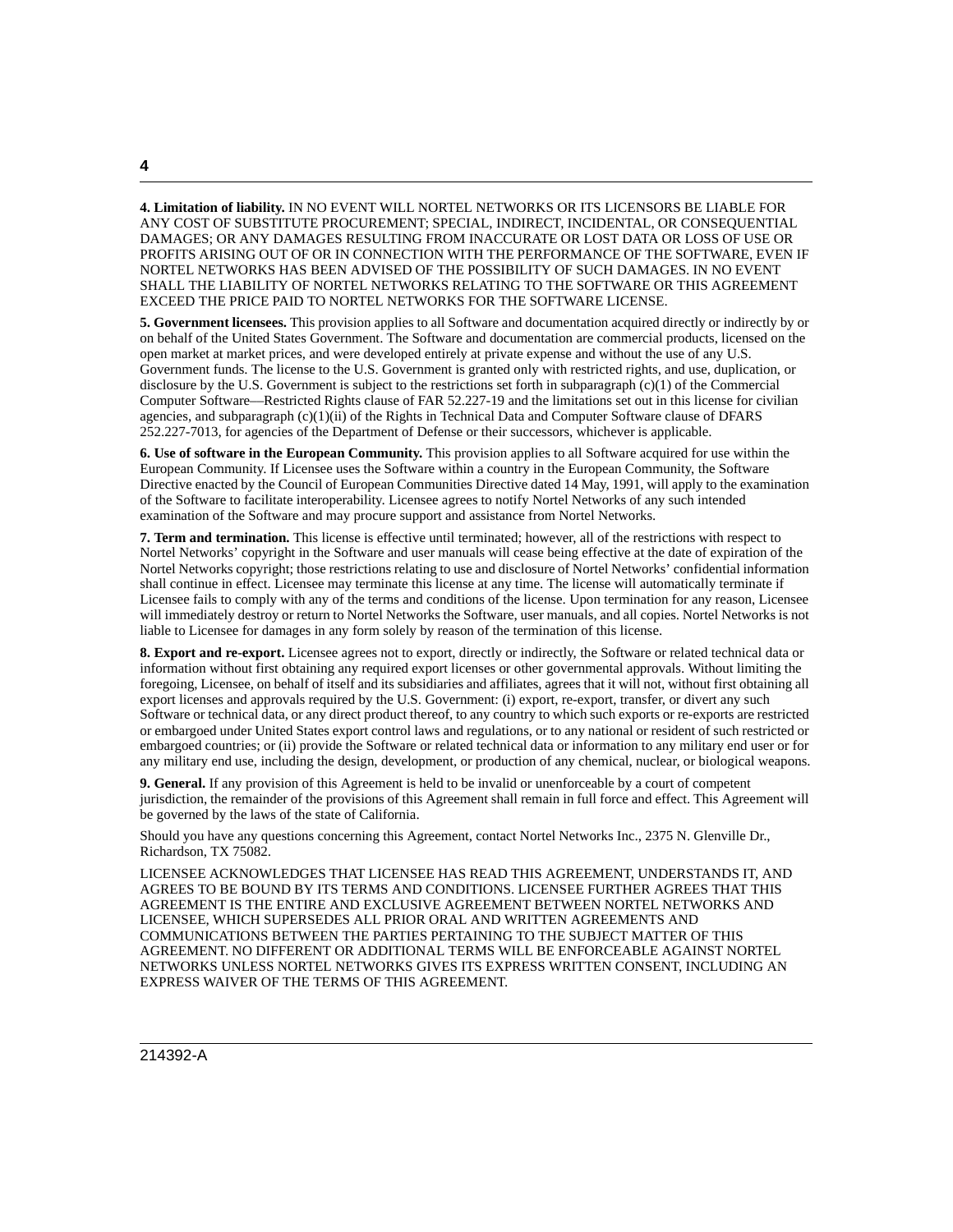## **Contents**

| <b>Chapter 1</b>                                                                                                                                          |
|-----------------------------------------------------------------------------------------------------------------------------------------------------------|
|                                                                                                                                                           |
| <b>Chapter 2</b>                                                                                                                                          |
| Downloading the Device Manager Windows software 22<br>Installing the Device Manger Windows software 22<br>Downloading the Device Manager UNIX software 33 |
| Installing the Device Manager UNIX software 33                                                                                                            |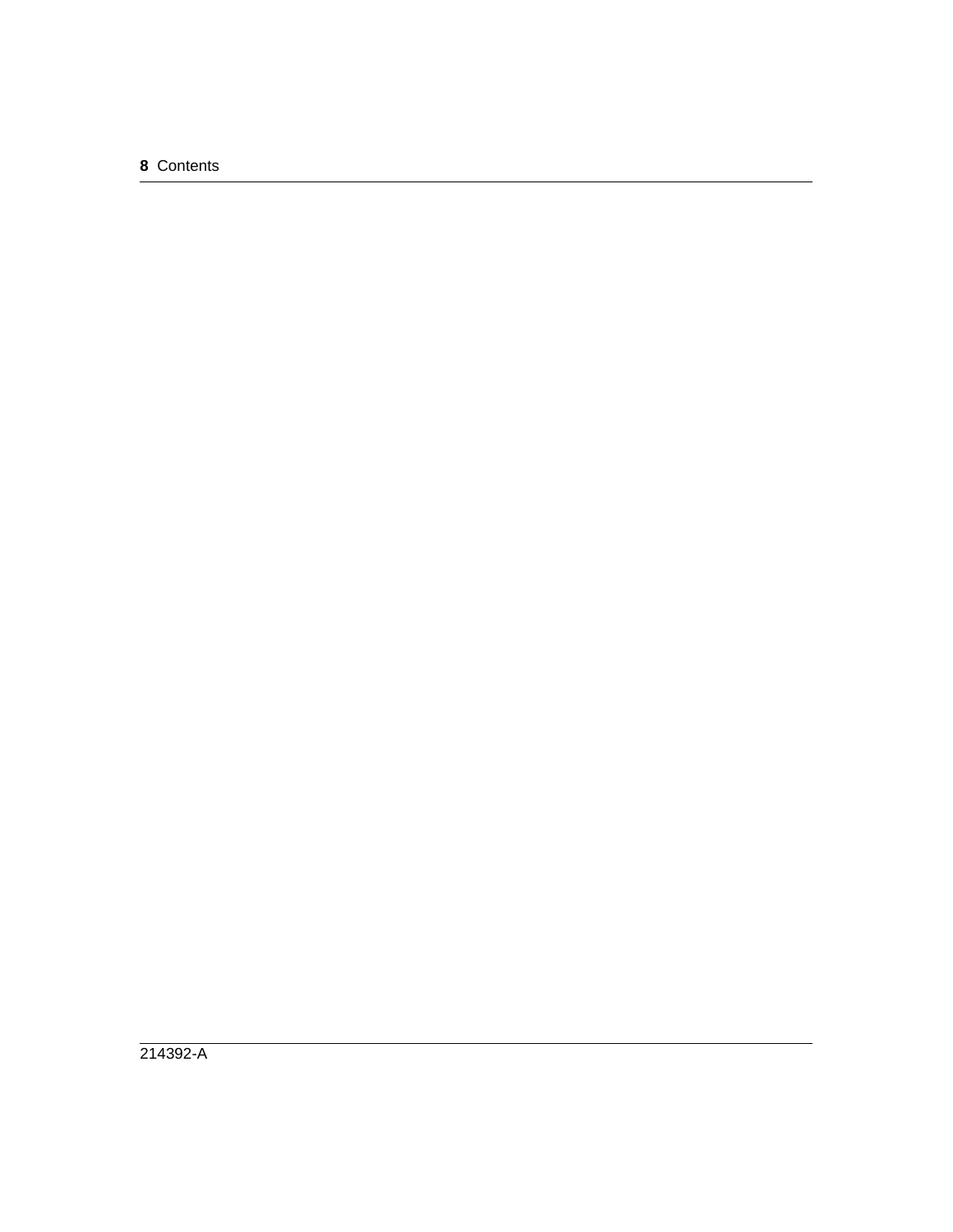## **Figures**

| Figure 1  |                                              |
|-----------|----------------------------------------------|
| Figure 2  |                                              |
| Figure 3  |                                              |
| Figure 4  |                                              |
| Figure 5  |                                              |
| Figure 6  |                                              |
| Figure 7  |                                              |
| Figure 8  |                                              |
| Figure 9  | Installing Java Device Manager dialog box 27 |
| Figure 10 |                                              |
| Figure 11 | InstallAnywhere Introduction dialog box 34   |
| Figure 12 |                                              |
| Figure 13 |                                              |
| Figure 14 |                                              |
| Figure 15 |                                              |
| Figure 16 | Installing Java Device Manager dialog box 37 |
| Figure 17 |                                              |
| Figure 18 |                                              |
| Figure 19 |                                              |
| Figure 20 |                                              |
| Figure 21 |                                              |
| Figure 22 | Parts of the Device Manager window 45        |
| Figure 23 |                                              |
| Figure 24 |                                              |
| Figure 25 |                                              |
| Figure 26 |                                              |
| Figure 27 |                                              |
| Figure 28 |                                              |
| Figure 29 |                                              |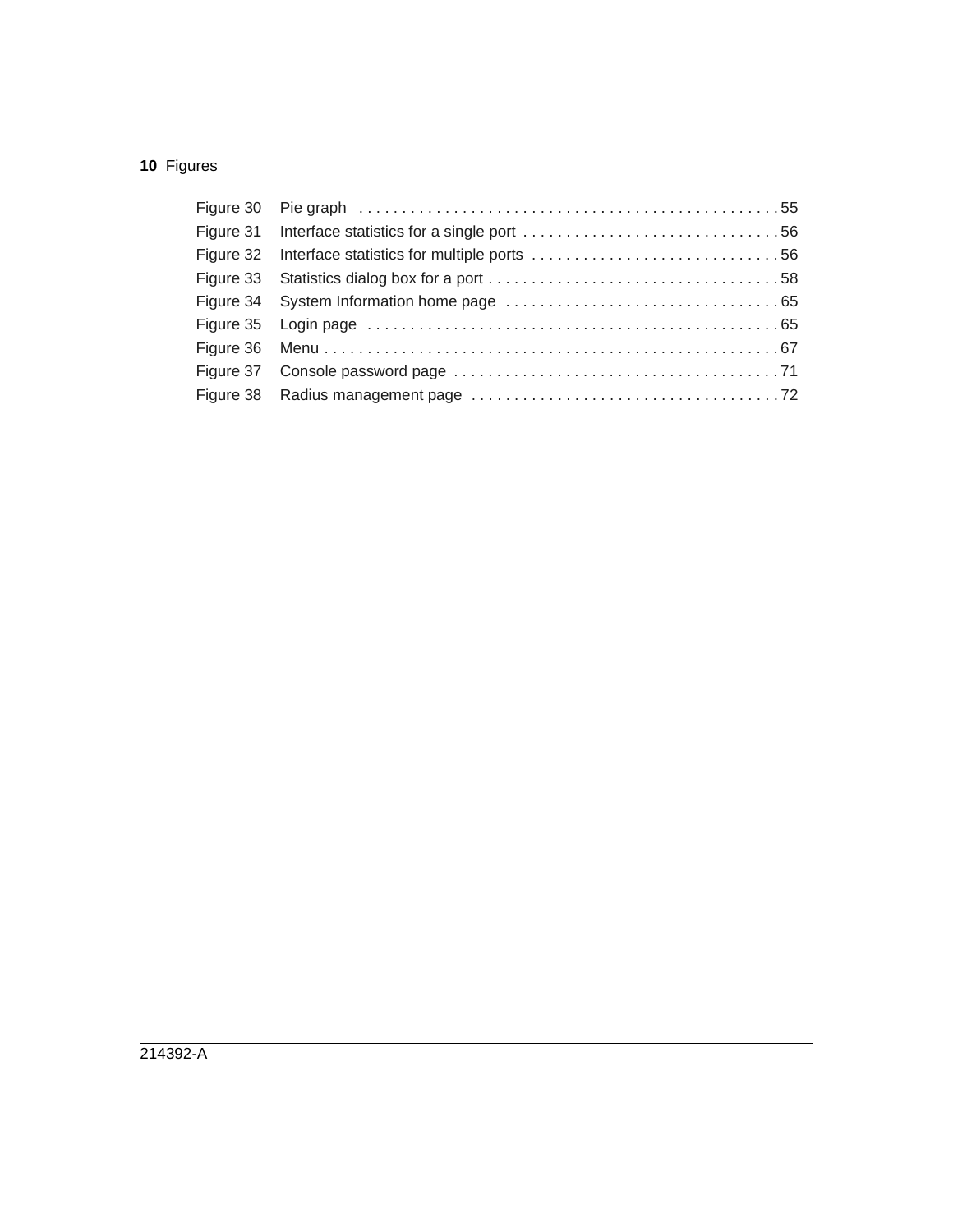## **Tables**

| Table 1  |                                                |  |
|----------|------------------------------------------------|--|
| Table 2  |                                                |  |
| Table 3  | SNMP community string default values 42        |  |
| Table 4  |                                                |  |
| Table 5  |                                                |  |
| Table 6  |                                                |  |
| Table 7  |                                                |  |
| Table 8  |                                                |  |
| Table 9  |                                                |  |
| Table 10 |                                                |  |
| Table 11 |                                                |  |
| Table 12 |                                                |  |
| Table 13 |                                                |  |
| Table 14 | User levels in the Web management interface 66 |  |
| Table 15 |                                                |  |
| Table 16 |                                                |  |
|          |                                                |  |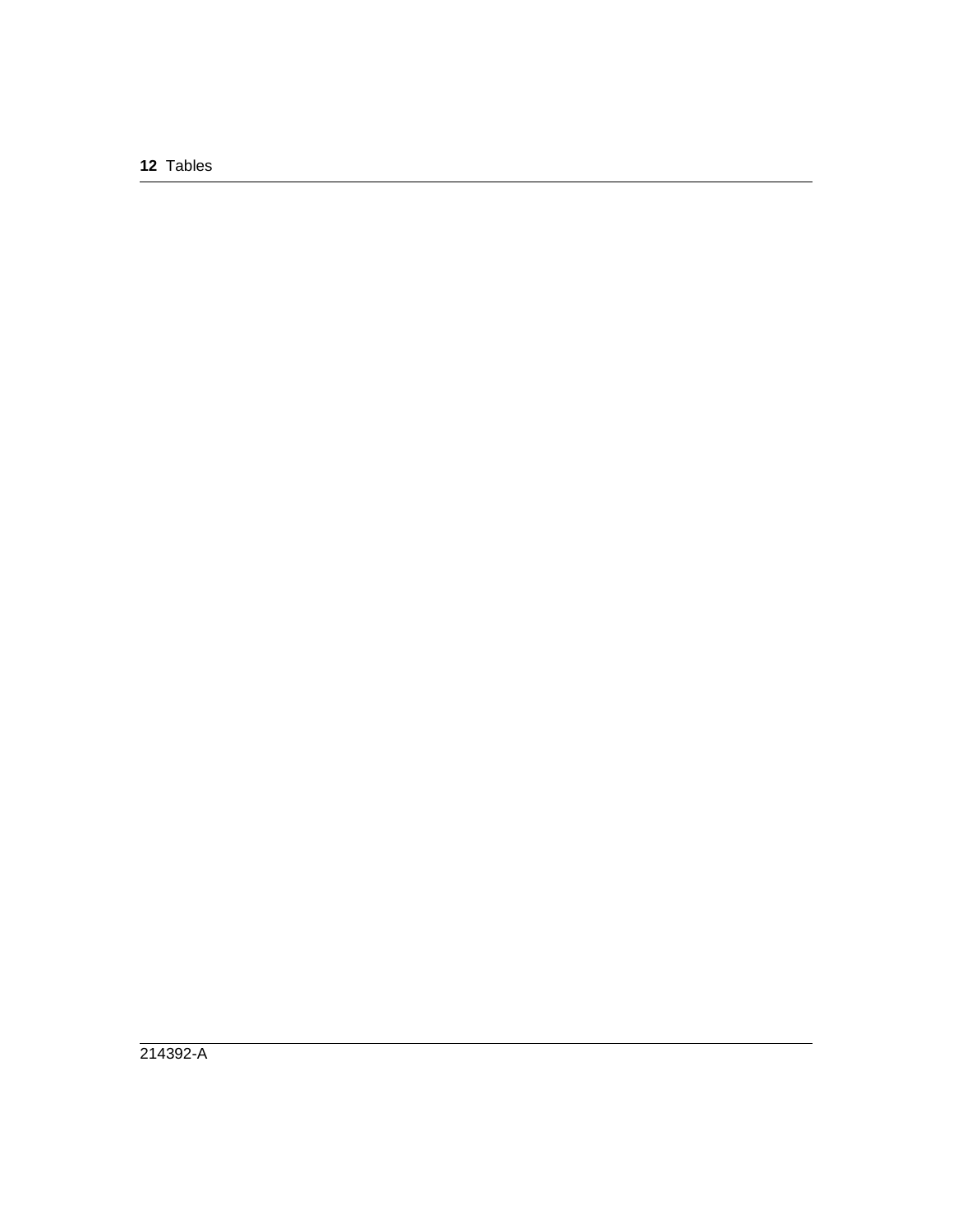## <span id="page-12-0"></span>**Preface**

The Nortel Networks\* BayStack\* 380-24F Gigabit Switch management software provides the means to configure and monitor the operation of your BayStack 380-24F switches. Management software includes the console interface resident in each BayStack 380-24F Gigabit Switch; Java-based Device Manager software, which you install on a management station in the network; and a Web-based management interface accessible through a Web browser.

This guide provides instructions for installing the Device Manager software and summarizes procedures for using Device Manager and the Web-based management interface. For information about using the console interface, refer to *Using the BayStack 380-24F Gigabit Switch*.

This guide includes the following information:

- A summary of management options for the switch
- Instructions to install Device Manager software
- A summary of navigation procedures for Device Manager and initial setup procedures using Device Manager
- An overview of the Web management interface
- Common startup problems and how to troubleshoot them

## <span id="page-12-1"></span>**Before you begin**

This guide is intended for network administrators with the following background:

- Basic knowledge of networks, Ethernet\* bridging, and IP and IPX routing
- Familiarity with networking concepts and terminology
- Basic knowledge of network topologies
- Experience with windowing systems, graphical user interfaces (GUIs), or Web browsers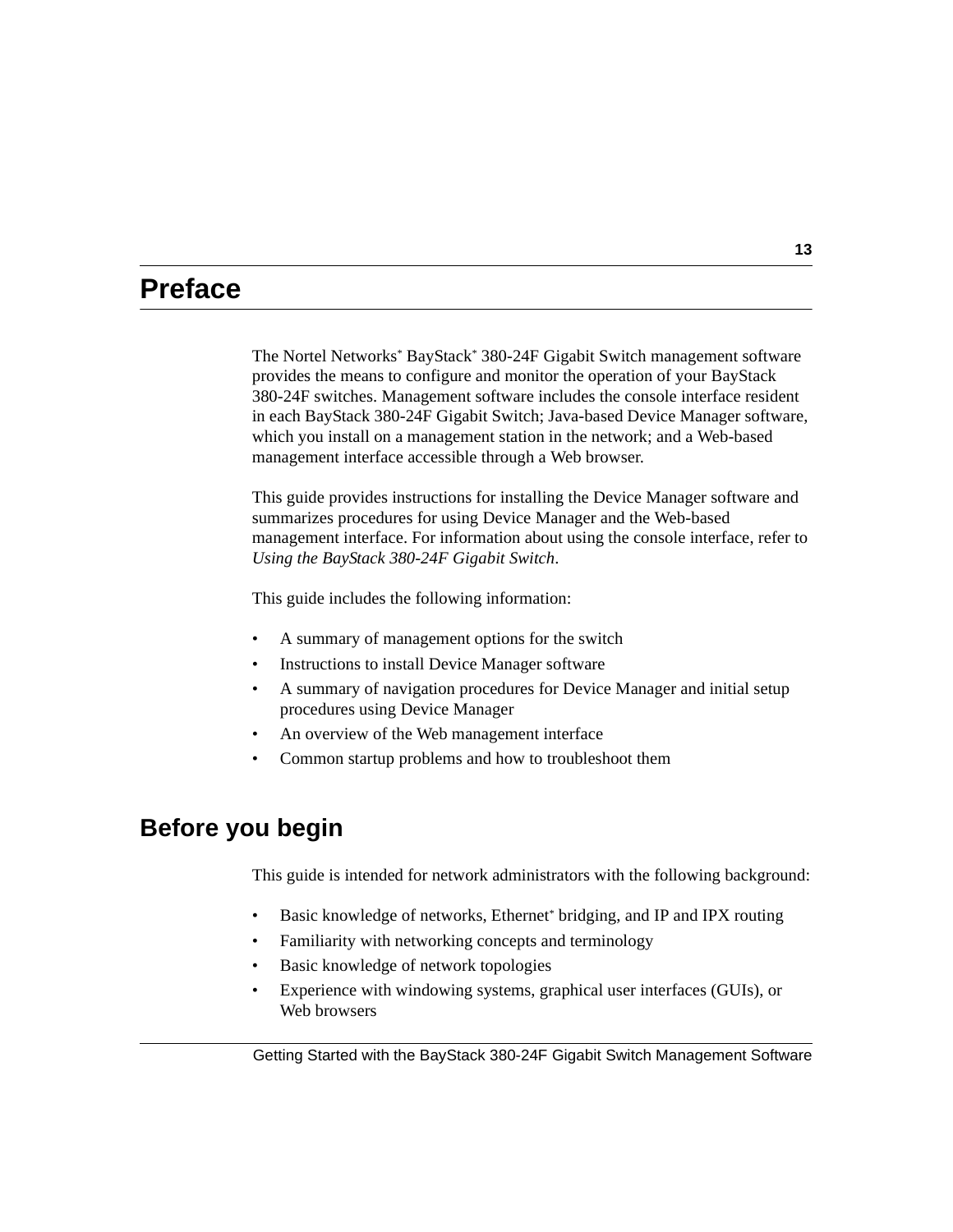## <span id="page-13-0"></span>**Text conventions**

This guide uses the following text conventions:

| angle brackets $(<)$  | Indicate that you choose the text to enter based on the<br>description inside the brackets. Do not type the<br>brackets when entering the command.                        |
|-----------------------|---------------------------------------------------------------------------------------------------------------------------------------------------------------------------|
|                       | Example: If the command syntax is                                                                                                                                         |
|                       | ping <ip_address>, you enter<br/>ping 192.32.10.12</ip_address>                                                                                                           |
| bold Courier text     | Indicates command names and options and text that<br>you need to enter.                                                                                                   |
|                       | Example: Enter # chmod 755 ./install_dmvm.                                                                                                                                |
| <i>italic</i> text    | Indicates new terms, book titles, and variables in<br>command syntax descriptions. Where a variable is two<br>or more words, the words are connected by an<br>underscore. |
|                       | Example: If the command syntax is                                                                                                                                         |
|                       | install dmvm <filename><br/><target_directory>, target_directory is one<br/>variable and you substitute one value for it.</target_directory></filename>                   |
| plain Courier<br>text | Indicates command syntax and system output, for<br>example, prompts and system messages.                                                                                  |
|                       | Example: % JDM                                                                                                                                                            |
| separator $(>)$       | Shows menu paths.                                                                                                                                                         |
|                       | Example: Edit > File System identifies the File System<br>option on the Edit menu.                                                                                        |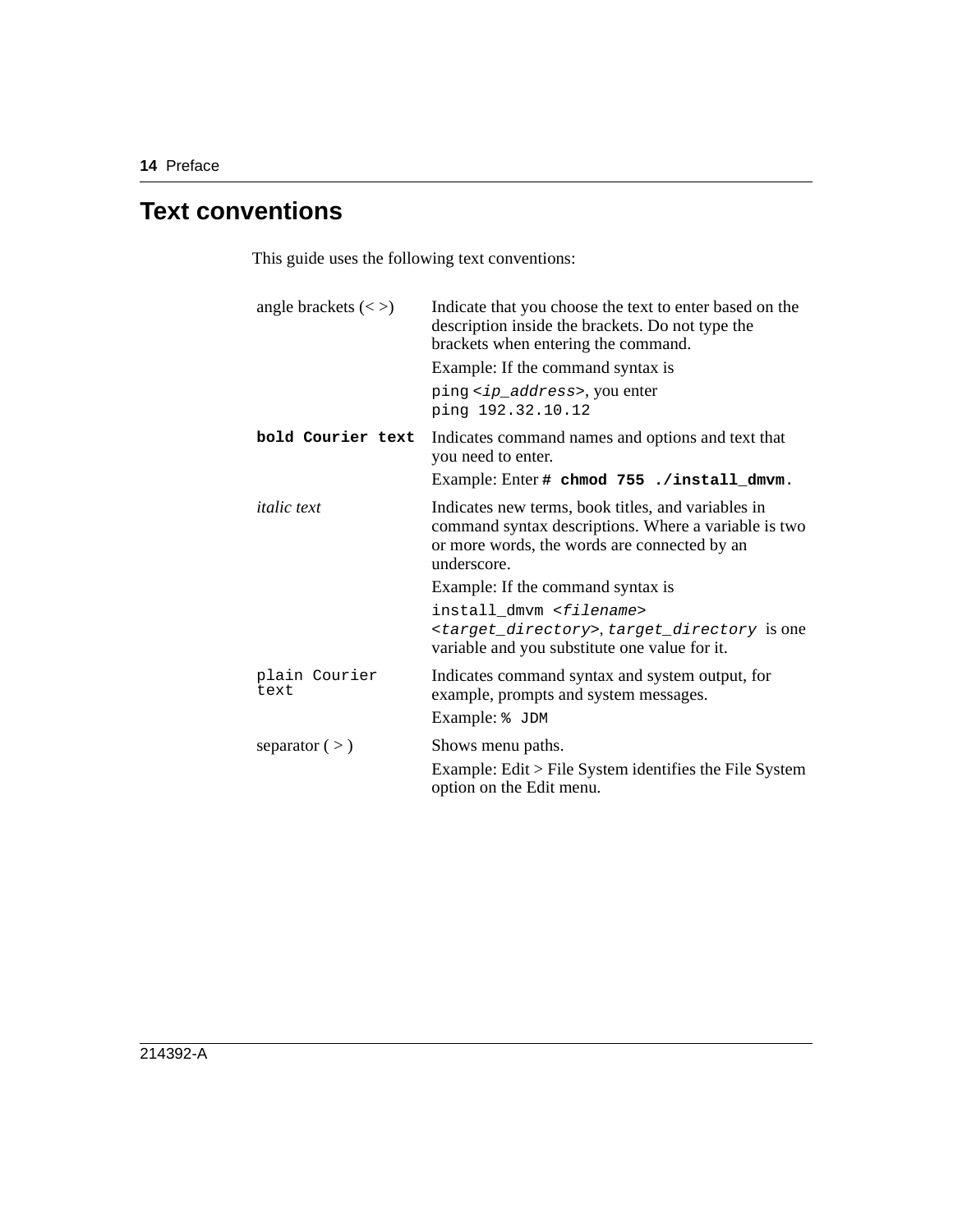## <span id="page-14-0"></span>**Related publications**

For more information about using the BayStack 380-24F Gigabit Switch, refer to the following publications:

• *Using the BayStack 380-24F Gigabit Switch* (part number 214391-A)

Describes how to install and use the BayStack 380-24F Gigabit Switch; includes instructions to use the console interface to configure the switch.

• *Installing the BayStack 380-24F Gigabit Switch* (part number 214390-A)

Provides installation instructions for the switch in English and five other languages.

• *Reference for the BayStack 380-24F Management Software* (part number 214393-A)

Describes how to use Device Manager software to manage the switch.

• *Using Web-Based Management for the BayStack 380-24F Gigabit Switch*  (part number 214394-A)

Describes how to use the Web-based management interface to configure and monitor switch operations.

## <span id="page-14-1"></span>**Hard-copy technical manuals**

You can print selected technical manuals and release notes free, directly from the Internet. Go to the [www.nortelnetworks.com/documentation](http://www.nortelnetworks.com/documentation) URL. Find the product for which you need documentation. Then locate the specific category and model or version for your hardware or software product. Use Adobe\* Acrobat Reader\* to open the manuals and release notes, search for the sections you need, and print them on most standard printers. Go to Adobe Systems at the [www.adobe.com](http://www.adobe.com) URL to download a free copy of the Adobe Acrobat Reader.

You can purchase selected documentation sets, CDs, and technical publications through the Internet at th[ewww.vervante.com/nortel](http://www.adobe.com) URL.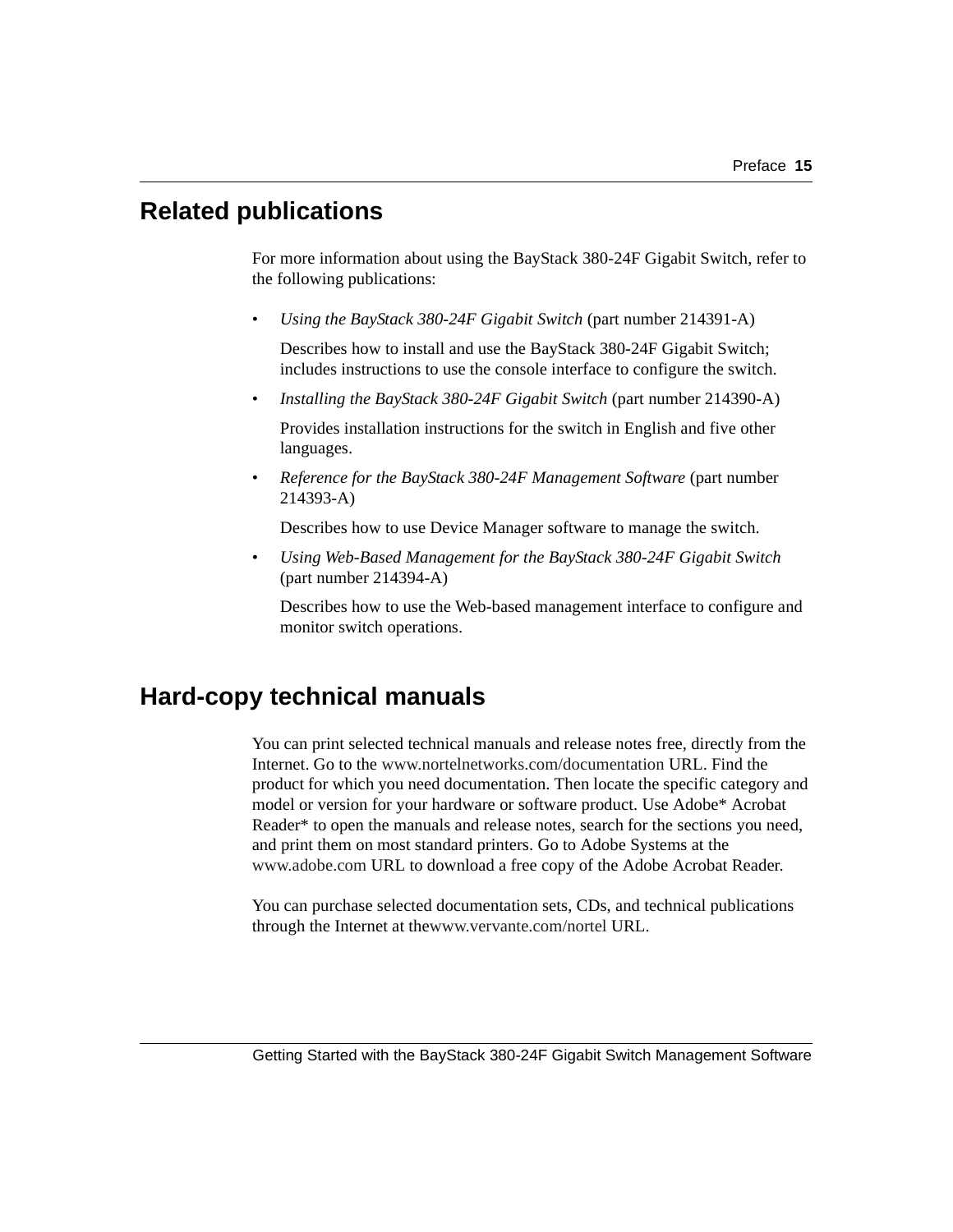### <span id="page-15-0"></span>**How to get help**

If you purchased a service contract for your Nortel Networks product from a distributor or authorized reseller, contact the technical support staff for that distributor or reseller for assistance.

If you purchased a Nortel Networks service program, contact one of the following Nortel Networks Technical Solutions Centers:

| <b>Technical Solutions Center</b> | <b>Telephone</b>                |
|-----------------------------------|---------------------------------|
| Europe, Middle East, and Africa   | $(33)$ $(4)$ 92-966-968         |
| North America                     | (800) 4NORTEL or (800) 466-7835 |
| Asia Pacific                      | $(61)$ $(2)$ 9927-8800          |
| China                             | (800) 810-5000                  |

An Express Routing Code (ERC) is available for many Nortel Networks products and services. When you use an ERC, your call is routed to a technical support person who specializes in supporting that product or service. To locate an ERC for your product or service, go to the [www.nortelnetworks.com/](www12.nortelnetworks.com/) URL and click ERC at the bottom of the page.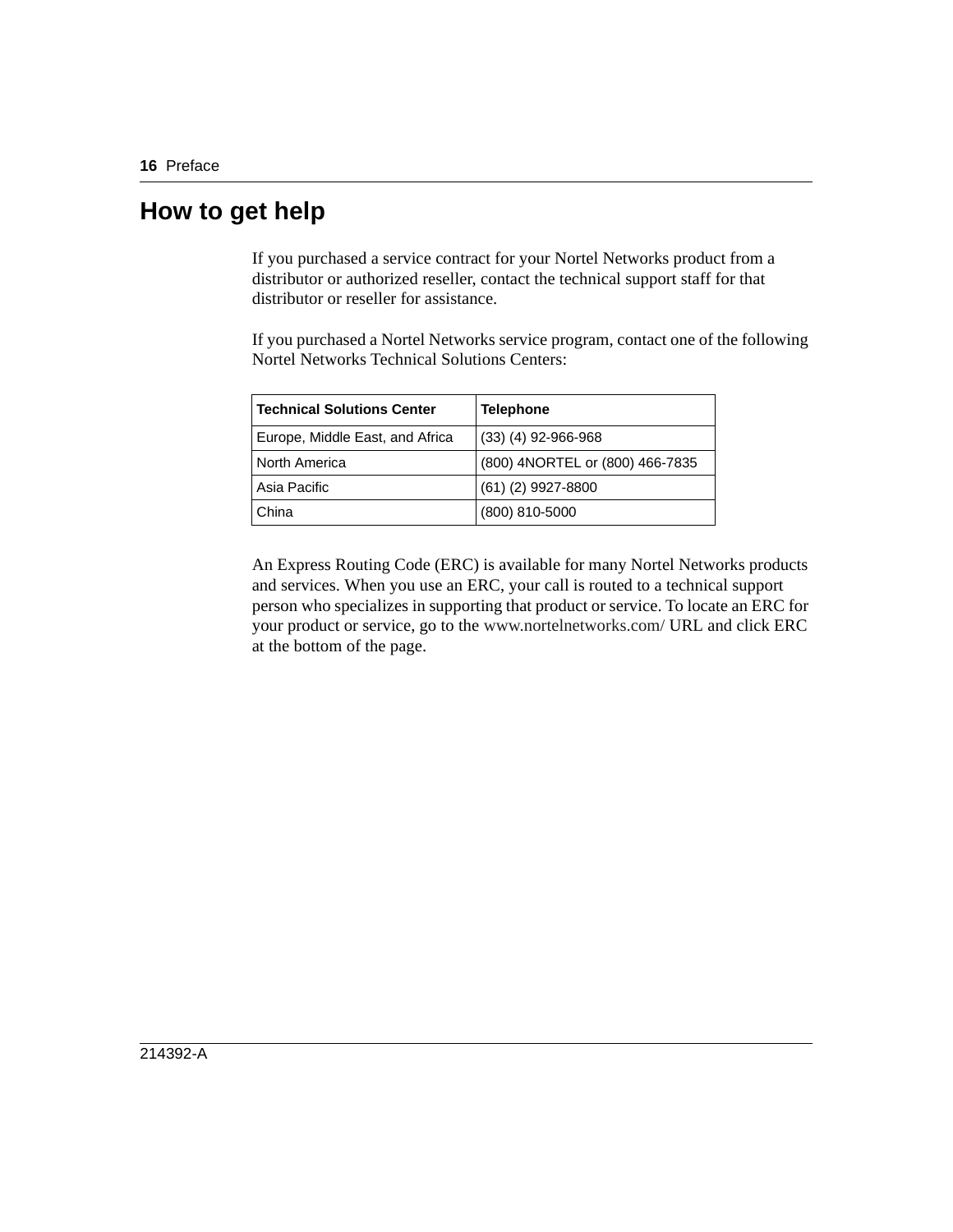## <span id="page-16-1"></span><span id="page-16-0"></span>**Chapter 1 Management basics**

This chapter summarizes basic operational procedures in a BayStack 380-24F Gigabit Switch and provides an overview of switch management options. Topics in this chapter include the following information:

- Overview of management tools (next)
- Setting IP parameters for management access to the switch [\(page 18\)](#page-17-1)
- Access levels and passwords [\(page 20\)](#page-19-0)

#### <span id="page-16-2"></span>**Management tools**

You can use three management tools to monitor and manage your BayStack 380-24F Gigabit Switch:

- Device Manager software [page 17](#page-16-3)
- Web-based management interface [\(page 18](#page-17-0))
- Console port interface (Refer to *Using the BayStack 380-24F Gigabit Switch*.)

#### <span id="page-16-3"></span>**Device Manager software**

The Device Manager software for the BayStack 380-24F switches is a graphical user interface (GUI) that allows you to manage a switch. Device Manager provides the options found in other management tools, as well as the ability to manage VLANs and MultiLink Trunks. You can display or print statistics and other data in one of three graph formats. To use Device Manager, you must have network connectivity to a management station running Device Manager on one of the supported platforms, and you must also assign an IP address to the switch.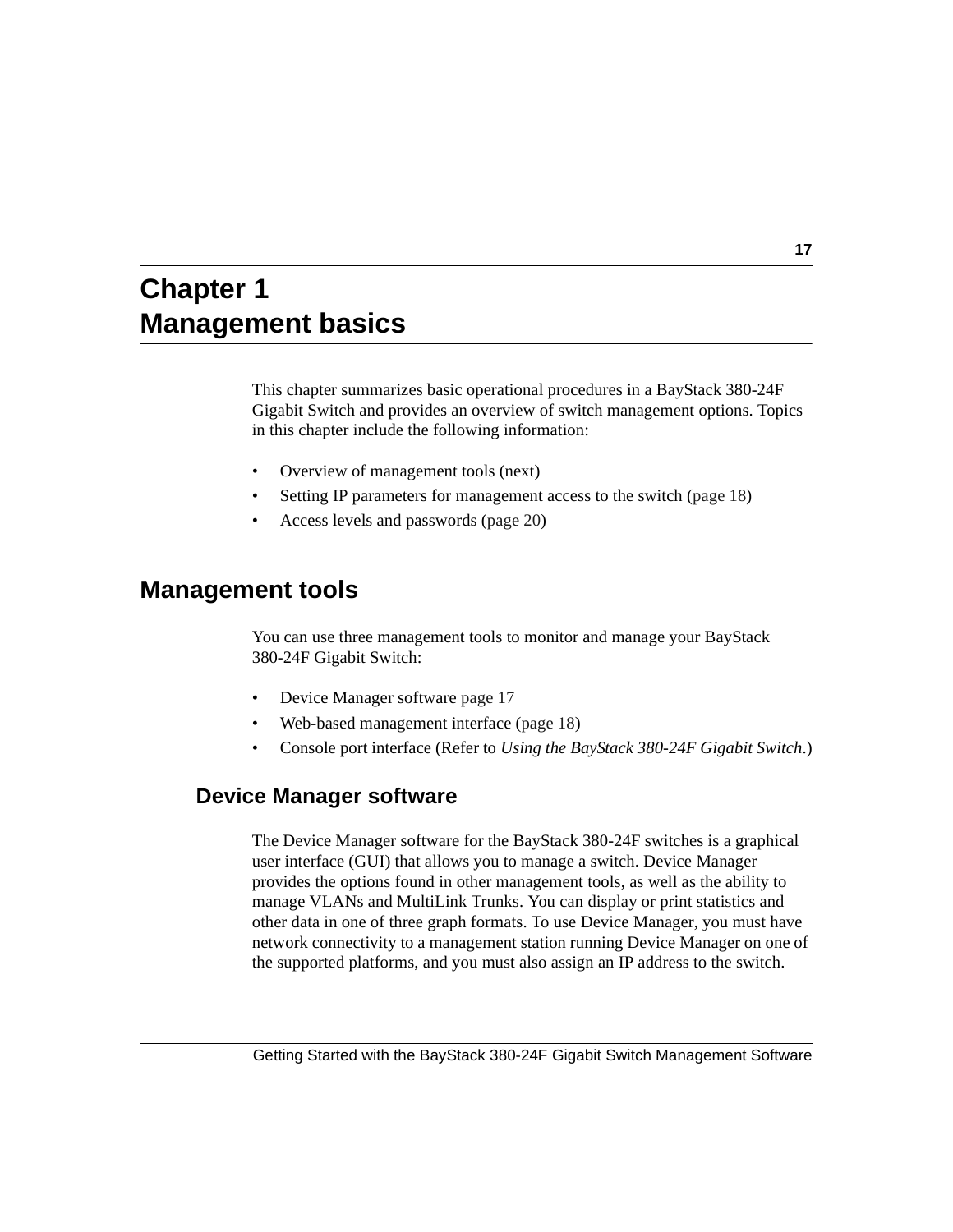#### <span id="page-17-0"></span>**Web-based management interface**

The BayStack 380-24F Gigabit Switch Web-based management interface is a Web-based graphical user interface that you use with a Web browser to manage a switch. You can access devices on your network from various locations within the network.

To access the Web-based management interface, you need a Web browser and an IP address for the switch.

### <span id="page-17-1"></span>**Setting the switch IP parameters**

To allow management access to the switch, you must assign IP parameters for the switch.

To set the IP parameters:

- **1** Connect a terminal to the Console port on the switch.
- **2** Set the terminal protocol as follows:
	- 9600 baud
	- No parity
	- 8 bits
	- 1 stop bit
	- Flow control set to Xon/Xoff
	- Window Terminal Emulator option set to VT100
	- Terminal Preferences: Function, Arrow, and Control keys active
	- Buffer size set to 24
- **3** Connect the switch to power.
- **4** After the Nortel Networks logo is displayed, press [Ctrl]-Y to display the Main Menu [\(Figure 1\).](#page-18-0)

The screen displays the Main Menu for a standalone switch.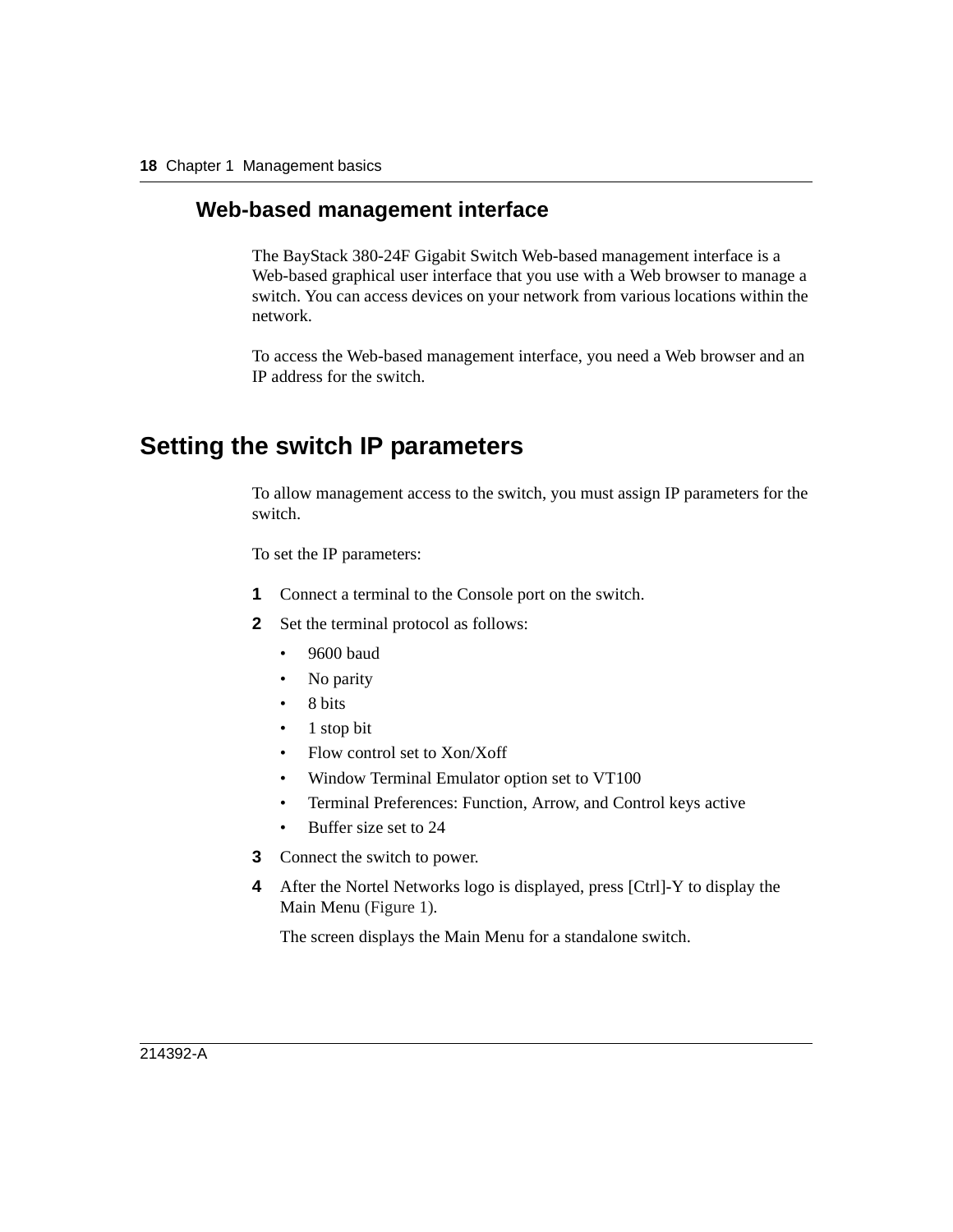**Figure 1** Main menu

```
 BayStack 380-24F Main Menu
                          IP Configuration/Setup...
                          SNMP Configuration...
                          System Characteristics...
                          Switch Configuration...
                          Console/Comm Port Configuration...
                          Display Hardware Units...
                          Spanning Tree Configuration...
                          TELNET Configuration...
                          Software Download...
                          Configuration File...
                          Display System Log
                          Reset
                          Reset to Default Settings
                          Logout
Use arrow keys to highlight option, press <Return> or <Enter> to select 
option.
```
**5** Select IP Configuration/Setup (or press i) to display the IP Configuration/Setup menu [\(Figure 2](#page-19-1)).



**Note:** The default management VLAN in the BayStack 380-24F Gigabit Switch is VLAN 1. To manage the switch, make sure the network management station is on the management VLAN or is connected to the management VLAN through routers.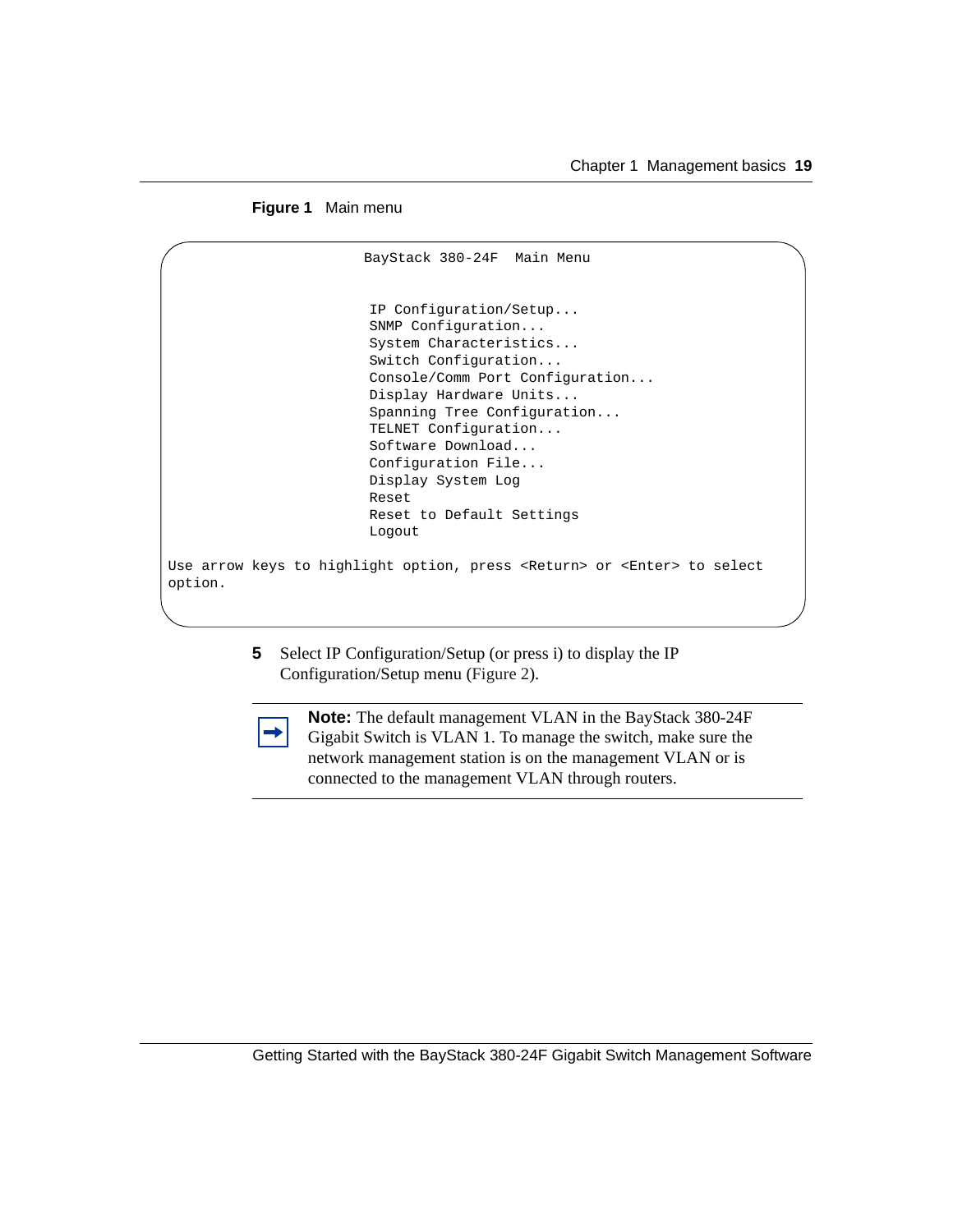<span id="page-19-1"></span>

|             |                                                                            | BootP Request Mode: BootP Dischled |         |                    |
|-------------|----------------------------------------------------------------------------|------------------------------------|---------|--------------------|
|             |                                                                            | Configurable                       | In Use  | Last BootP         |
|             | In-Band Bwitch IF Address: [ 0.0.0.0 ]<br>In-Band Subnet Mask: [ 0.0.0.0 ] |                                    | 0.0.0.0 | 0.0.0.0<br>0.0.0.0 |
|             | Default Gateway:                                                           | 1, 0, 0, 0, 0, 1                   | 0.0.0.0 | 0.0.0.0            |
| Start Ping: | IP Address to Ping:                                                        | 1.0.0.0.01<br>$\sqrt{N\phi}$       |         |                    |

**Figure 2** IP Configuration/Setup menu

- **6** Do one of the following, based on your configuration:
	- For a standalone switch, enter the IP address of the switch in the In-Band Switch IP Address field.

**Note:** If the In-Band Subnet Mask field does not already contain a value when you enter the IP address in the In-Band Switch IP Address field, the switch software provides an in-use default value for the In-Band Subnet Mask field, based on the class of the entered IP address.

- **7** In the In-Band Subnet Mask field, enter the IP subnet mask address.
- **8** In the Default Gateway field, enter the default gateway address.

#### <span id="page-19-0"></span>**Access levels and passwords**

Access to management functions for BayStack 380-24F switches is controlled by passwords and community strings. Different passwords or community strings allow access to different levels of management functions. Access to Device Manager requires entering community strings. Access to the Web-based interface requires a user identification and a password.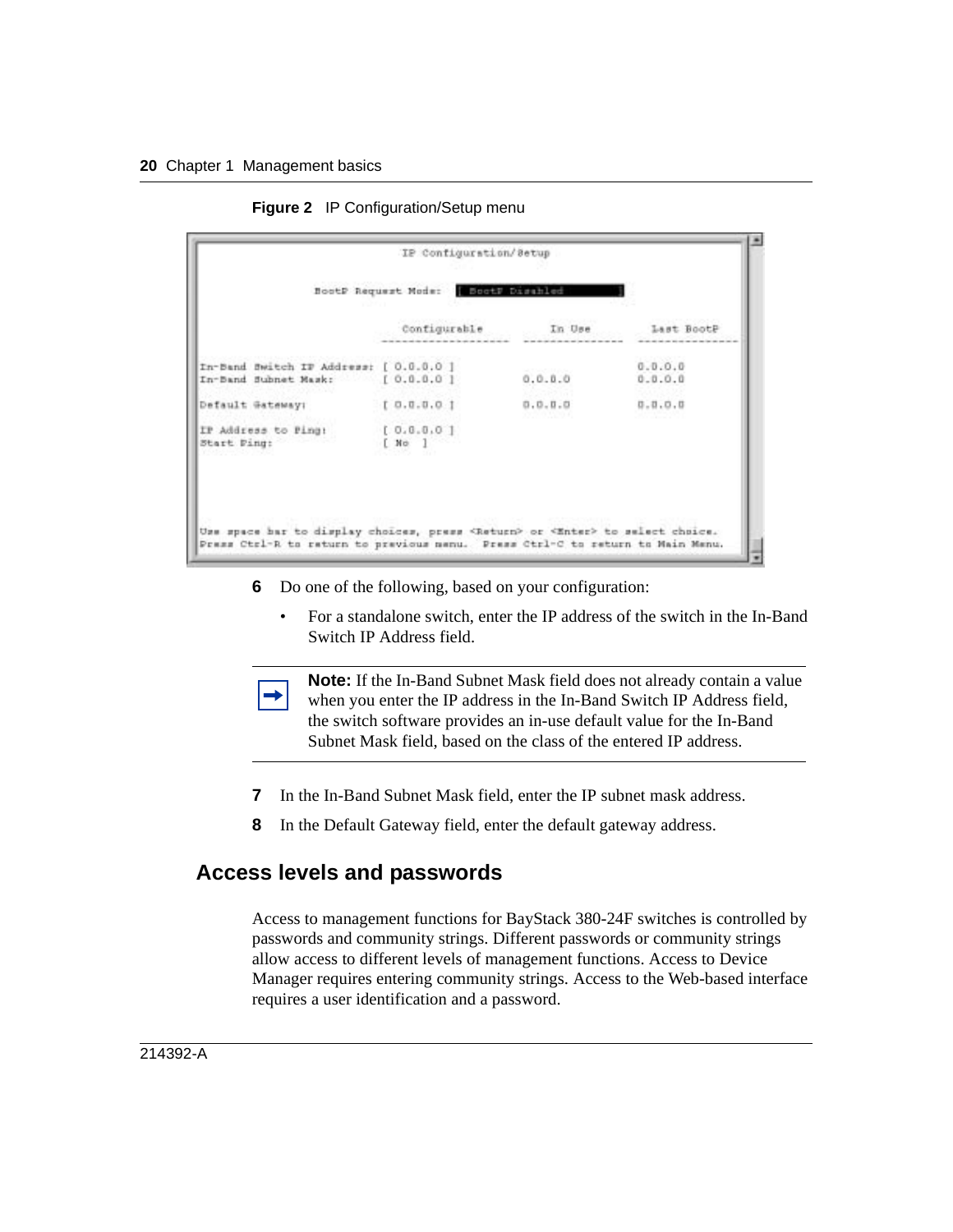## <span id="page-20-1"></span><span id="page-20-0"></span>**Chapter 2 Installing Device Manager software**

Device Manager software is available on the Nortel Networks Services and Support Web site as a self-extracting executable file. This chapter provides instructions to install the Device Manager software in a Windows or UNIX environment.

### <span id="page-20-2"></span>**Accessing the Nortel Networks Web site**

To access the Nortel Networks Services and Support Web site:

**1** Go to the following URL:

www12.nortelnetworks.com/software

- **2** Under Switching Products, choose BayStack 380-24F Gigabit Switch, and click Go.
- **3** Scroll down to BayStack 380-24F Gigabit Switch Device Manager:
	- Java Device Manager v5.6.0 for Unix (Solaris, HP-UX, AIX)
	- Java Device Manager v5.6.0 for PC (95/98/NT)
- **4** Follow the instructions in one of the next sections, depending on the platform on which you will install the software.

### <span id="page-20-3"></span>**Windows installation**

The minimum system requirements for installing Device Manager on Microsoft\* Windows NT, Windows 95, or Windows 98 are:

• 266 Pentium II processor or above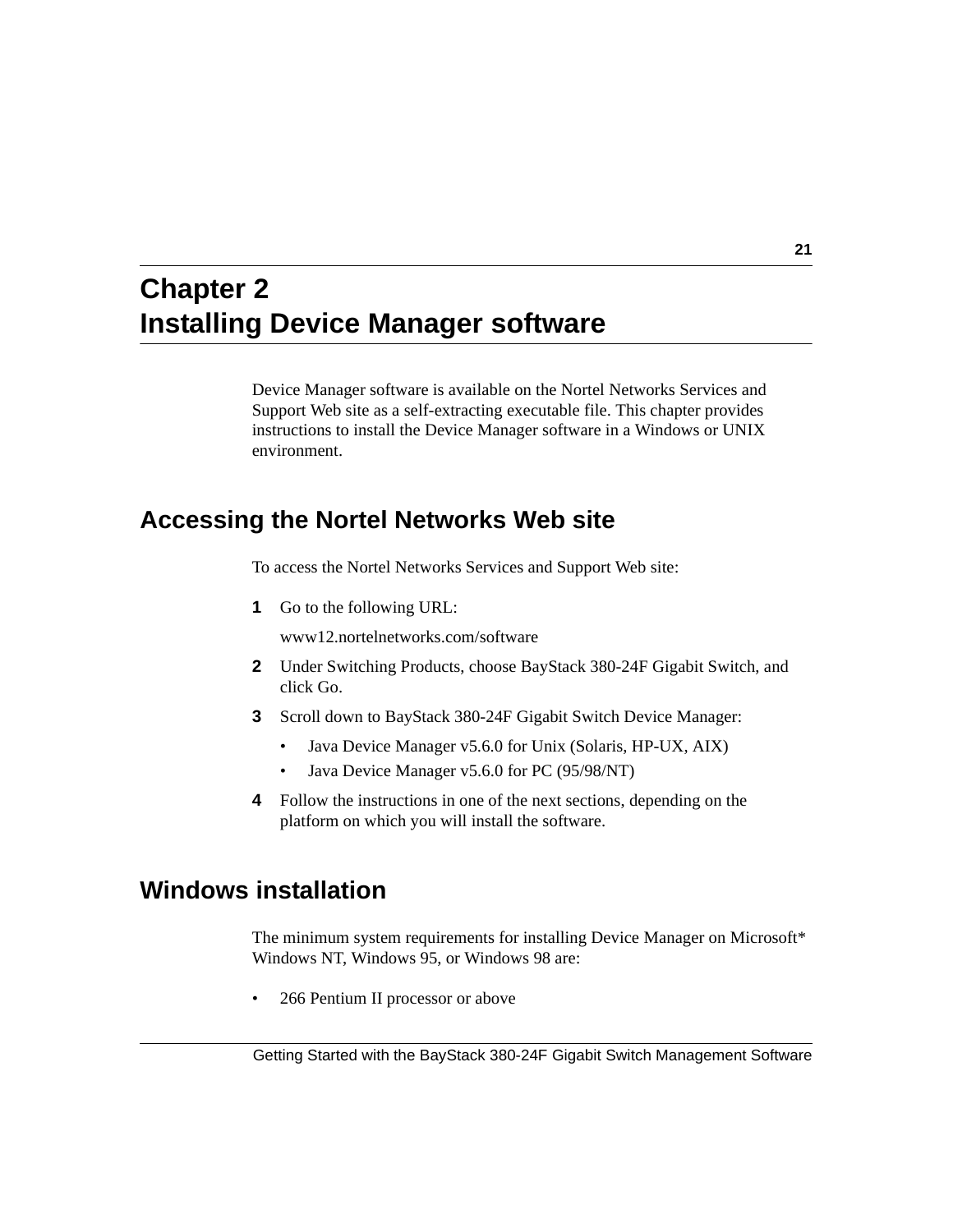- 128 MB DRAM
- 240 MB space on the hard disk

#### <span id="page-21-0"></span>**Downloading the Device Manager Windows software**

To obtain the Device Manager software from the Nortel Networks Web site:

**1** Go to the following URL:

http://www.nortelnetworks.com/support

**2** Click on the product for which you want JDM.

A page opens that displays all versions of that product line.

- **3** Click Software under the specific product you are working with. The software page opens.
- **4** Click the Java Device Manager version you want.

The Software Detail Information page opens.

**5** Click JDM for PC (95/98/NT)

A File Download dialog box opens that asks you to either run this program from its current location or to download the Device Manager software to your system.

**6** Choose a directory to download the software to. The software download is a self-extracting .exe file.



**Note:** In the file name, *xxx* represents the current version of the Device Manager software.

#### <span id="page-21-1"></span>**Installing the Device Manger Windows software**

To install the Device Manager software in a Windows environment:

- **1** Close all programs.
- **2** Navigate to the directory on your system where you downloaded the Device Manager software.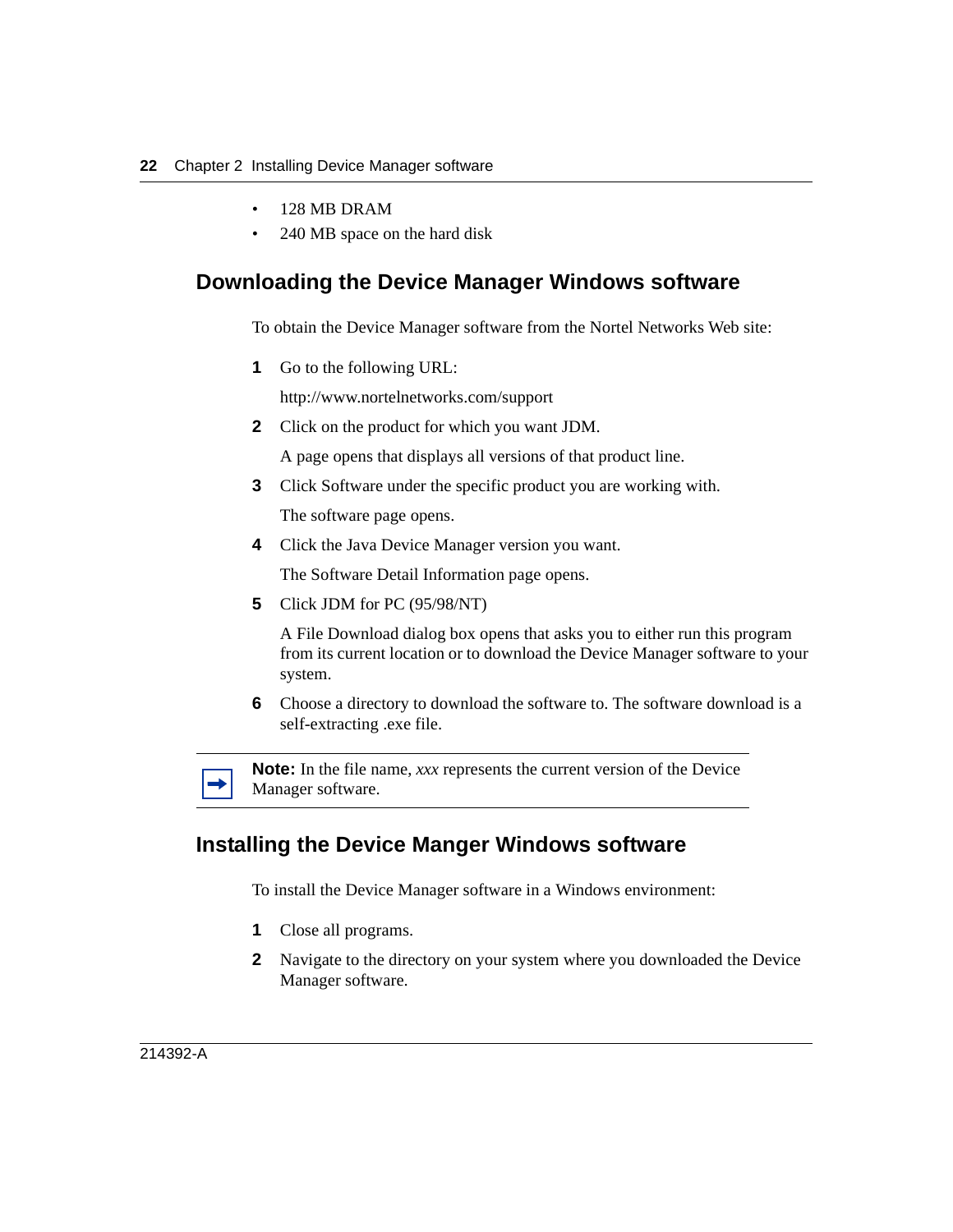**3** Double-click the jdm\_xxx.exe file.

Note: Always install a new DM application into a clean directory, and uninstall previous versions. A dm.ini file from a previous version of DM may be moved into this directory.

An Install screen opens that has text running through the screen. Then a Nortel dialog box opens with a ribbon on the bottom showing the progress. Finally, the InstallAnywhere\* Introduction dialog box opens [\(Figure 3\).](#page-22-0)

<span id="page-22-0"></span>**Figure 3** InstallAnywhere Introduction dialog box



**4** Click Next to continue the installation process.

The License Agreement dialog box opens [\(Figure 4\)](#page-23-0).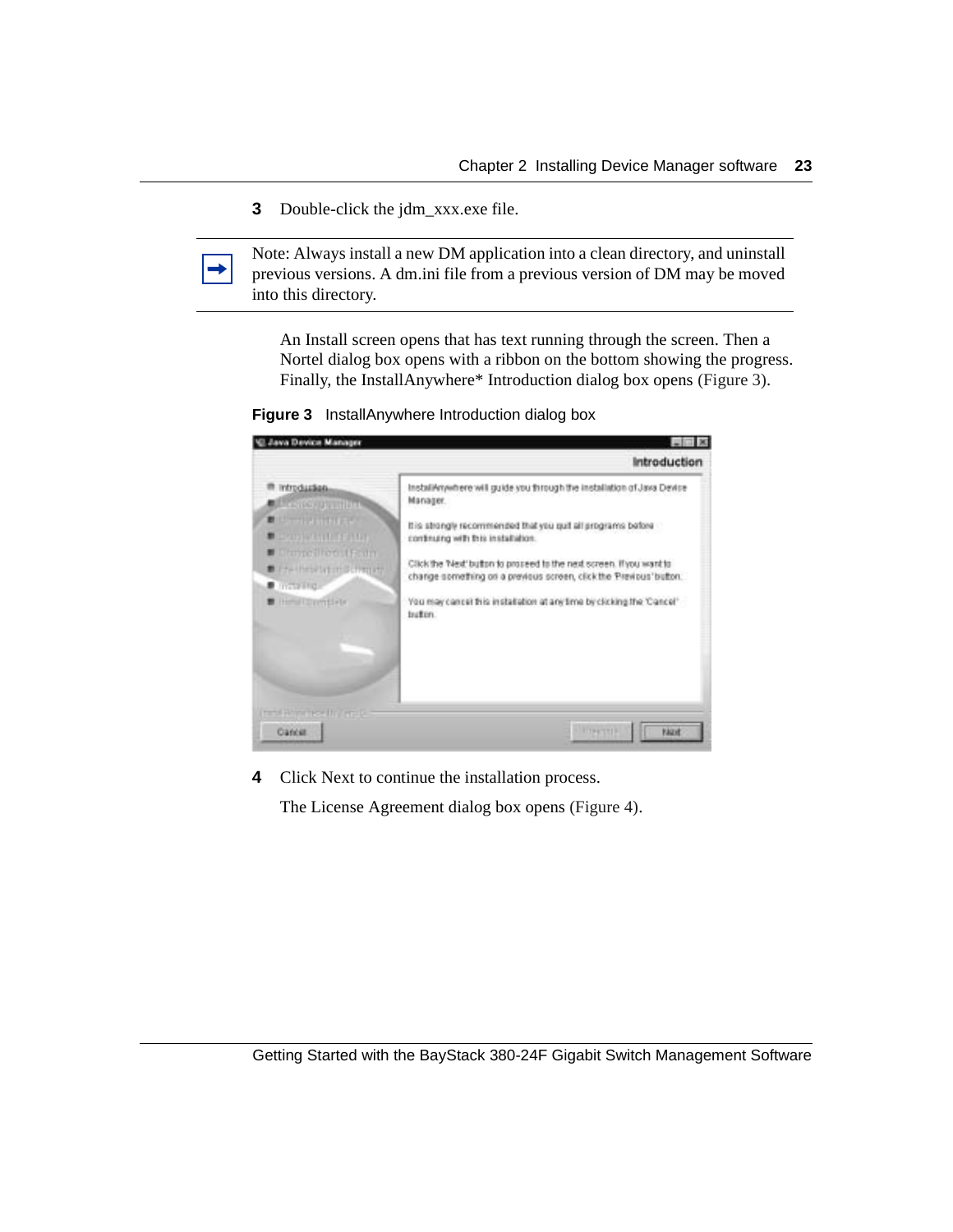<span id="page-23-0"></span>

**Figure 4** License Agreement dialog box

- **5** Click I accept the terms of the license agreement as shown in [Figure 4.](#page-23-0)
- **6** Click Next.

The Choose Install Set dialog box opens [\(Figure 5\).](#page-23-1)

**Figure 5** Choose Install Set dialog box

<span id="page-23-1"></span>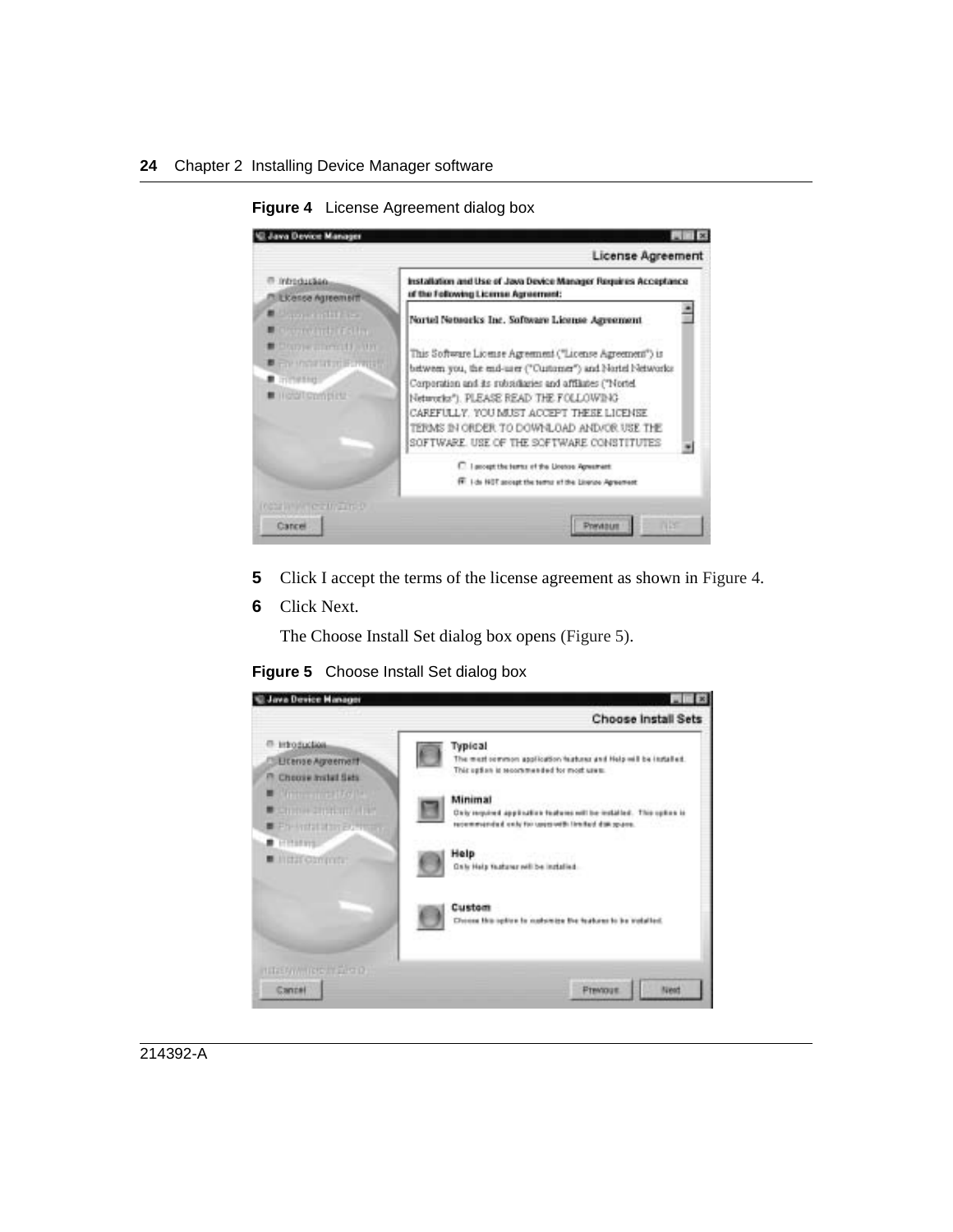- **7** Do *one* of the following:
	- Select Typical installation to install the common set features, as well as online help.
	- Select Minimal installation to select features to install (recommended for those with limited disk space).
	- Select Help to install only the online help.
	- Select Custom installation to customize the features prior to installation.
- **8** Click Next.

The Choose Install Folder dialog box opens [\(Figure 6\)](#page-24-0).

|                                                                                                                                                                                                  | Choose Install Folder                          |        |
|--------------------------------------------------------------------------------------------------------------------------------------------------------------------------------------------------|------------------------------------------------|--------|
| introduction.                                                                                                                                                                                    | Where Would You Like to Install?               |        |
| L.K. etga Agreement<br>Choose Install Sets<br><sup>(1)</sup> Choose Install Folder<br>Connellon (Fall)<br><b>B.</b> Lin-Portal labour D'Oremoty.<br><b>B</b> Growing<br><b>B</b> Hamil Demotivia | C:/Program FilestuDM<br>Restore Default Folder | Choose |
| <b>ITTO CARRIER ATT FILLS</b><br>Cancer                                                                                                                                                          | <b>Previous</b>                                | Navt   |

<span id="page-24-0"></span>**Figure 6** Choose Install Folder dialog box

- **9** Click Restore Default Folder or click Choose to select the storage path.
- **10** Click Next.

The Choose Shortcut Folder dialog box opens [\(Figure 7\).](#page-25-0)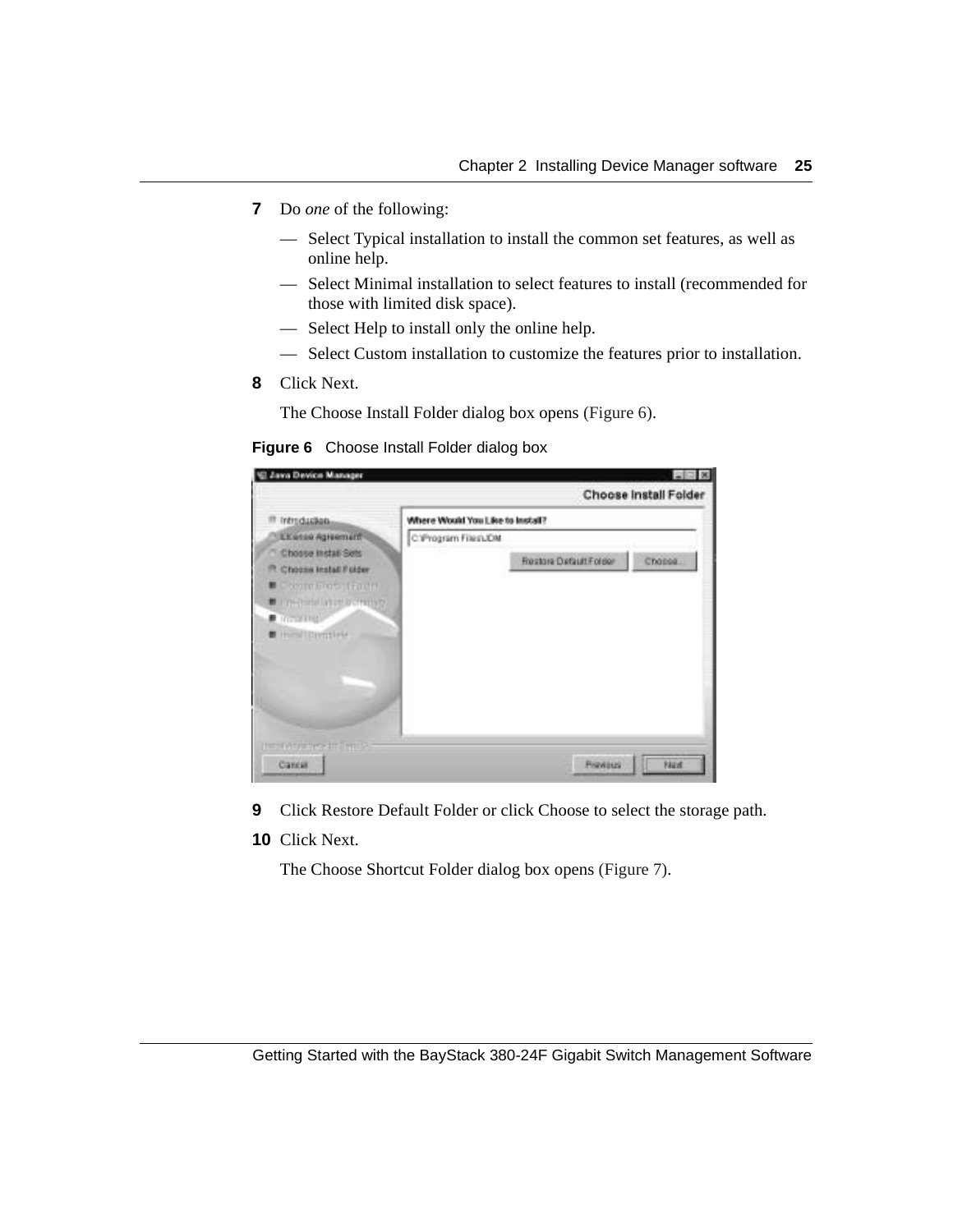<span id="page-25-0"></span>

**Figure 7** Choose Shortcut Folder dialog box

- **11** Select your shortcut path(s).
- **12** Click Next.

The Pre-Installation Summary dialog box opens [\(Figure 8\).](#page-25-1)

<span id="page-25-1"></span>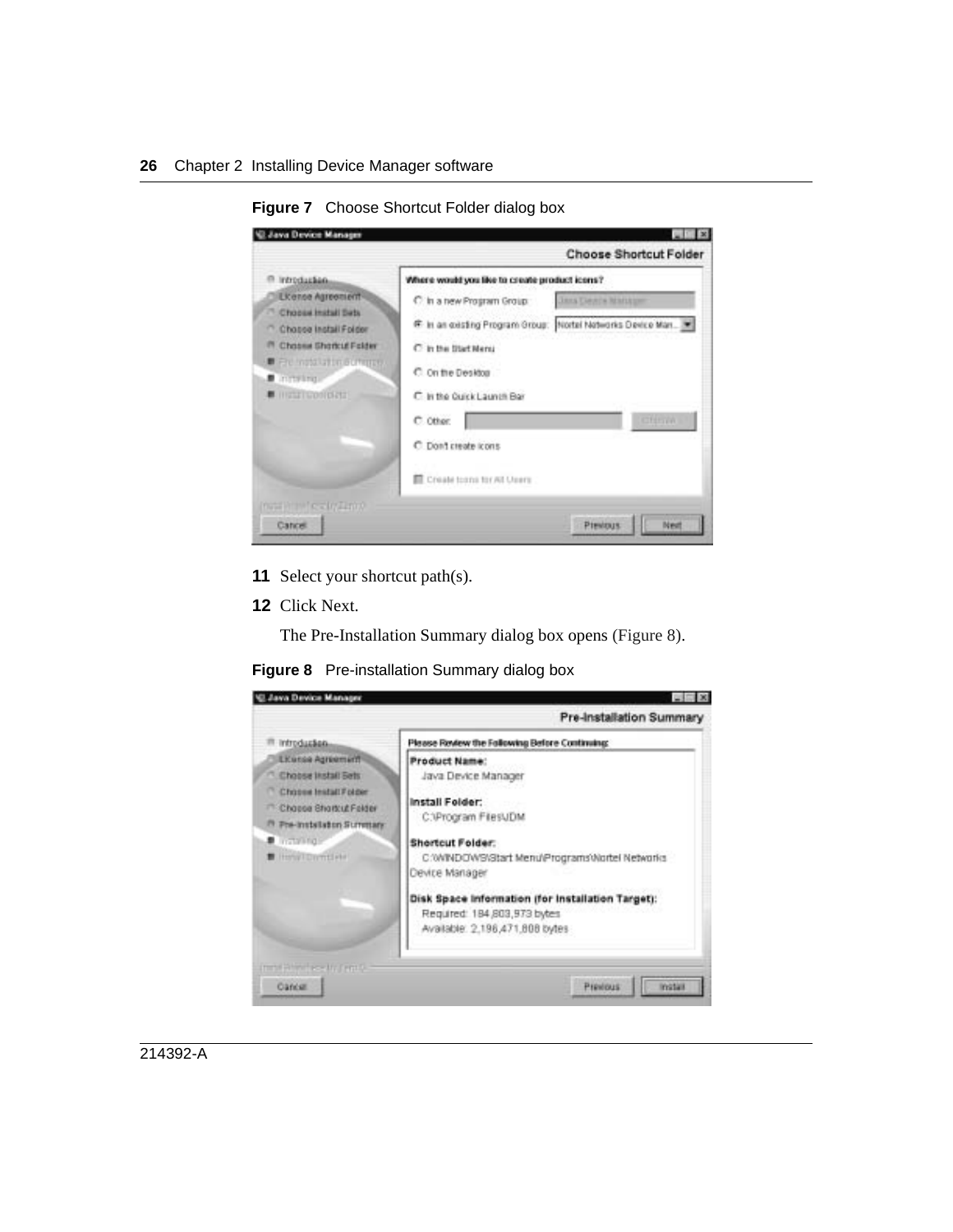- **13** Verify the folder, shortcut(s), and disk space required to install the software. Use the Previous button to return to the appropriate dialog box to make changes.
- **14** Click Install.

The installation process begins [\(Figure 9\).](#page-26-0)

<span id="page-26-0"></span>

| <b>10 Java Device Manager</b>                                                                                                                                                                                                        | <b>Tx</b>                                    |
|--------------------------------------------------------------------------------------------------------------------------------------------------------------------------------------------------------------------------------------|----------------------------------------------|
|                                                                                                                                                                                                                                      | Installing Java Device Manager               |
| <sup>(1)</sup> Introduction.<br>License Agreement<br>Choose Install Sets<br><sup>11</sup> Chosse Install Folder<br><sup>27</sup> Choose Shortcut Folder<br>Pre-installation Schweizer<br><b>If Installing</b><br><b>R</b> Hootganger | Installing Uninstall Java Device Manager.com |
| <b>COMPART CARLINO</b>                                                                                                                                                                                                               |                                              |
| Cancel                                                                                                                                                                                                                               | ™                                            |

When the installation is complete, the Install Complete dialog box opens [\(Figure 10\).](#page-27-1)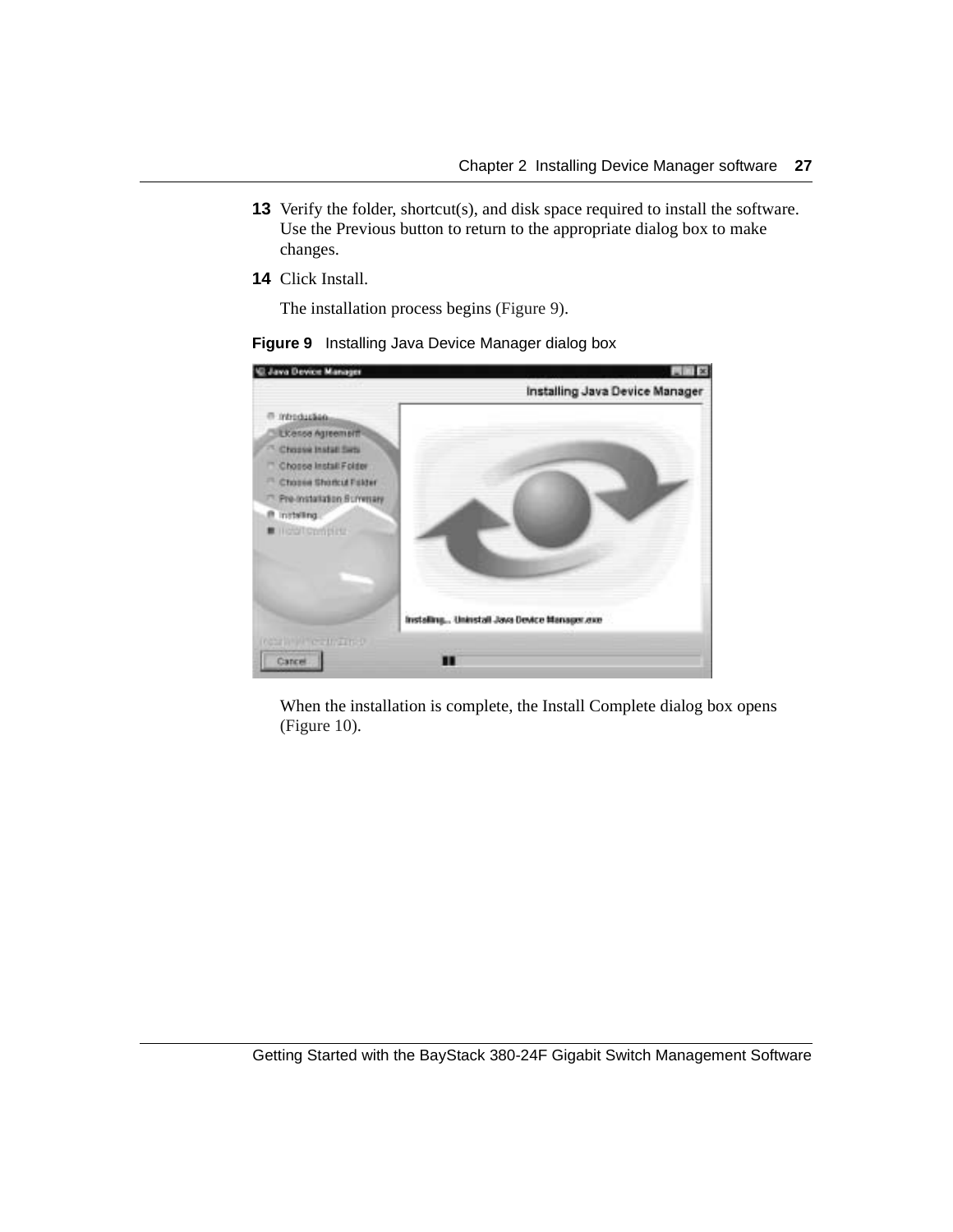<span id="page-27-1"></span>

**Figure 10** Install Complete dialog box

**15** Click Done to exit the installation.

Device Manager is now completely installed on your machine.

### <span id="page-27-0"></span>**UNIX installation**

The minimum system requirements for installing Device Manager in a UNIX SPARC\* workstation running the Sun\* Solaris\* 2.6.x (or higher) operating system

- 4 MB available in a temporary directory
- 240 MB free in the directory where you want to install the Device Manager software
- $-128$  MB DRAM

or

- HP\* workstation running the HP-UX\* 11.x or above operating system
	- 4 MB available in a temporary directory
	- 240 MB free in the directory where you want to install the Device Manager software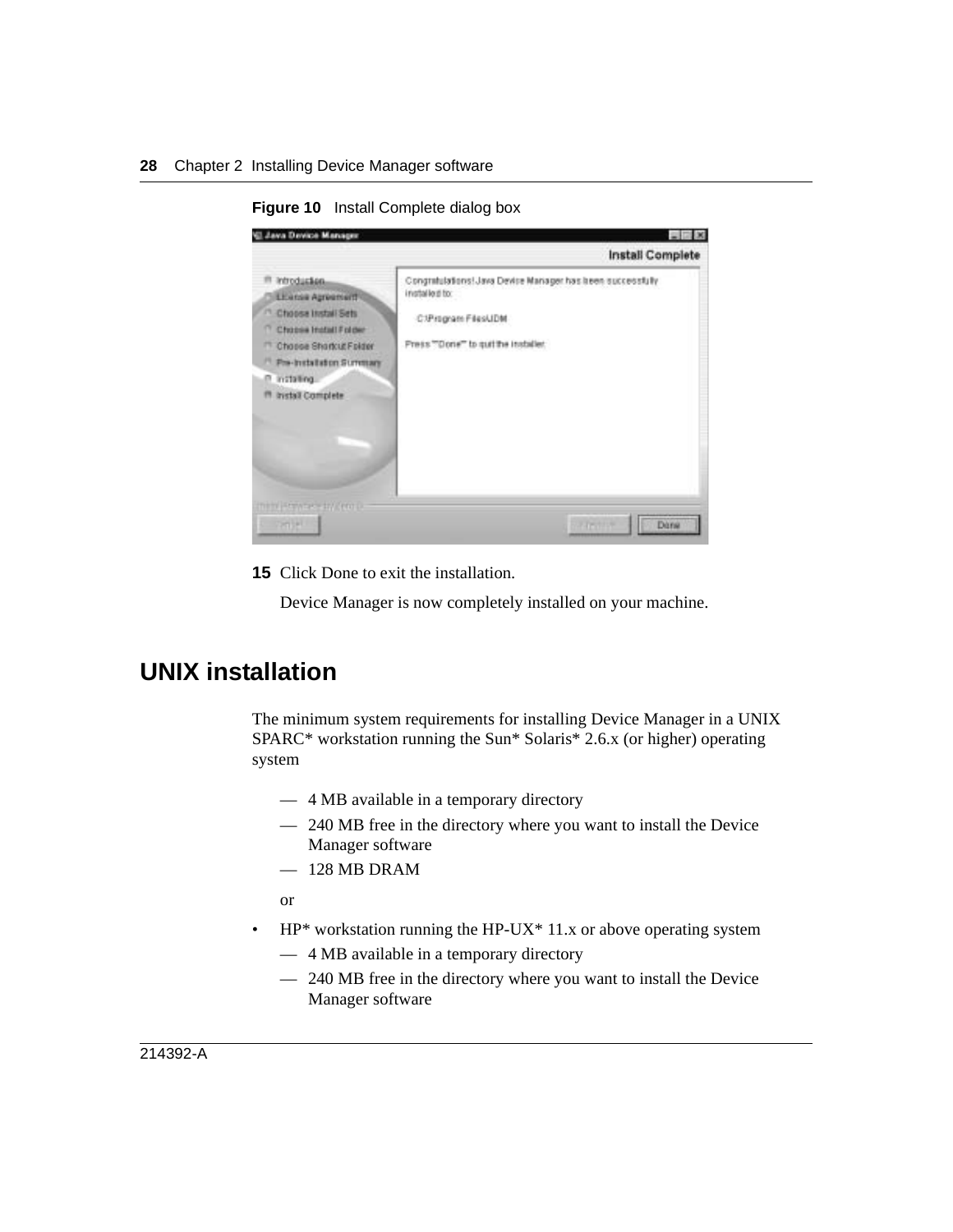— 32 MB DRAM

Installing the Device Manager software in a UNIX environment requires two or three steps, depending on the specific platform:

- **1** In a Solaris environment, install Solaris patches (next).
- **2** In both environments, install the Java Runtime Environment (JRE):
	- For a Solaris environment, the JRE is available on the Nortel Networks Services and Support Web site.
	- For an HP-UX environment, go to the HP Web site to obtain the JRE.
- **3** Install the Device Manager software.

### <span id="page-28-1"></span><span id="page-28-0"></span>**Installing OS patches and JRE software**

#### **Solaris**

For SPARC versions 5.6, 5.7, and 5.8, you can obtain the required OS patches and JRE software from the http://www.nortelnetworks.com/support Web site.

To download the Solaris JRE and OS patch:

**1** Go to the following URL:

http://www.nortelnetworks.com/support

**2** Click on the product for which you want JDM.

A page opens that displays all versions of that product line.

- **3** Click Software under the specific product you are working with. The software page opens.
- **4** Follow the links on the site to download the OS patch and installation instructions for your OS version.
- **5** Follow the installation instructions to install the Solaris OS patch and JRE 1.3.1 software.

Installing the patches for Solaris 2.6, 2.7, or 2.8 release

To install the Solaris patches: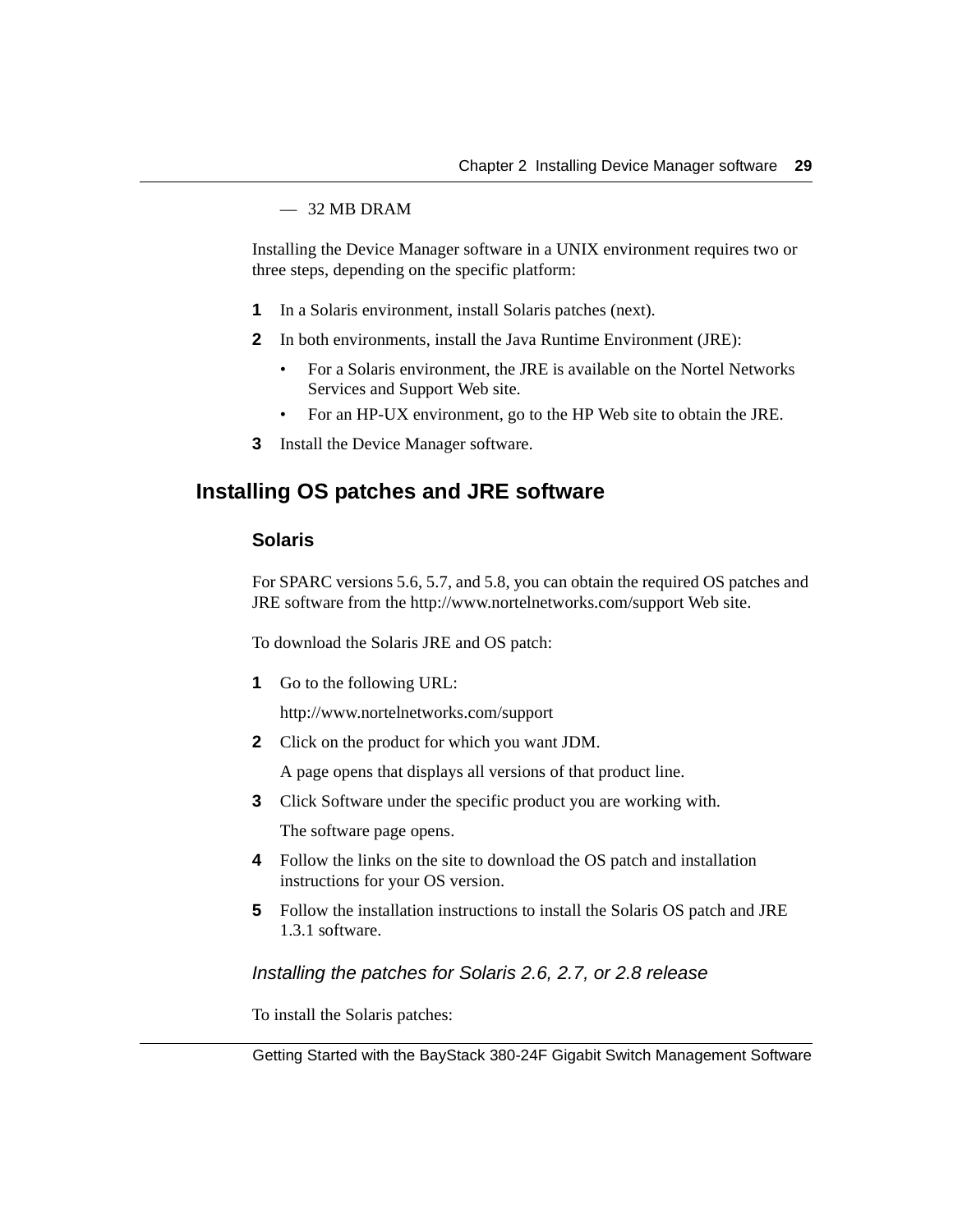**1** Use the uname -a command to determine the version of SunOS/Solaris that is installed on your workstation.

[Table 1](#page-29-0) lists the patch file archive name for each version of Solaris.

| <b>SunOS/Solaris version</b> | Patch file name              |  |
|------------------------------|------------------------------|--|
| 5.6/2.6                      | jre131_sol56_patchBundle.tar |  |
| 5.7/2.7                      | jre131_sol57_patchBundle.tar |  |
| 5.8/2.8                      | jre131_sol58_patchBundle.tar |  |

<span id="page-29-0"></span>**Table 1** Solaris patch files

**2** Create a new working directory and move to that directory by entering:

```
mkdir /tmp/patch
cd /tmp/patch
```
**3** Download the patch file archive to the working directory and untar the file by entering:

```
tar -xvf jre131 solxx patchBundle.tar
```
where:

xx is 56, 57, or 58

**4** Run the localcheck Perl script included in the patch bundle to determine if the JRE 1.3.1 patches are applied by entering:

perl localcheck



**Note:** Perl must be installed on the system and it must be included in the execution path for this script to work.

If the script reports that all patches are up to date, you do not need to install the patches. Proceed to the next section, ["Installing the JRE in a SunOS/Solaris](#page-30-0)  [environment" on page 31](#page-30-0).

**5** If the script indicates that patches are required for your system, you should run the install script pinst. Make the install script file executable by entering:

chmod a+x pinst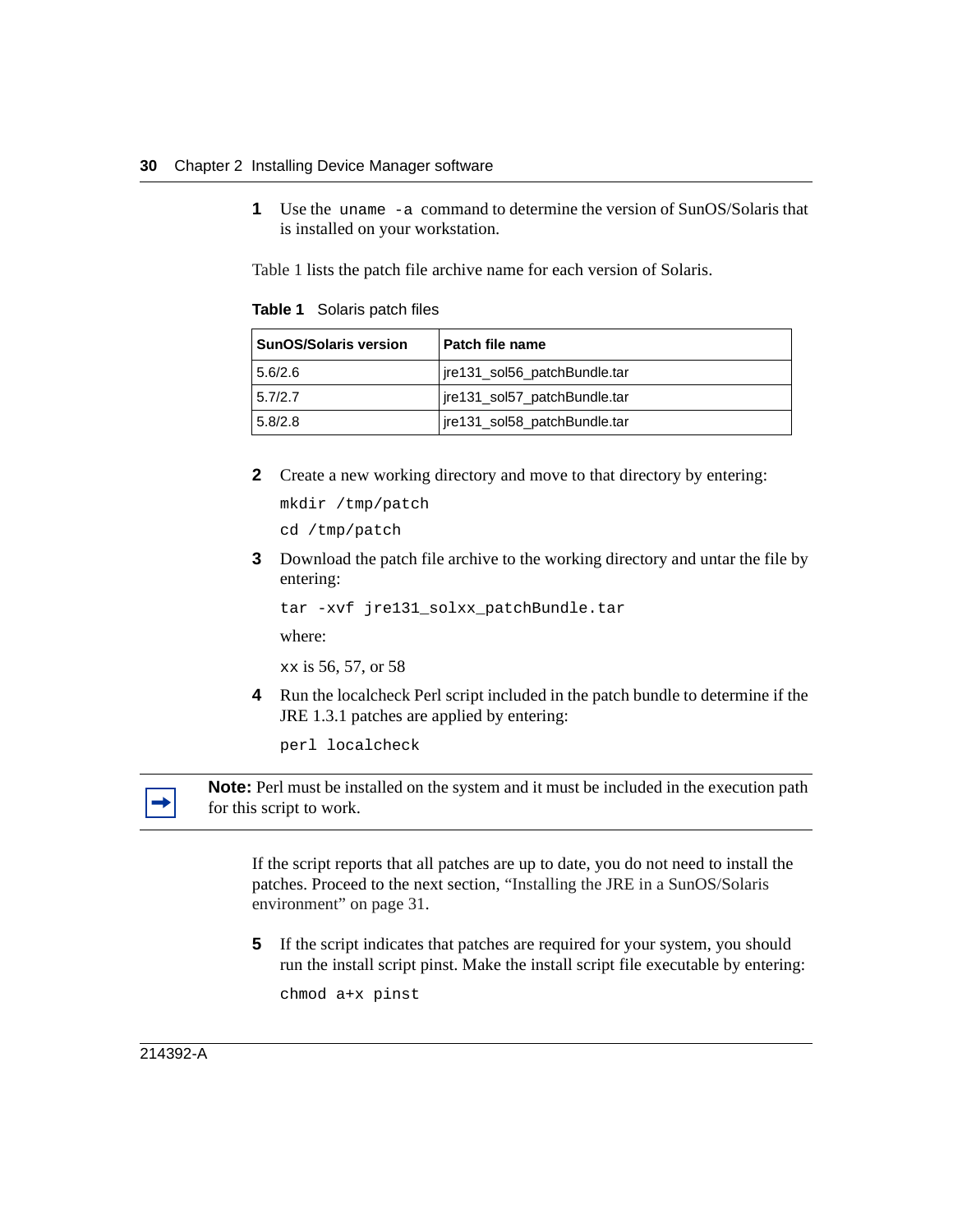**6** Change the user to root and run the script by entering:

```
su root
./pinst -cj
```
**7** The patch installation can take up to several hours to complete, during which time, your system should be in a quiet state with a minimum of activity. When installation is complete, you can check the installation log by entering:

```
more /var/sadm/install_data/Solaris_8_Recommended_log
```
**Note:** An error message indicating a patch failure of type 8 means that the package for which the patch is intended is not installed on your system. You do not need to take any action in response to this error message.

**8** Use the localcheck Perl script again to determine if all JRE patches were installed successfully by entering:

```
perl localcheck
```
**9** Use the install script pinst to remove install files that are no longer needed by entering:

```
./pinst -r
```
The script cannot remove itself and does not remove the patch bundle. You may remove these files by entering:

rm pinst rm jre131\_solxx\_patchBundle.tar where: xx is 56, 57, or 58

After you install the Solaris patches, you must install the Java Runtime Environment (JRE) for Solaris systems.

#### <span id="page-30-0"></span>Installing the JRE in a SunOS/Solaris environment

To install the JRE in a SunOS/Solaris environment:

**1** Copy the j2re-1\_3\_1\_03-solsparc.sh UNIX script file from the Web site into a directory. This example uses the /tmp directory. If you use a different directory, adjust your paths accordingly.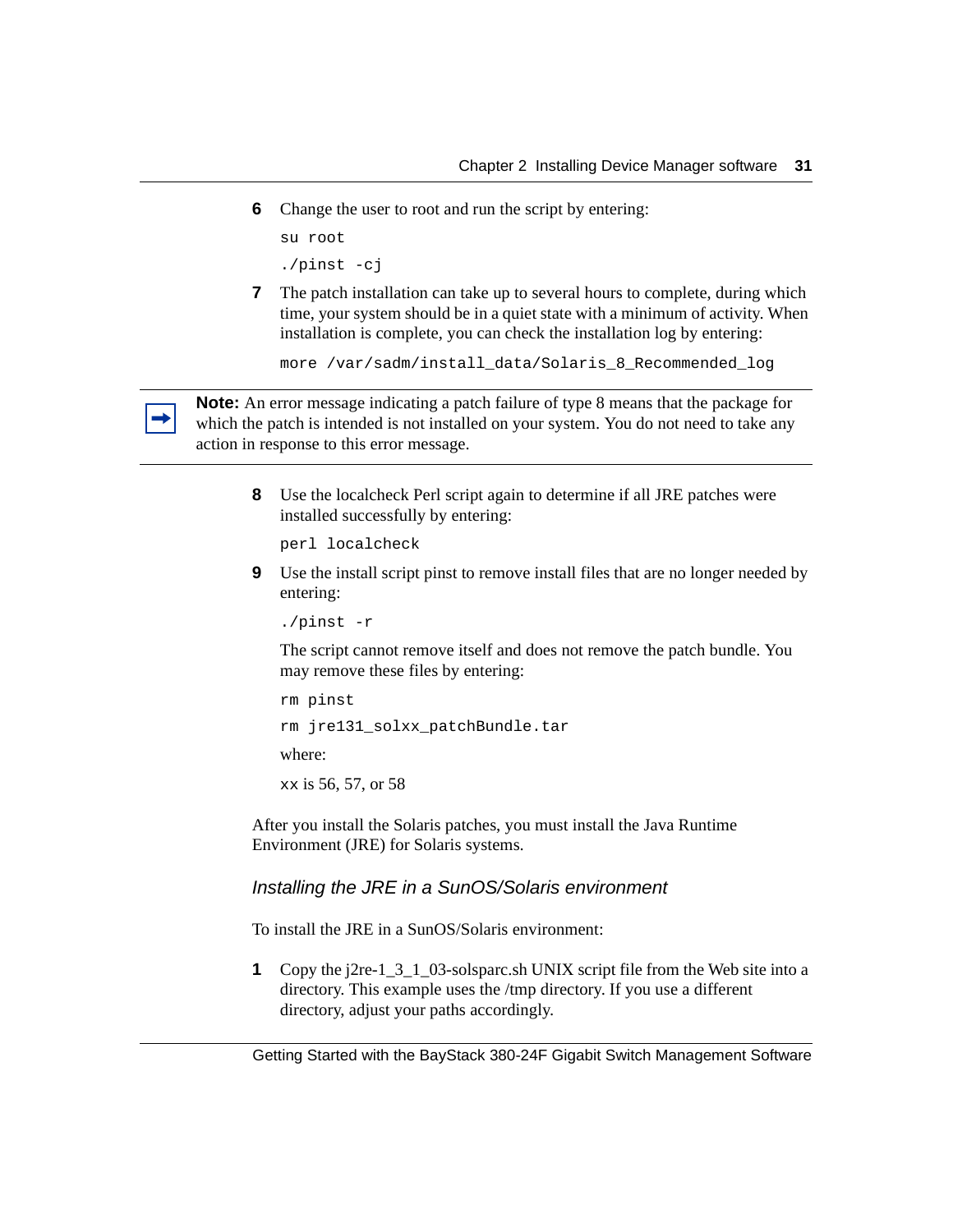**2** Make the file executable by entering:

chmod a+x /tmp/j2re-1\_3\_1\_03-solsparc.sh

**3** Change the working directory to /usr by entering:

cd /usr

You will install the JRE software to this directory.

**4** You may need to be the root user to run the JRE installation. To change the user to root enter:

su root

**5** Execute the script file by entering:

/tmp/j2re-1\_3\_1\_03-solsparc.sh

The script installs the JRE into the subdirectory named  $j2rel_3_1_03$ .

**6** Remove the downloaded script file from your home directory by entering:

rm /tmp/j2re-1\_3\_1\_03-solsparc.sh

You no longer need this file, and it consumes approximately 15 MB of disk space.

**7** Update your .cshrc file by entering the following string in the .cshrc file by setting your environment variable \$JRE131 HOME to reference the subdirectory where the Java software was installed by entering:

setenv JRE131\_HOME /usr/j2re1\_3\_1\_03

#### <span id="page-31-0"></span>**HP-UX**

Nortel Networks does not directly provide the JRE for HP-UX systems. However, you can download the JRE from the HP corporate Web site.

To obtain and install the HP-UX JRE software and patches:

- **1** Go to the http://www.unix.hp.com/java/ URL
- **2** Follow the prompts to download and install the patches for HP-UX Operating System 11.00 that are required for JRE 1.3.
- **3** Follow the prompts to download and install the JRE for your HP-UX system.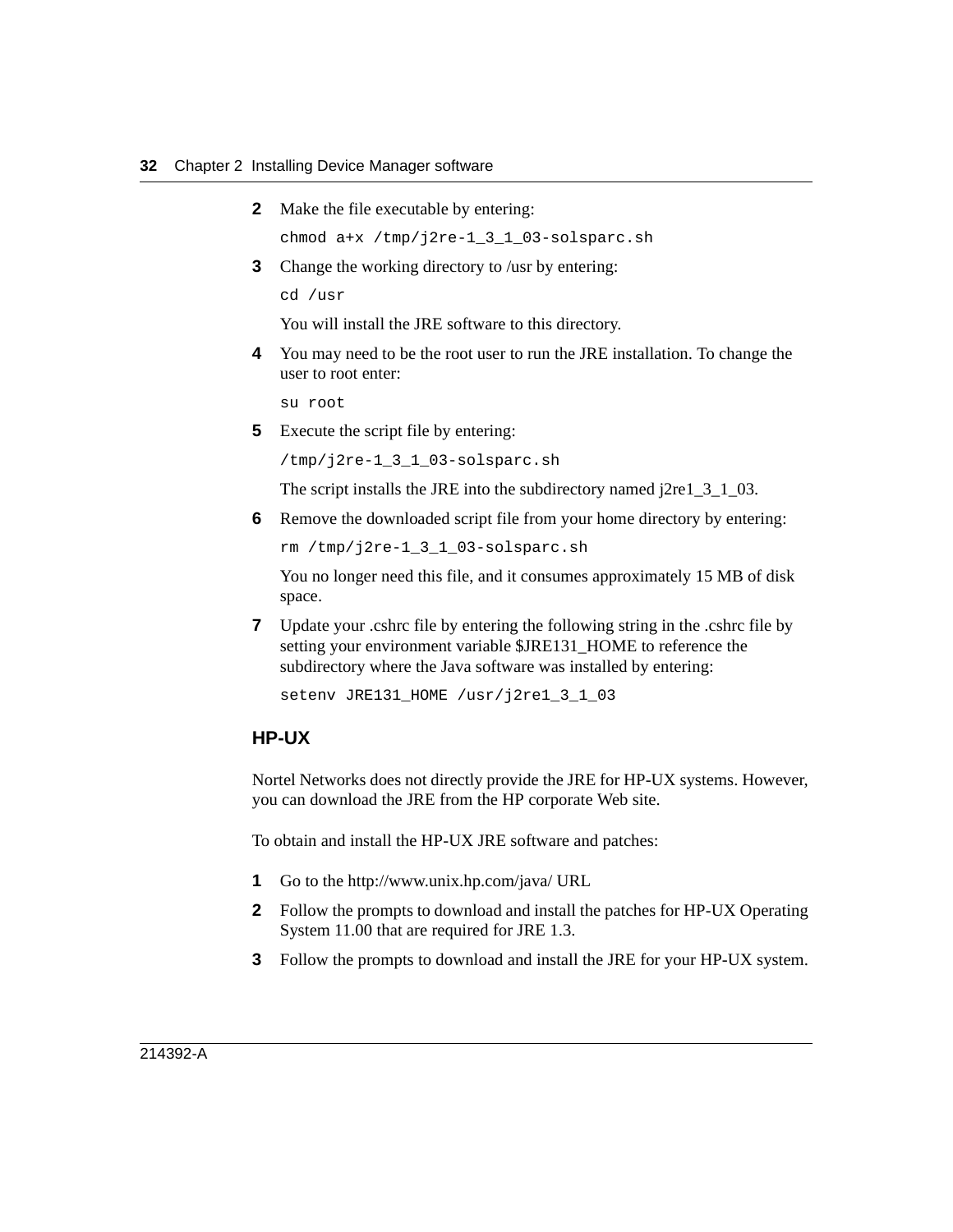#### <span id="page-32-0"></span>**Downloading the Device Manager UNIX software**

**1** Go to the following URL:

http://www.nortelnetworks.com/support

**2** Click on the product for which you want JDM.

A page opens that displays all versions of that product line.

**3** Click Software under the specific product you are working with.

The software page opens.

**4** Click the Java Device Manager version you want.

The Software Detail Information page opens.

**5** Click JDM for Unix-Solaris, HP-UX, IBM, AIX.

A File Download dialog box opens that asks you to either run this program from its current location or to download the Device Manager software to your system.

**6** Choose a directory to download the software to.

### <span id="page-32-1"></span>**Installing the Device Manager UNIX software**

To install the Device Manager software in a UNIX environment:

- **1** Close all programs.
- **1** Navigate to the directory on your system where you downloaded the Device Manager software.
- **2** Run the jdm\_xxx.bin file.
- Note: Always install DM into a clean directory.

An Install screen opens that has text running through the screen. Then a Nortel dialog box opens with a ribbon on the bottom showing the progress. Finally, the InstallAnywhere\* Introduction dialog box opens [\(Figure 11\).](#page-33-0)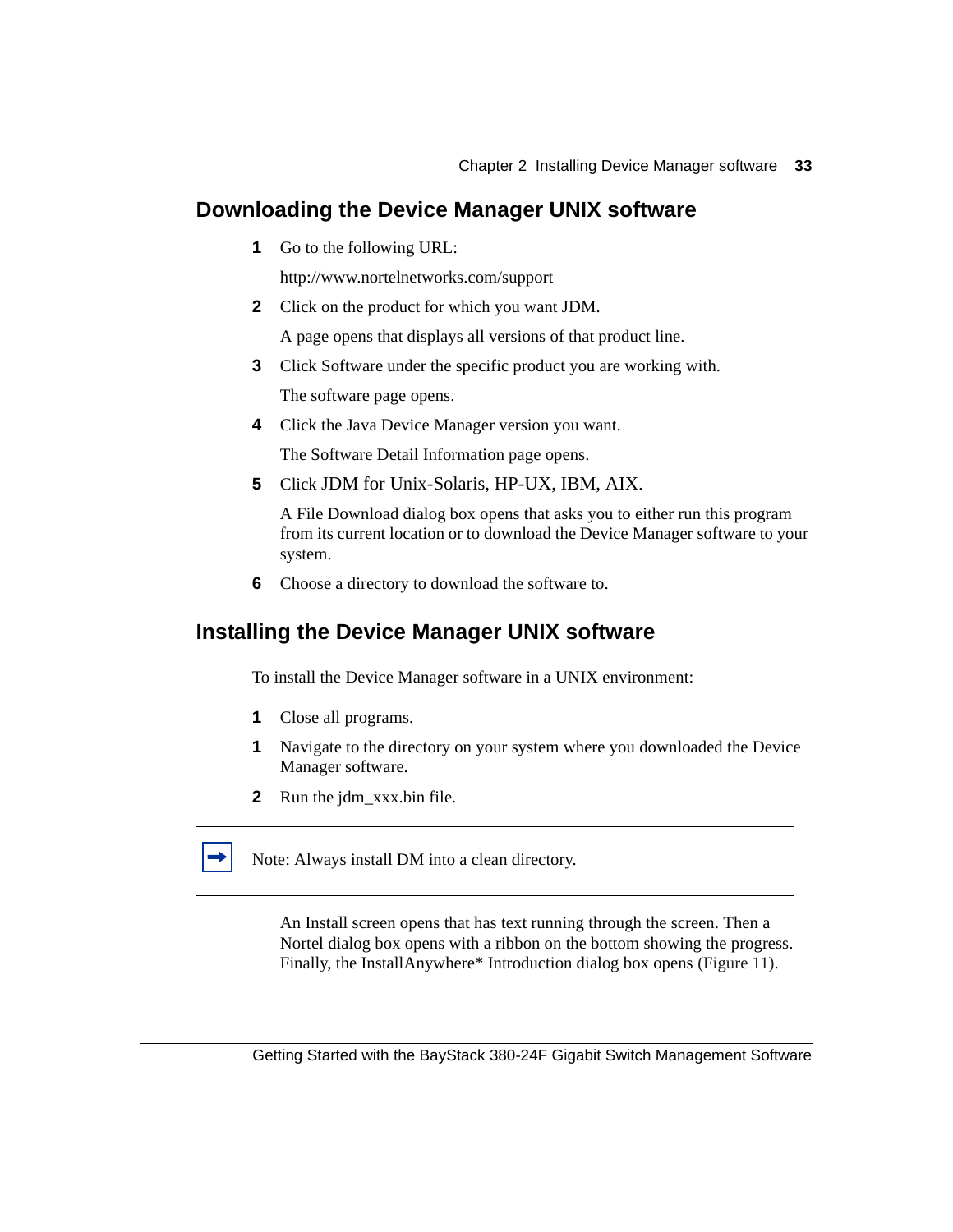<span id="page-33-0"></span>

**Figure 11** InstallAnywhere Introduction dialog box

**3** Click Next to continue the installation process.

The License Agreement dialog box opens [\(Figure 12\).](#page-33-1)

<span id="page-33-1"></span>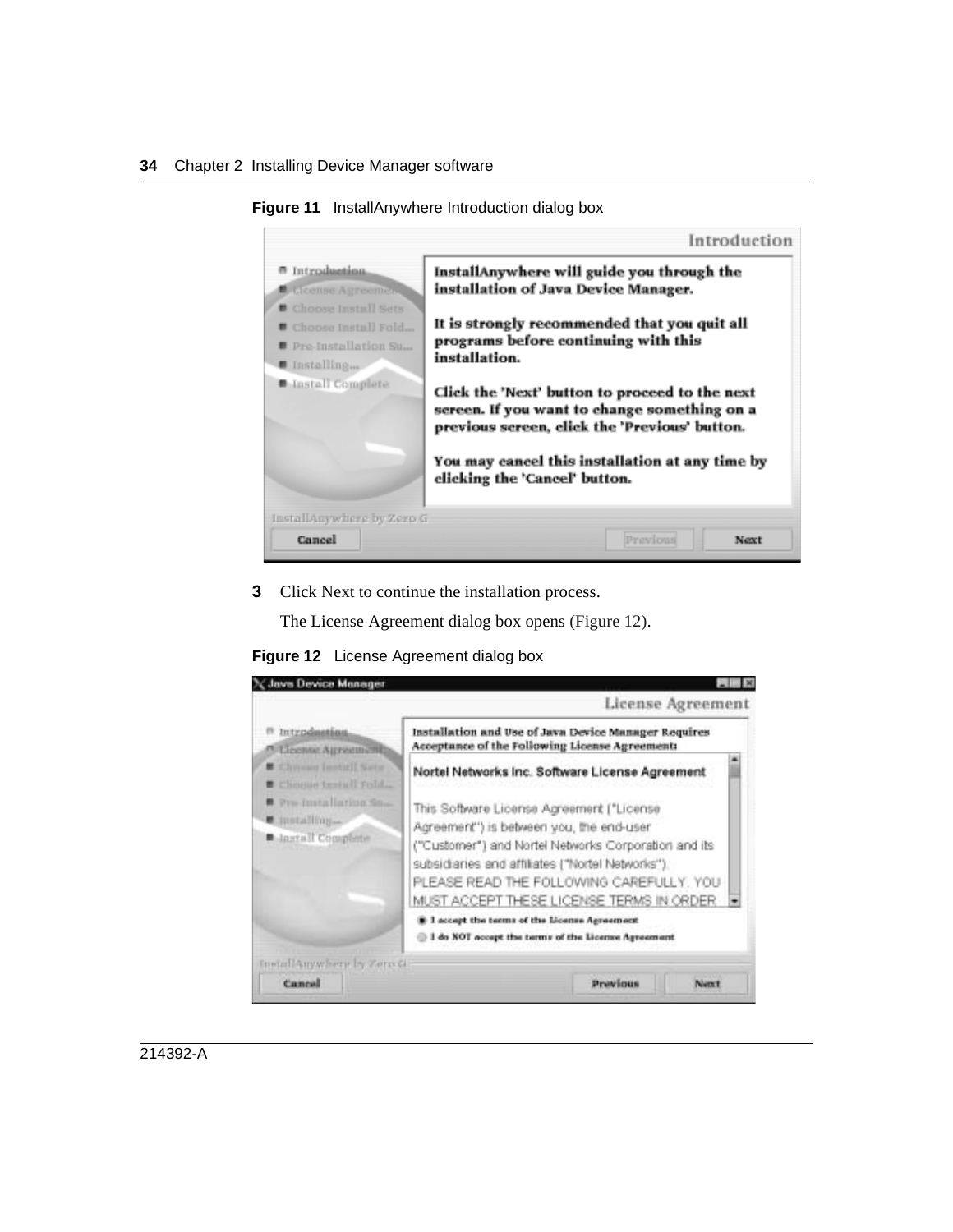- **4** Click I accept the terms of the license agreement as shown in [Figure 12.](#page-33-1)
- **5** Click Next.

The Choose Install Set dialog box opens [\(Figure 13\)](#page-34-0).

<span id="page-34-0"></span>



- **6** Do *one* of the following:
	- Select Typical installation to install the common set features, as well as online help.
	- Select Minimal installation to select features to install (recommended for those with limited disk space).
	- Select Help to install only the online help.
	- Select Custom installation to customize the features prior to installation.
- **7** Click Next.

The Choose Install Folder dialog box opens [\(Figure 14\).](#page-35-0)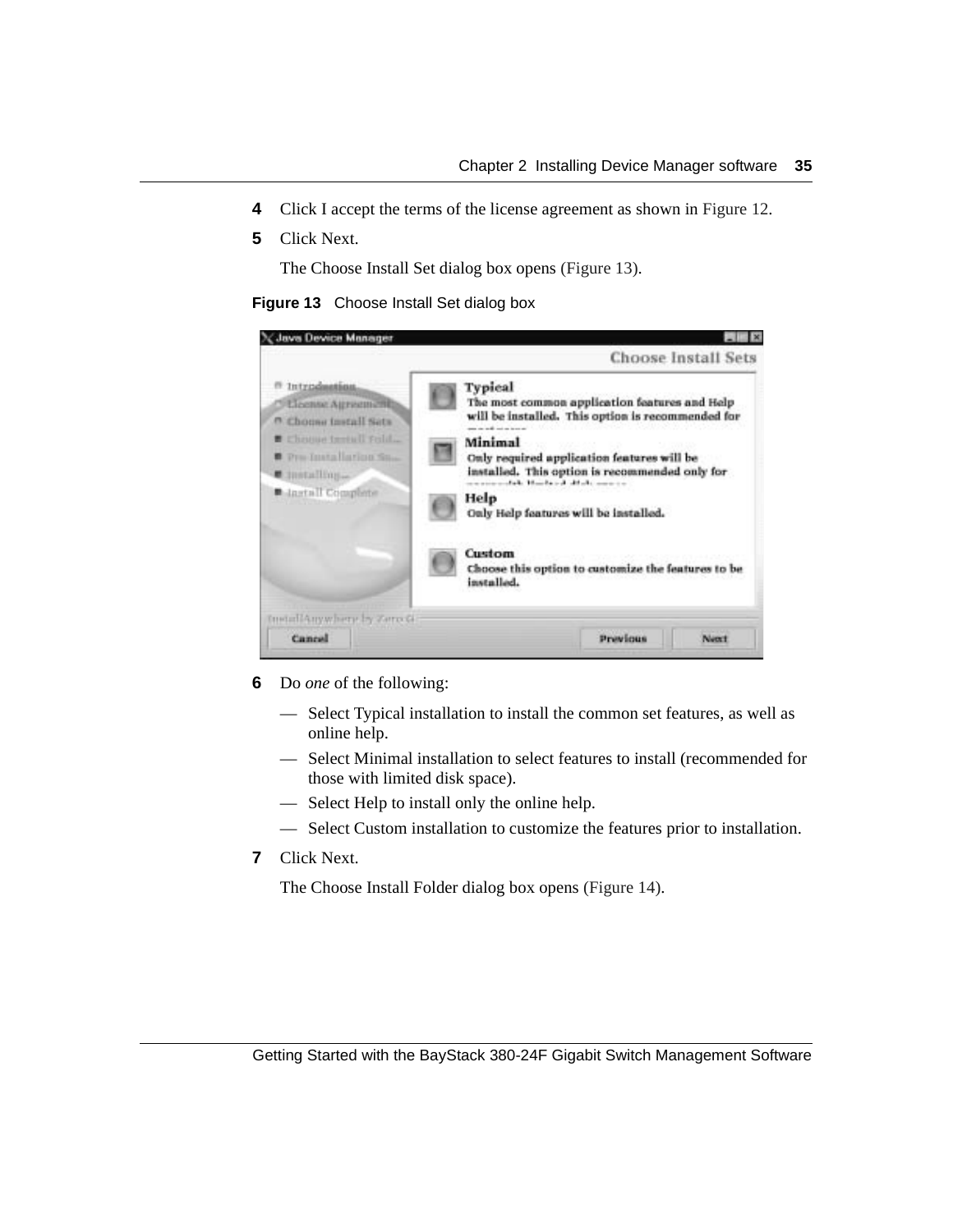<span id="page-35-0"></span>

**Figure 14** Choose Install Folder dialog box

- **8** Click Restore Default Folder or click Choose to select the storage path.
- **9** Click Next.

The Pre-Installation Summary dialog box opens [\(Figure 15\)](#page-35-1).

|  | Figure 15 Pre-installation Summary dialog box |  |  |
|--|-----------------------------------------------|--|--|
|--|-----------------------------------------------|--|--|

<span id="page-35-1"></span>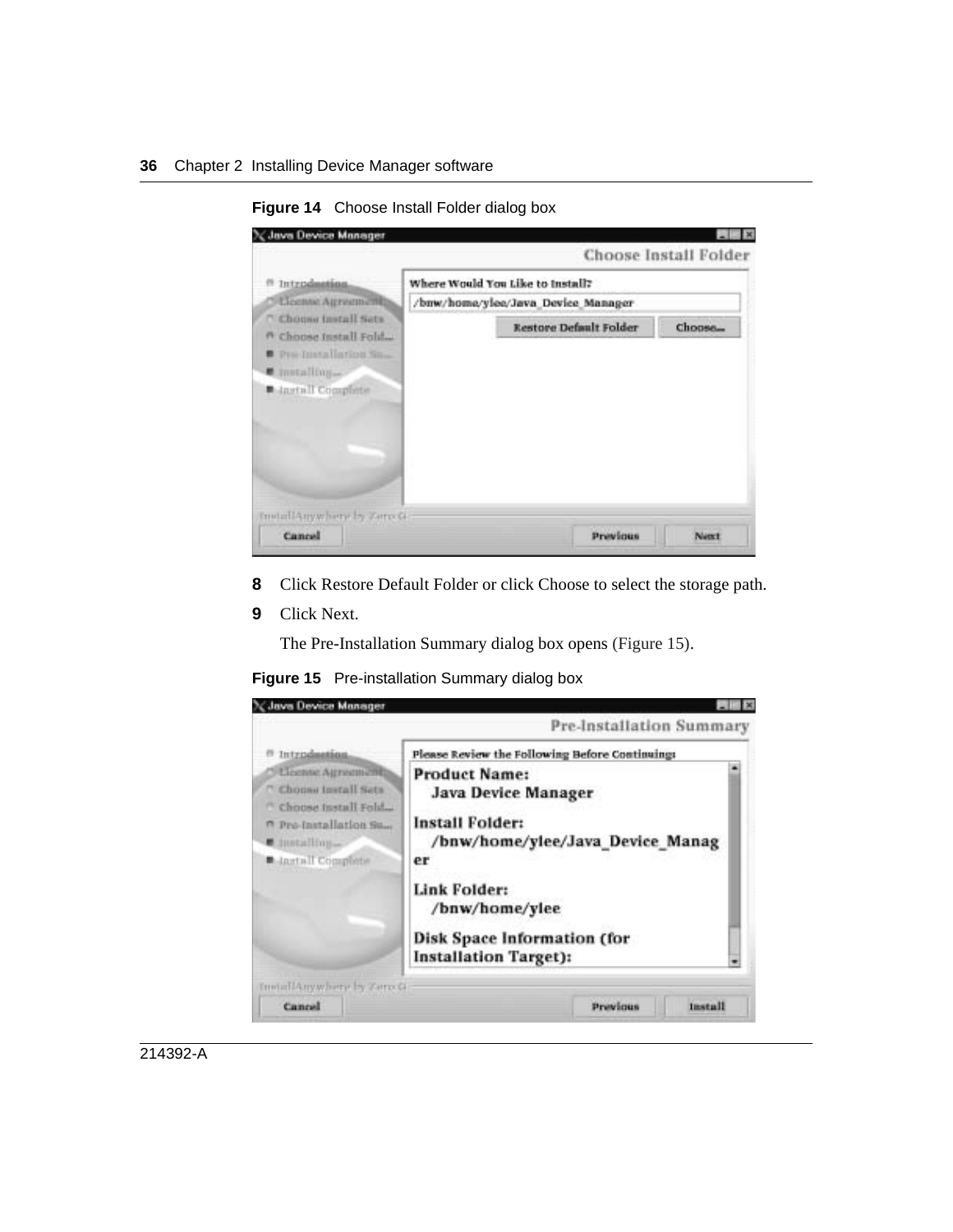- **10** Verify the folder, shortcut(s), and disk space required to install the software. Use the Previous button to return to the appropriate dialog box to make changes.
- **11** Click Install.

The installation process begins [\(Figure 16\)](#page-36-0).

<span id="page-36-0"></span>

| <b>Java Device Manager</b>                                                                                                                                                                                    | Installing Java Device Manager |
|---------------------------------------------------------------------------------------------------------------------------------------------------------------------------------------------------------------|--------------------------------|
| <sup>(1</sup> Introduction,<br><b><i><u>License Agreement</u></i></b><br>Choose Install Sats<br>m<br>Choose Install Fold<br><sup>n</sup> Pro-Installation Su-<br>Installing<br>n<br><b>B</b> lastall Complete |                                |
|                                                                                                                                                                                                               | Installing 2k.jar              |
| InstallAnywhere by Zero Gi<br>Cancel                                                                                                                                                                          |                                |

When the installation is complete, the Install Complete dialog box opens [\(Figure 17\).](#page-37-0)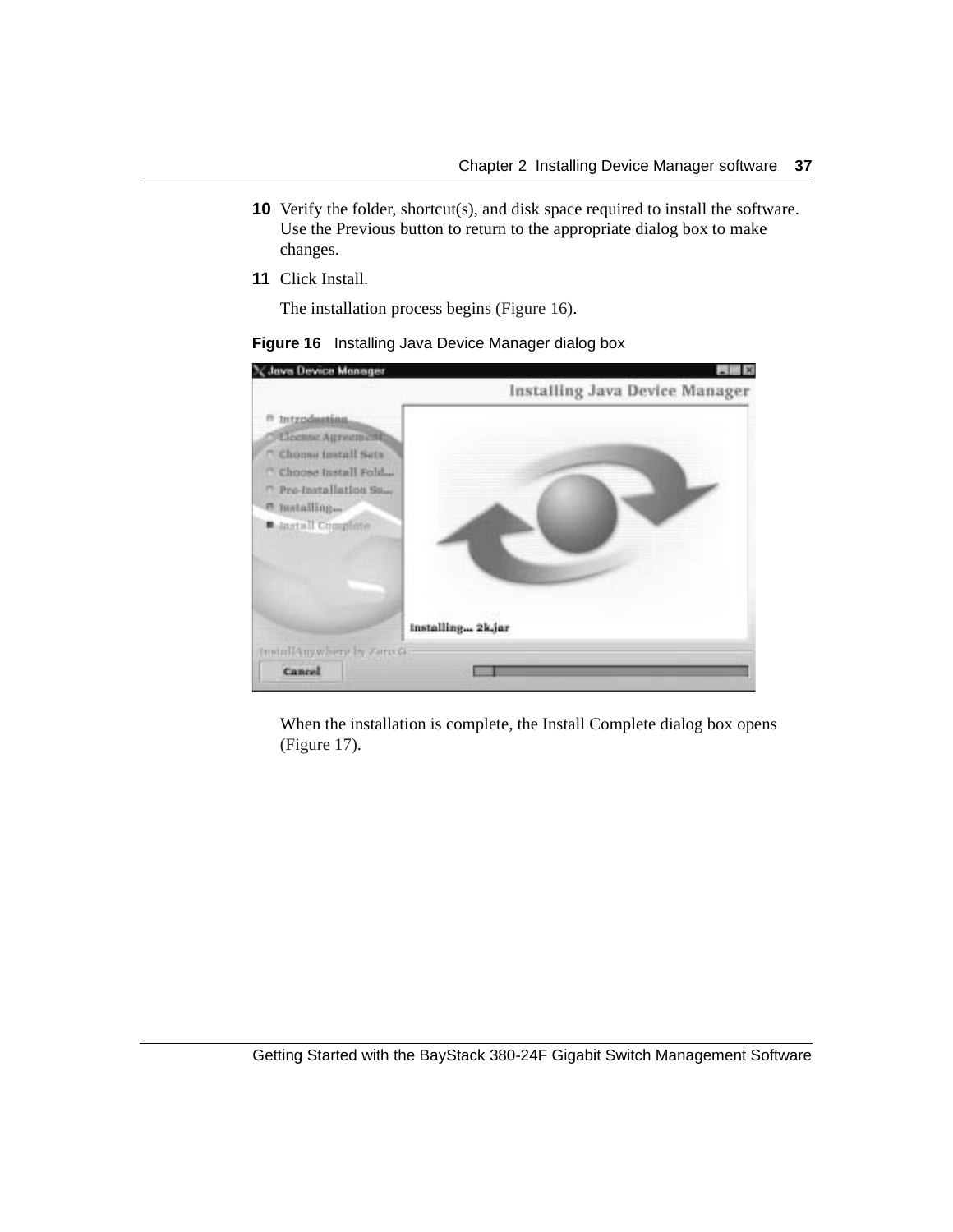<span id="page-37-0"></span>

**Figure 17** Install Complete dialog box

**12** Click Done to exit the installation.

Device Manager is now completely installed on your machine.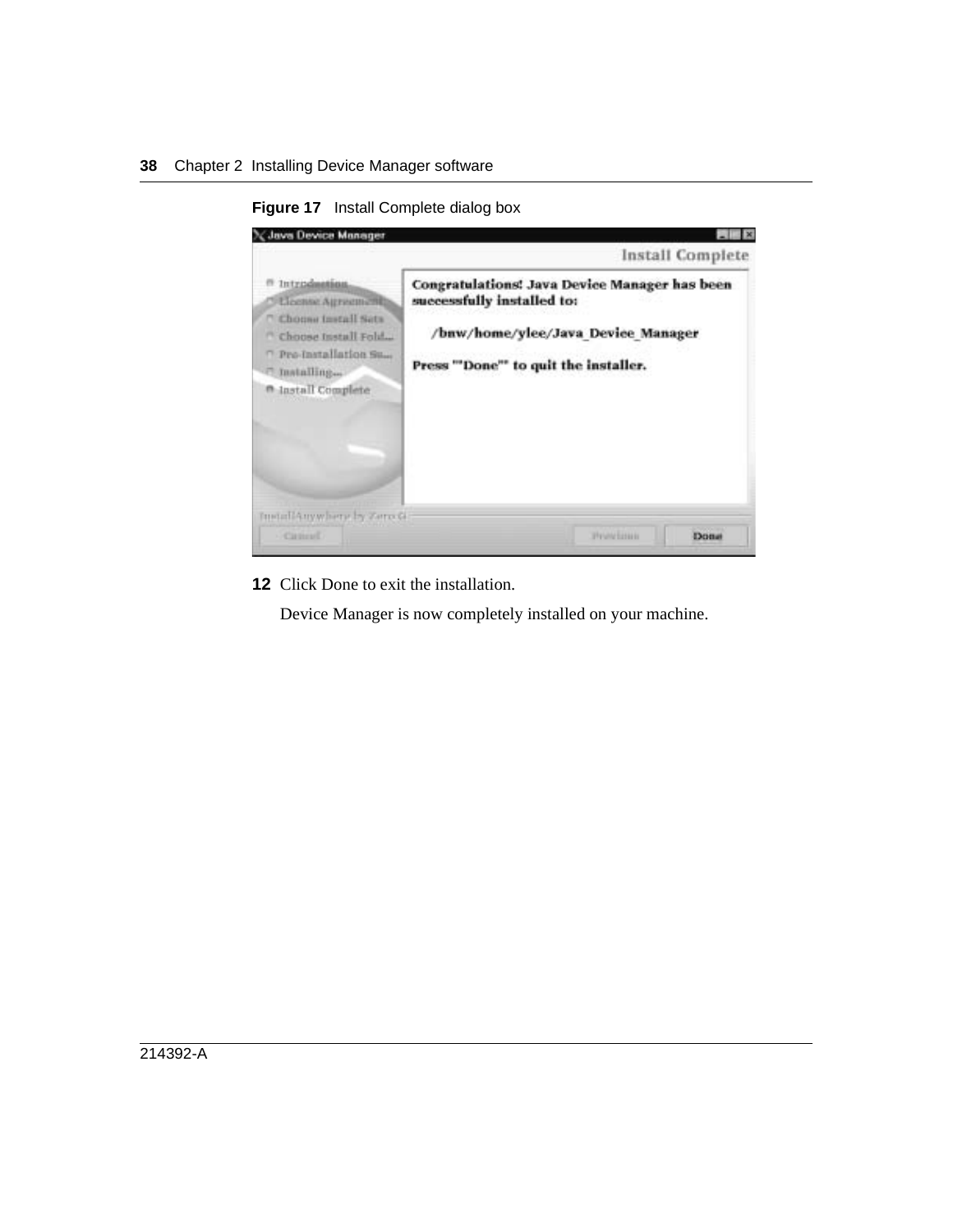# **Chapter 3 Device Manager basics**

This chapter describes basic procedures for using the Device Manager software. The chapter includes the following information:

- Instructions to start Device Manager, set the Device Manager properties, and open a device (next)
- A summary of the Device Manager user interface features and how to use them (starting on [page 45](#page-44-0))
- Instructions to view statistics and display graphs [\(page 53\)](#page-52-0)
- Instructions to use Device Manager to access a switch ([page 60](#page-59-0))
- Information about the trap  $log (page 60)$  $log (page 60)$  $log (page 60)$
- Information about online Help [\(page 61\)](#page-60-0)

# **Starting Device Manager**

To start Device Manager:

- Do one of the following, depending upon your operating system environment:
	- In a Microsoft\* Windows\* environment, from the Windows taskbar choose Start > Programs > Nortel Networks Device Manager > Device Manager.
	- In a UNIX environment, verify that the Device Manager installation directory is in your search path; then enter:

**JDM**

The initial Device Manager window opens ([Figure 18\)](#page-39-0).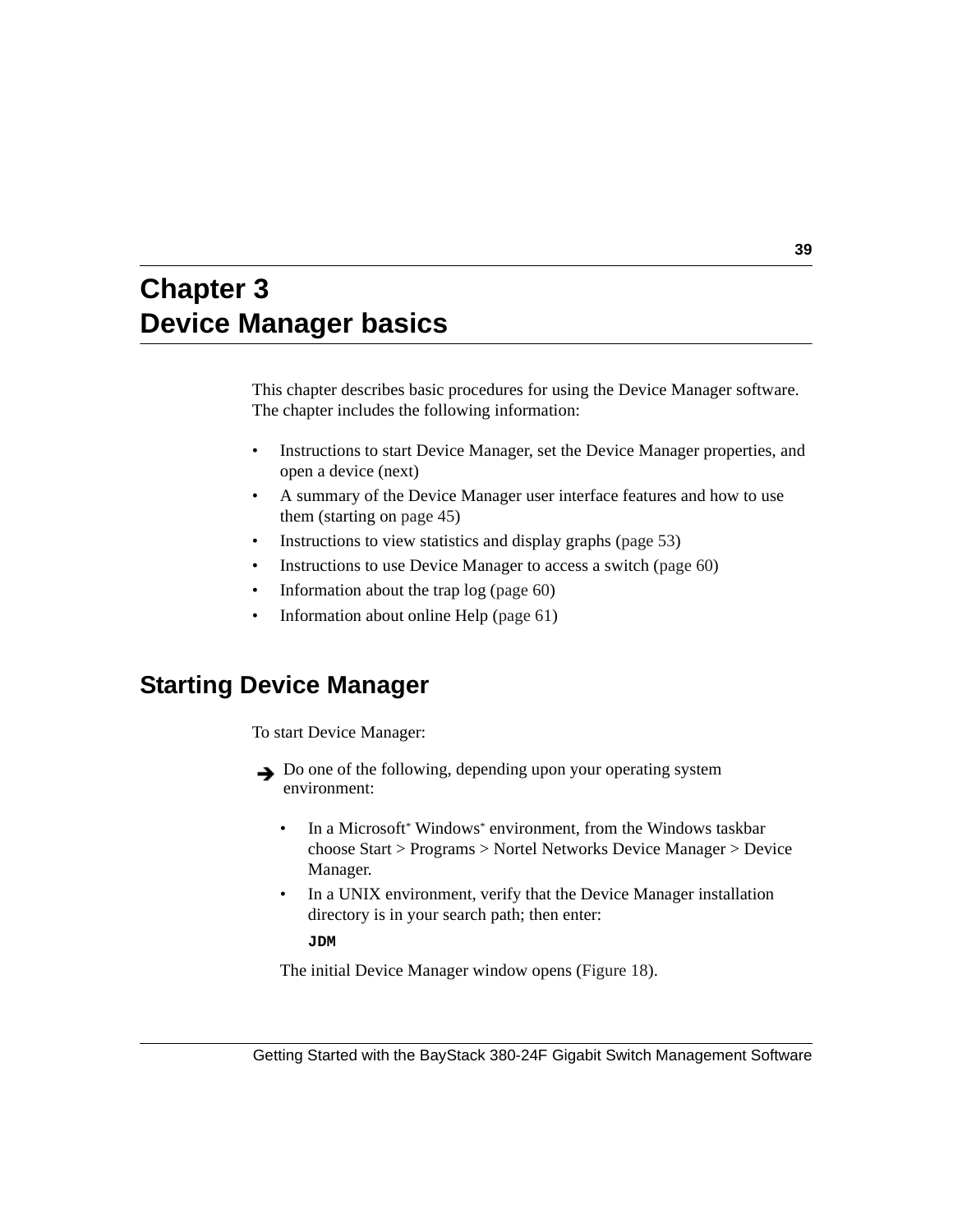

**Note:** On startup, Device Manager performs a DNS lookup for the machine on which it is running. If the DNS lookup is slow or fails, the initial Device Manager window may take up to 30 seconds to open.

<span id="page-39-0"></span>**Figure 18** Device Manager window



# <span id="page-39-1"></span>**Setting the Device Manager properties**

Device Manager communicates with the BayStack 380-24F Gigabit Switch using Simple Network Management Protocol (SNMP). The software is shipped with default values set for important communication parameters, such as the polling interval, timeout, and retry count. You may want to set the parameters before you open a device to manage.

To set the Device Manager properties:

**1** Choose Device > Properties.

The Properties dialog box opens ([Figure 19](#page-40-0)).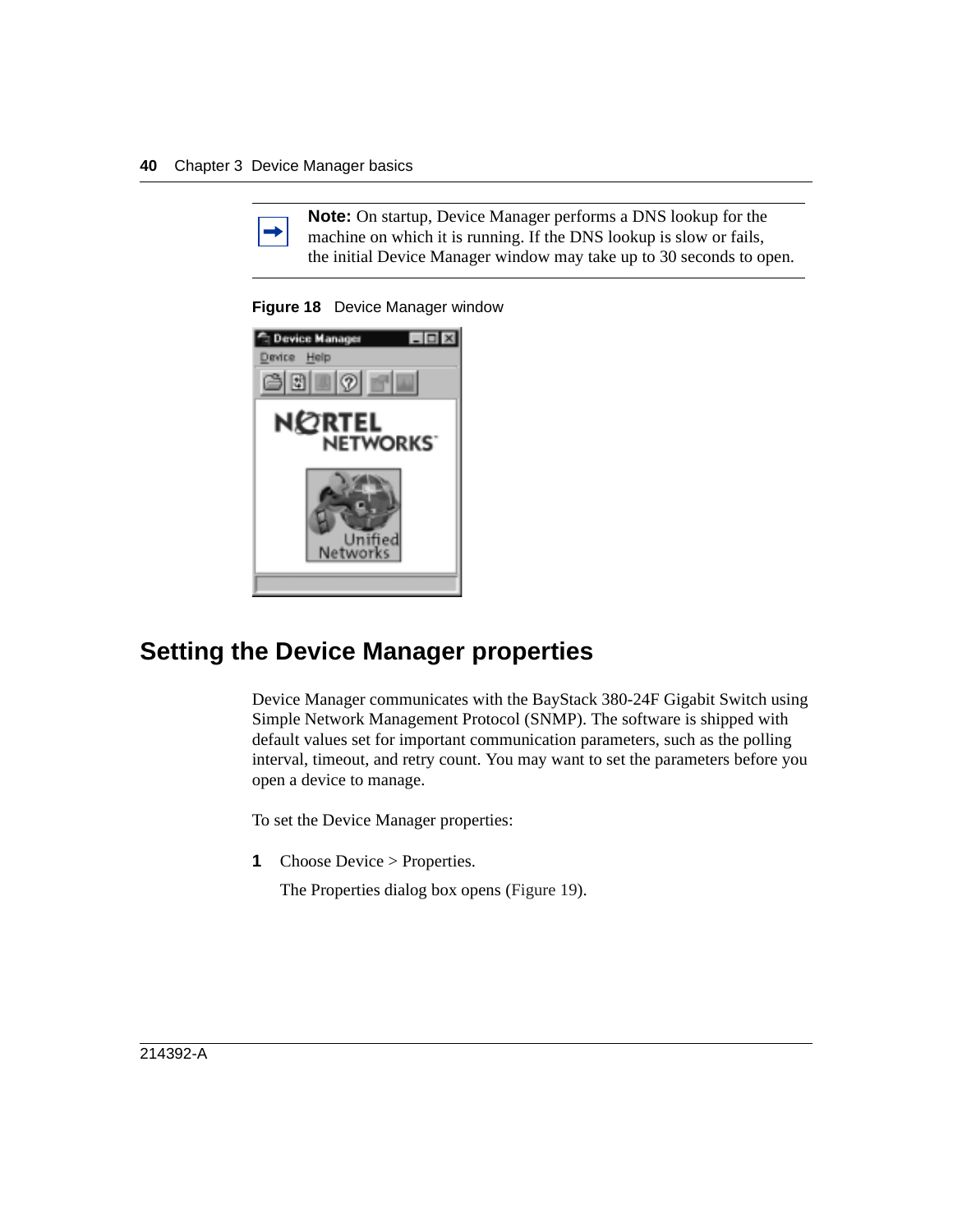| Puller<br>strangence (a)              |                                     |
|---------------------------------------|-------------------------------------|
| <b>If Trapis, Status Interval</b> KO  | metri                               |
|                                       | Hotsteap Detect every. 11 Interview |
|                                       | <b>D</b> Enable                     |
|                                       |                                     |
| <b>SINAP</b>                          |                                     |
|                                       | Hally Court 1 1.5                   |
|                                       | Timoout 5 2.38 secs                 |
|                                       | Плате                               |
|                                       | <b><i>C. Bagaster for Thaga</i></b> |
|                                       | <b>P Listen for Trapis</b>          |
|                                       | Max Traps #(Log. 200   f10000)      |
|                                       | 「地方の性質」                             |
|                                       | - Listen for Systeps                |
|                                       | Castimi row detabon                 |
| <b>Detauft Read Community outsite</b> |                                     |
| Default with Community private        |                                     |
|                                       |                                     |

<span id="page-40-0"></span>**Figure 19** Properties dialog box

- **2** Type information and select check boxes.
- **3** Click OK.

[Table 2](#page-40-1) describes items in the Properties dialog box.

<span id="page-40-1"></span>**Table 2** Properties dialog box items

| Area    | <b>Item</b>                     | <b>Description</b>                                                                                                                                                                                           |  |
|---------|---------------------------------|--------------------------------------------------------------------------------------------------------------------------------------------------------------------------------------------------------------|--|
| Polling | Status Interval                 | Interval at which statistics and status information are gathered (default is<br>300 seconds).                                                                                                                |  |
|         | (If traps, Status)<br>Interval) | Interval at which statistics and status information are gathered when traps<br>are enabled (default is 300 seconds).                                                                                         |  |
|         | <b>Hotswap Detect</b><br>every  | The interval at which Device Manager polls for module information<br>(default is 600 seconds).                                                                                                               |  |
|         | <b>Enable</b>                   | Enables (checked) or disables (not checked) periodic polling of the device<br>for updated status. If polling is disabled, the switch status is updated only<br>when you click Refresh in the chassis window. |  |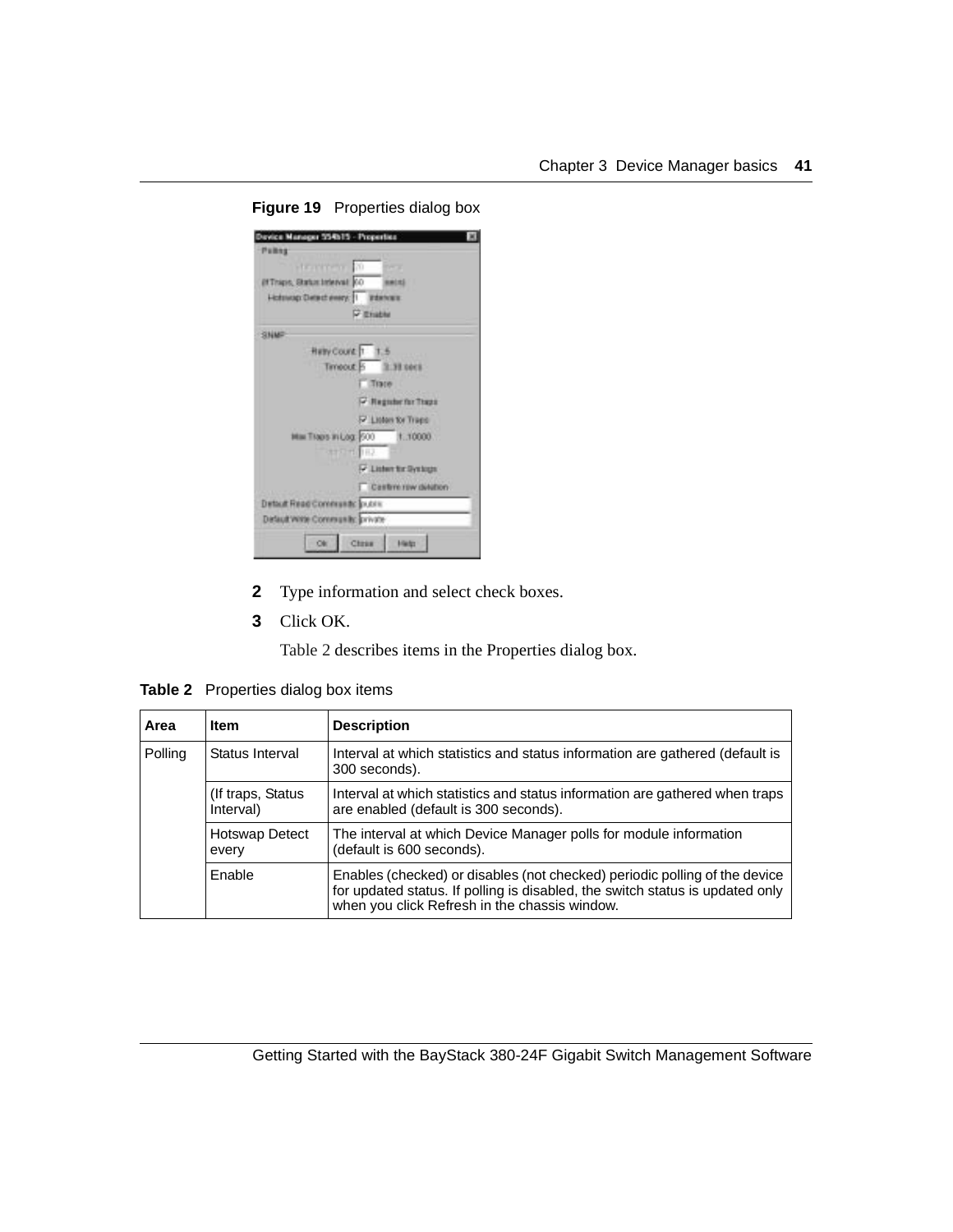| Area                              | <b>Item</b>                | <b>Description</b>                                                                                                                                                                                                  |  |
|-----------------------------------|----------------------------|---------------------------------------------------------------------------------------------------------------------------------------------------------------------------------------------------------------------|--|
| <b>SNMP</b><br><b>Retry Count</b> |                            | Number of times Device Manager retransmits polling information.                                                                                                                                                     |  |
|                                   | Timeout                    | Length of each retry of each polling waiting period. When accessing the<br>device through a slow link, you may want to increase the timeout interval<br>and then change the Retransmission Strategy to superlinear. |  |
|                                   | Trace                      | Enables (checked) or disables (not checked) SNMP tracing. When Trace<br>is selected, SNMP protocol data units (PDUs) are displayed in the<br>Device > Log dialog box.                                               |  |
|                                   | Register for Traps         | Specifies whether or not Device Manager should automatically register to<br>receive traps when Device Manager is launched against a switch.                                                                         |  |
| Listen for Traps                  |                            | Specifies whether or not Device Manager should automatically listen for<br>traps when Device Manager is launched against a switch.                                                                                  |  |
|                                   | Max Traps in Log           | Specifies the maximum number of traps that can exist in the trap log<br>(default is 500).                                                                                                                           |  |
|                                   | <b>Trap Port</b>           | Specifies the UDP port that Device Manager will listen on to receive<br>SNMP traps.                                                                                                                                 |  |
|                                   | Listen for Syslogs         | This feature is inactive and not available.                                                                                                                                                                         |  |
|                                   | Confirm row<br>deletion    | When this check box is selected, a confirmation dialog box is displayed<br>when you try to delete a row from a Device Manager table.                                                                                |  |
|                                   | Default Read<br>Community  | Specifies the default read community, either public or private.                                                                                                                                                     |  |
|                                   | Default Write<br>Community | Specifies the default write community, either public or private.                                                                                                                                                    |  |

**Table 2** Properties dialog box items (continued)

# **Opening a device**

"Opening" a device displays the device view, a picture of the device. To open the device view, you must enter community strings that determine the access level granted to the device. [Table 3](#page-41-0) shows the default access community strings for the Device Manager software.

<span id="page-41-0"></span>

|  |  | Table 3 SNMP community string default values |  |  |  |
|--|--|----------------------------------------------|--|--|--|
|--|--|----------------------------------------------|--|--|--|

| <b>Access level</b> | <b>Description</b> |
|---------------------|--------------------|
| Read-only           | public             |
| Read/write          | private            |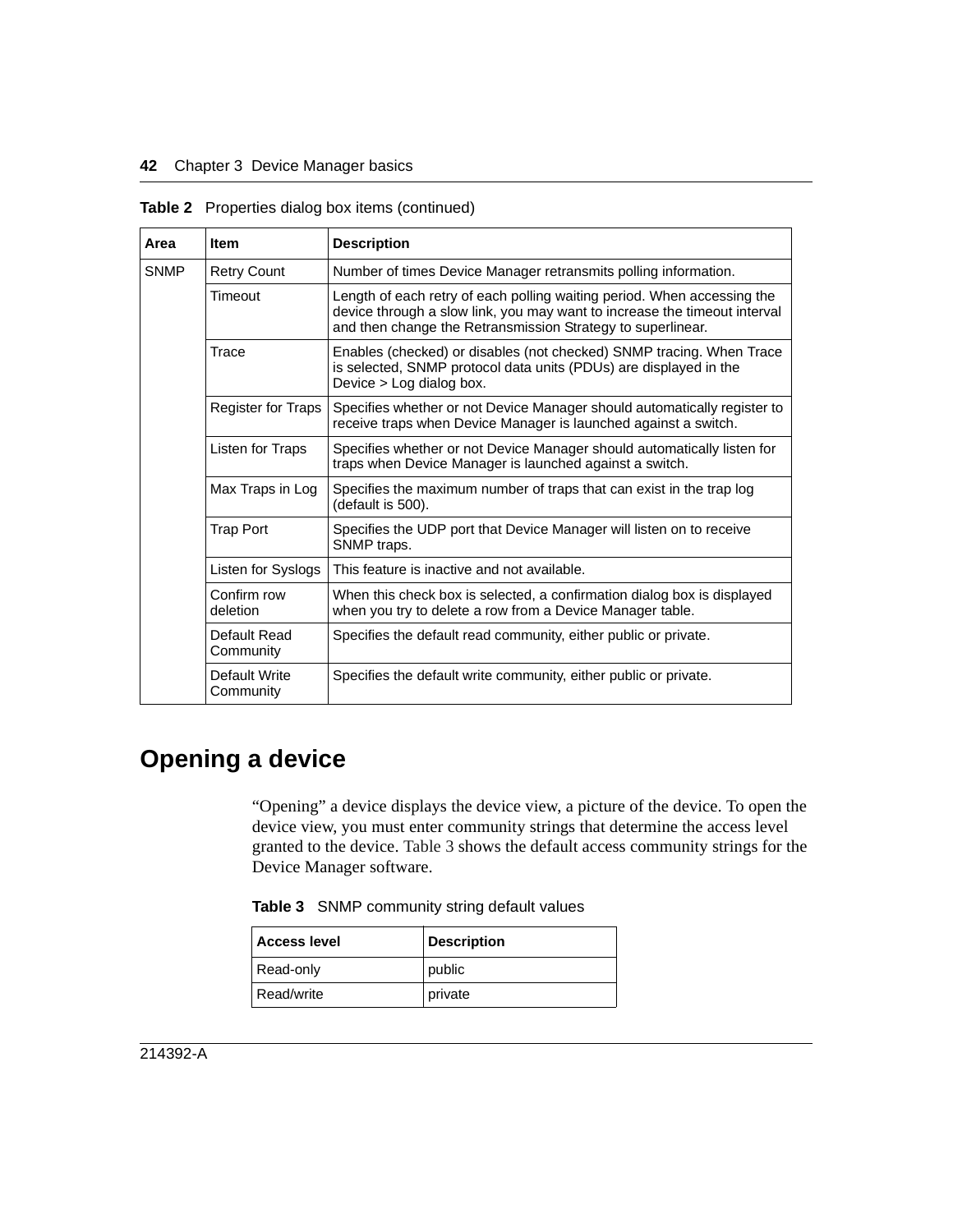To display the device view:

- **1** Do one of the following:
	- Choose Device > Open.
	- Choose Device > Open Last, and select an IP address from the list.
	- Click the folder icon in the Device Manager window.



• Press  $[Ctrl] + O$ .

The Open Device dialog box opens ([Figure 20](#page-42-0)).

#### <span id="page-42-0"></span>**Figure 20** Open Device dialog box

| Road Community   ******         |               |
|---------------------------------|---------------|
| Wite Community, <b>TELLISTS</b> |               |
| <b>STAIRV3</b>                  |               |
|                                 | V3 Franked    |
| <b>LIVET ATMOSPH</b>            |               |
| <b>Sunahating ander</b>         | <b>BACIDE</b> |
| alternativna komunist           |               |
| <b>STATISTICO MEET</b>          |               |
| THOUGH DRIVE OUT                |               |

[Table 4](#page-42-1) describes the items in the Open Device dialog box.

<span id="page-42-1"></span>**Table 4** Open Device dialog box items

| Item                   | <b>Description</b>                                                                                                     |  |
|------------------------|------------------------------------------------------------------------------------------------------------------------|--|
| Device Name            | Either an IP address or a DNS name for the device, entered by the<br>user.                                             |  |
| <b>Read Community</b>  | SNMP read community string for the device. Default is public<br>(displayed as ******). The entry is case-sensitive.    |  |
| <b>Write Community</b> | SNMP write community string for the device. Default is private<br>(displayed as *******). The entry is case-sensitive. |  |
| v <sub>3</sub> Enabled | Specifies that v3 is enabled.                                                                                          |  |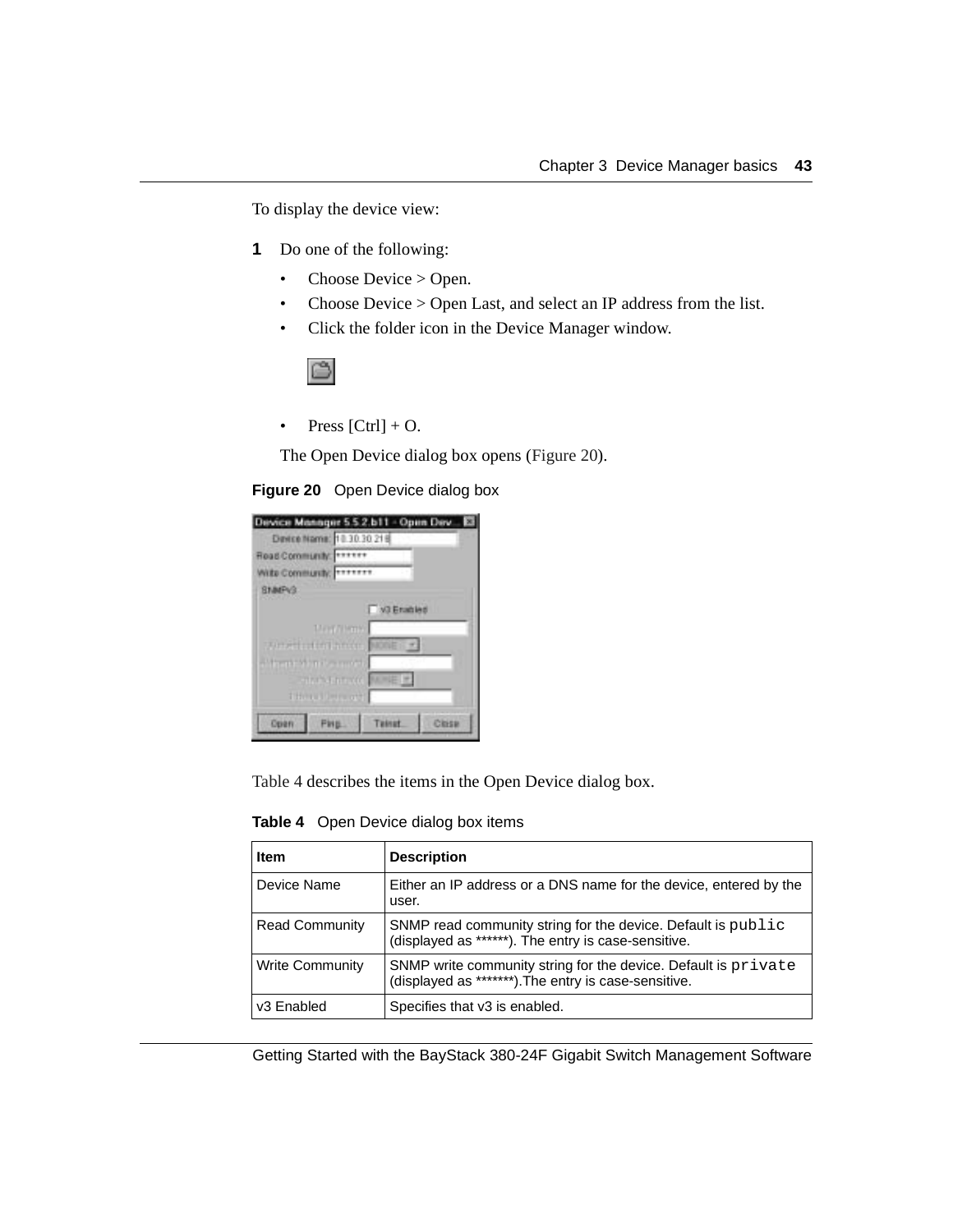| Item                       | <b>Description</b>                    |
|----------------------------|---------------------------------------|
| User Name                  | Specifies a user name.                |
| Authentication<br>Protocol | Specifies authentication protocol.    |
| Authentication<br>Password | Specifies an authentication password. |
| <b>Privacy Protocol</b>    | Specifies a privacy protocol.         |
| <b>Privacy Password</b>    | Specifies a privacy password.         |

**Table 4** Open Device dialog box items (continued)

- **2** In the Device Name text box, type the DNS name or IP address of the device.
- **3** In the Read Community and Write Community text boxes, type the proper community strings ([Table 3 on page 42\)](#page-41-0).

**Note:** To gain read/write/all access to a device in Device Manager, you must enter the read/write/all community string for both the Read Community and Write Community strings.

**4** Click Open.

Device Manager automatically determines what version of software the selected device is running and displays the appropriate Device Manager dialog boxes. The Device Manager window opens, showing a picture of the device [\(Figure 21\)](#page-43-0) that represents the physical features of the device.



<span id="page-43-0"></span>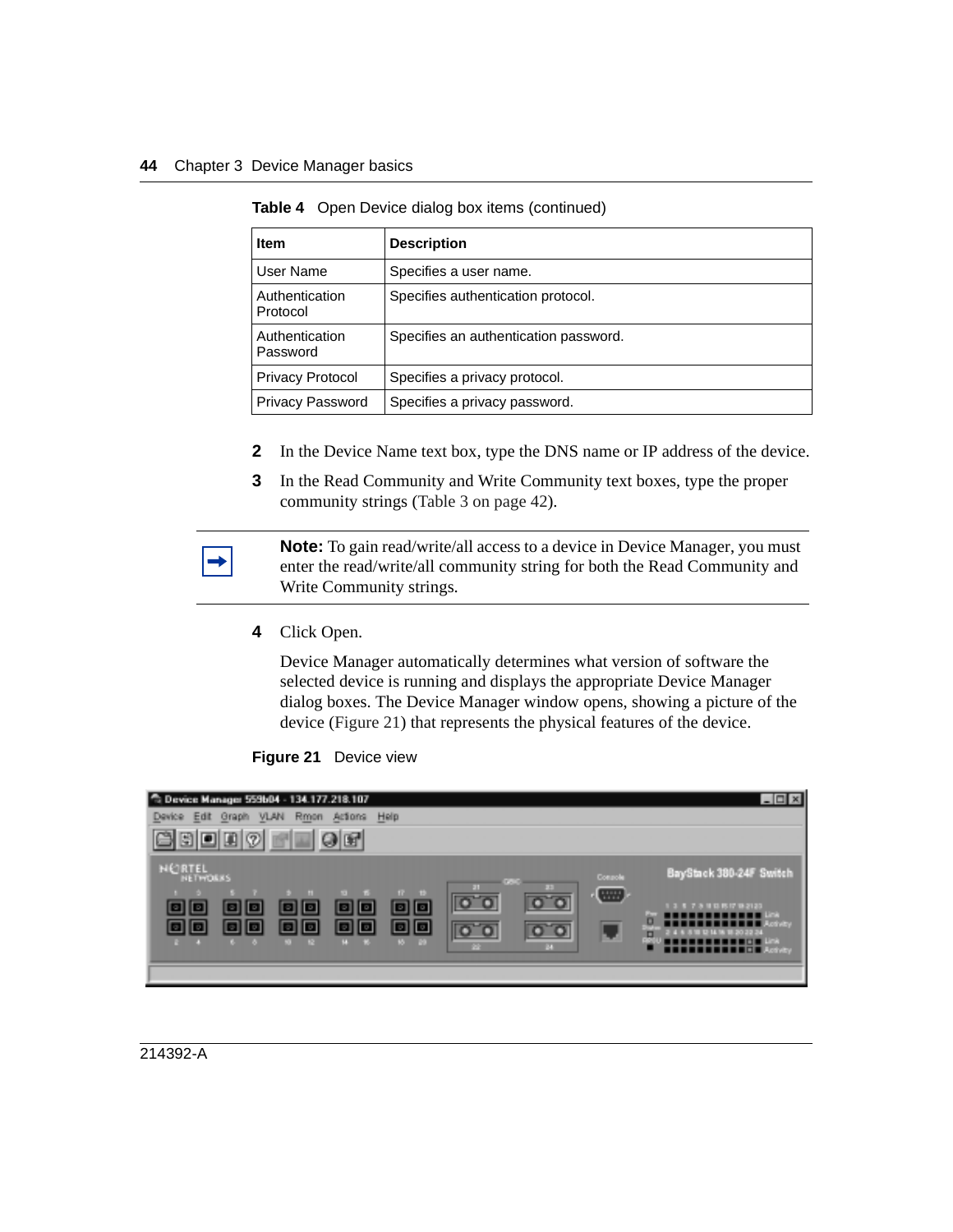# <span id="page-44-0"></span>**Device Manager window**

The Device Manager window [\(Figure 22\)](#page-44-1) has the following parts:

- Menu bar
- Toolbar
- Device view
- Status bar

<span id="page-44-1"></span>

| Menu bar                       | wice Manager 553604 - 134.177.218.107<br>Grazh VLAN Rates Ackins Help<br><b>Destra Gart</b><br>圕 |  |
|--------------------------------|--------------------------------------------------------------------------------------------------|--|
| <b>Tool bar</b><br>Device view | BayStark 385-24F Smitch<br>_<br><b>TIME IS</b><br>Œ<br>о<br>σ<br>IÐ                              |  |
| <b>Status bar</b>              | mm                                                                                               |  |

### <span id="page-44-2"></span>**Menu bar**

Use the menu bar to set up and operate Device Manager ([Table 5](#page-44-2)).

| Command     | <b>Description</b>                                                                                                                                                                                     |
|-------------|--------------------------------------------------------------------------------------------------------------------------------------------------------------------------------------------------------|
| Device      | Opens the Open Device dialog box.                                                                                                                                                                      |
| Edit        | Opens edit dialog boxes for selected objects in the device view (refer to<br>"Selecting objects" on page 47). This command also opens dialog boxes<br>for managing files and running diagnostic tests. |
| Graph       | Opens statistics dialog boxes for the selected object.                                                                                                                                                 |
| <b>VLAN</b> | Opens dialog boxes for managing VLANs, spanning tree groups (STGs),<br>and Multi-Link Trunks.                                                                                                          |
| Rmon        | Opens RMON configuration and monitoring dialog boxes.                                                                                                                                                  |
| Actions     | Provides quick opening of a Telnet session without going through other<br>dialog boxes.                                                                                                                |
| Help        | Opens online Help topics for Device Manager and provides a legend for<br>the port colors in the device view.                                                                                           |

**Table 5** Menu bar commands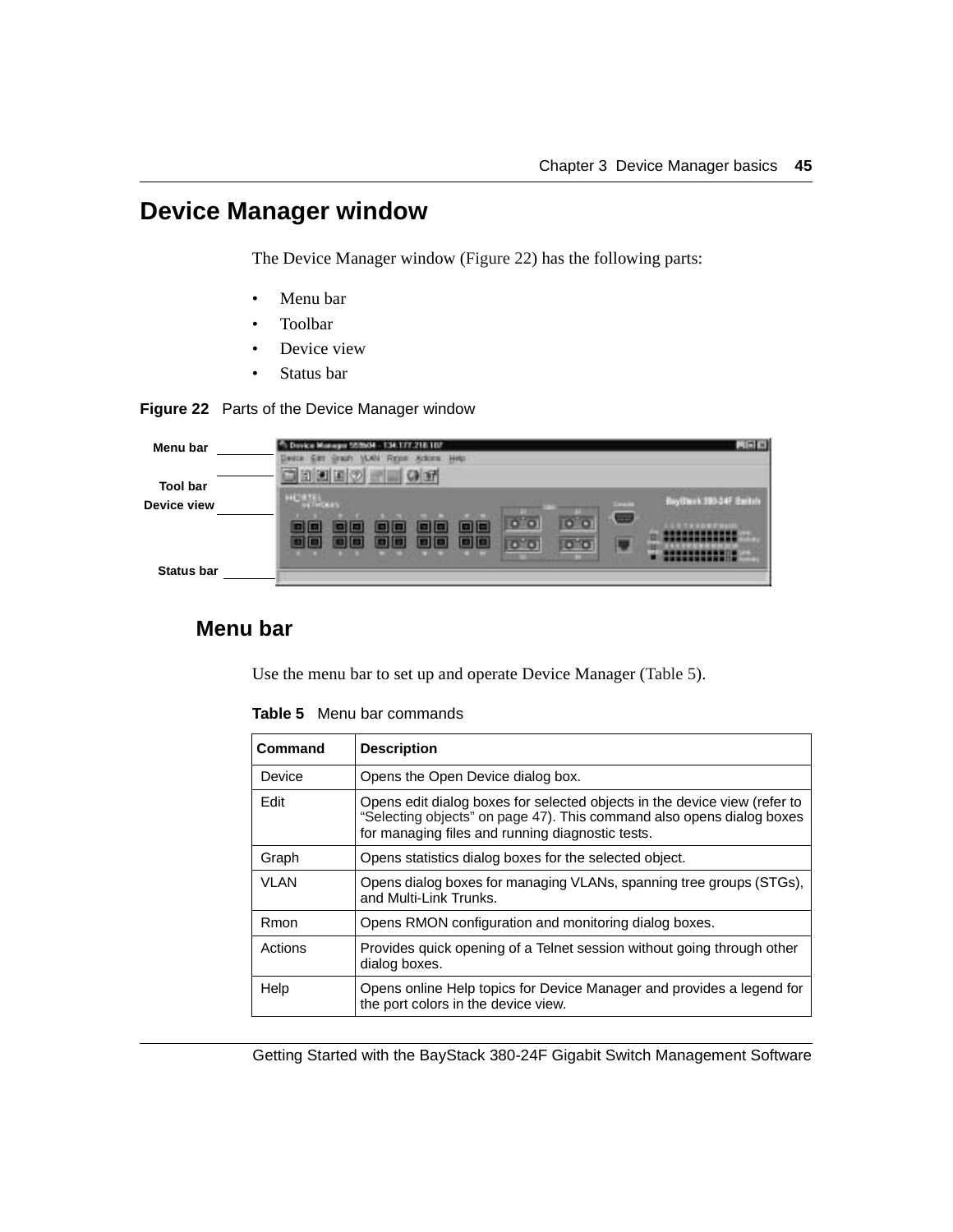### **Toolbar**

The toolbar contains buttons that provide quick access to commonly used commands and some additional actions [\(Table 6\)](#page-45-0).

| <b>Button</b> | <b>Name</b>                     | <b>Description</b>                                                       | Menu bar equivalent                          |
|---------------|---------------------------------|--------------------------------------------------------------------------|----------------------------------------------|
|               | <b>Open Device</b>              | Opens the Open Device dialog<br>box.                                     | Device > Open                                |
|               | Refresh Device<br><b>Status</b> | Refreshes the device view<br>information.                                | Device > Refresh Status                      |
|               | <b>Telnet</b>                   | Opens a Telnet session.                                                  | Device > Telnet                              |
|               | Trap Log                        | Opens the trap log.                                                      | Device > Trap Log                            |
|               | Help                            | Opens online Help in a Web<br>browser. <sup>1</sup>                      | Help > Device                                |
|               | <b>Edit Selected</b>            | Displays configuration data for<br>the selected chassis object.          | Edit > Unit<br>Edit > Chassis<br>Edit > Port |
|               | Graph<br>Selected               | Opens statistics and graphing<br>dialog boxes for the selected<br>object | Graph > Chassis<br>Graph > Port              |
|               | Home Page                       | Opens the Web Management<br>Software Home Page                           | Actions > Open Home<br>Page                  |
|               | Alarm Manager                   | Opens the Rmon Alarm<br>Manager.                                         | Rmon > Alarm Manager                         |

<span id="page-45-0"></span>**Table 6** Toolbar buttons

1 If the online Help does not launch, refer to [page 61](#page-60-0).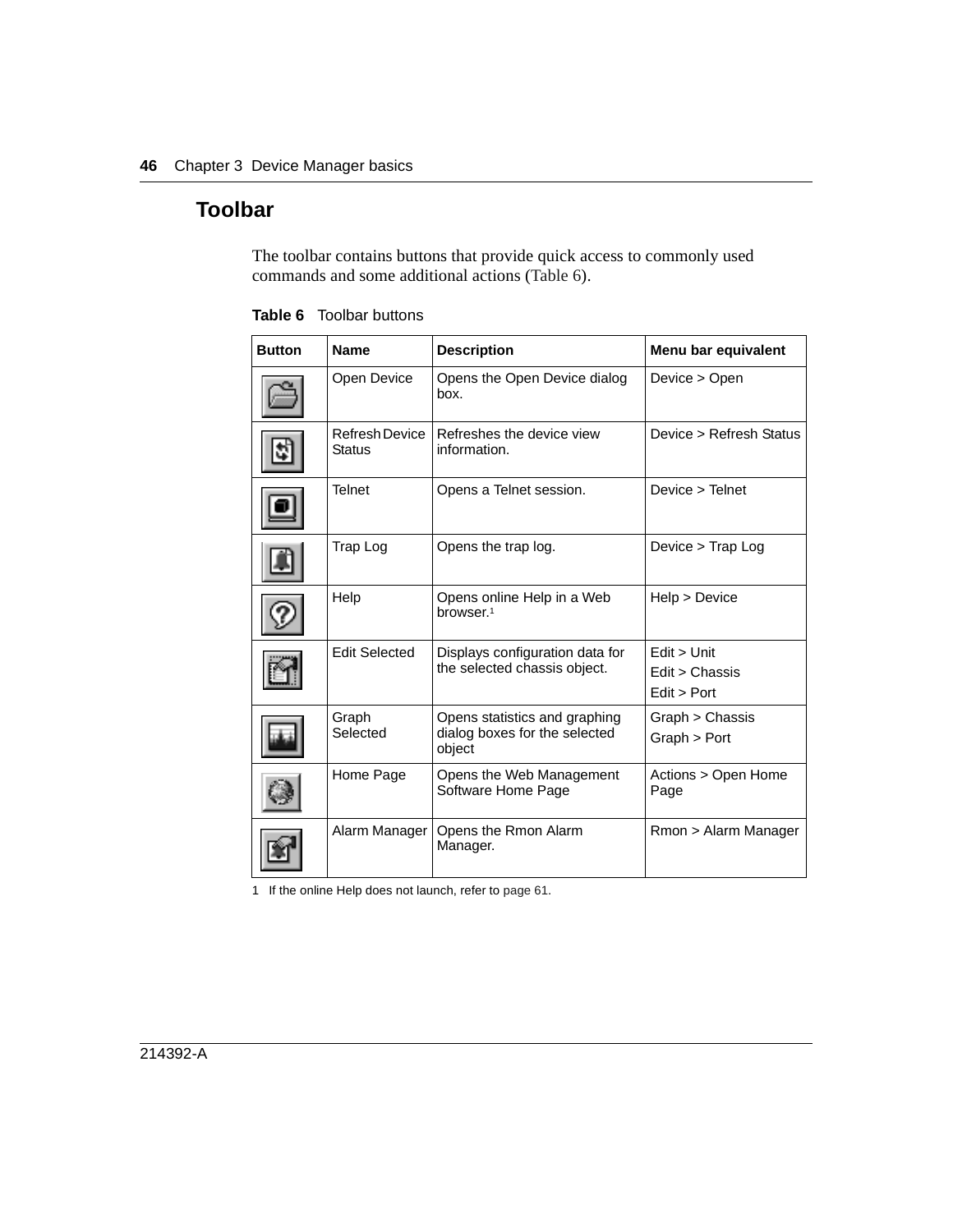#### **Device view**

The device view ([Figure 23](#page-46-1)) allows you to determine at a glance the operating status of the various units and ports in your hardware configuration. You also use the device view to perform management tasks on specific objects.

#### <span id="page-46-0"></span>**Selecting objects**

The types of objects contained in the device view are:

- A switch or chassis (called a unit in the menus and dialog boxes)
- 20 SFP GBIC Ports
- 4 GBIC ports

<span id="page-46-1"></span>



#### **Selecting a single object**

To select a single object:

 $\rightarrow$  Click the edge of the object

The object is outlined in yellow, indicating that it is selected. Subsequent activities in Device Manager refer to the selected object.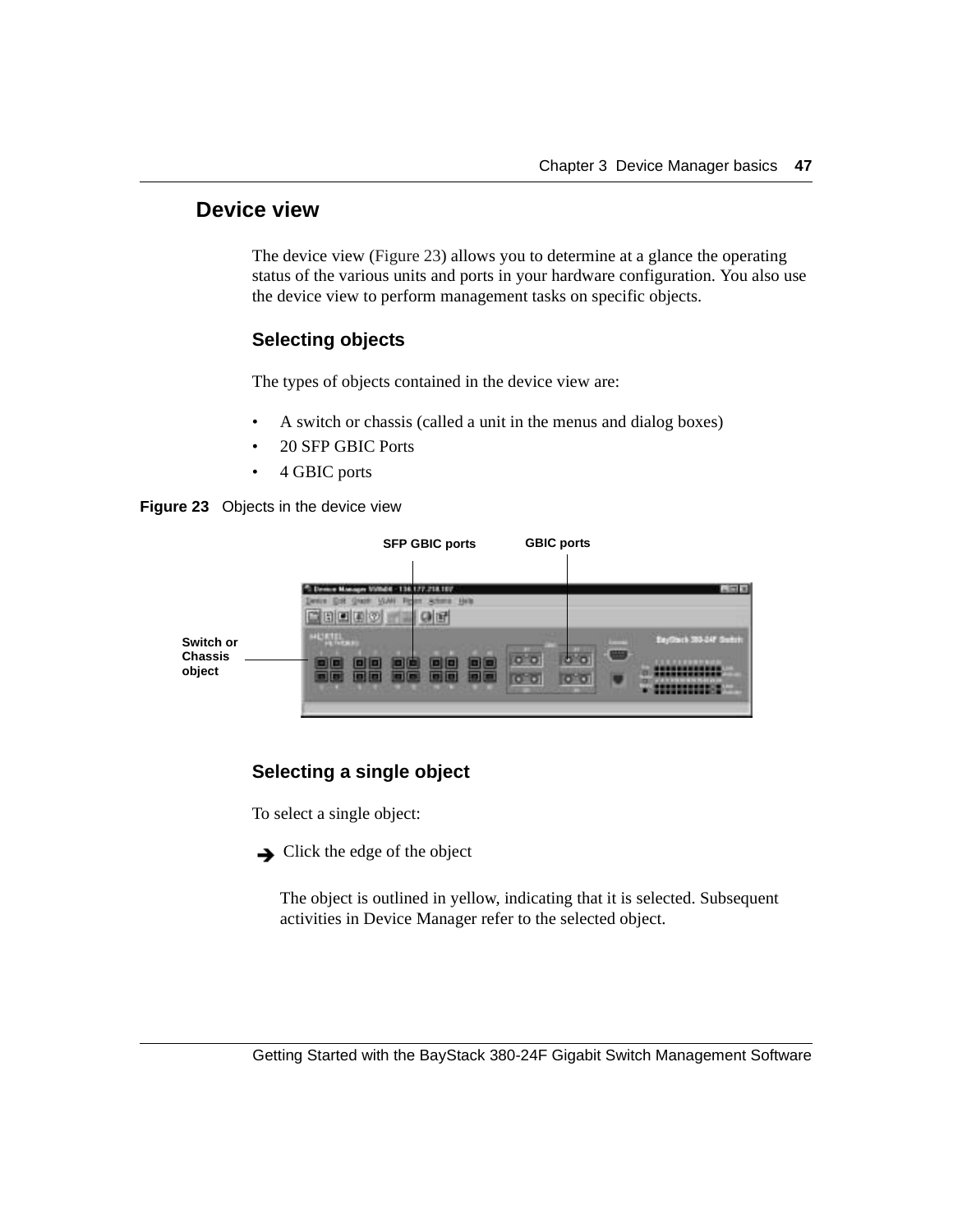#### **Selecting multiple objects**

To select multiple objects of the same type (such as ports or switches of the same type):

 $\rightarrow$  Do one of the following:

• For a block of contiguous ports, drag to select the group of ports.

To select all the ports in a switch:

 $\rightarrow$  Choose Edit > Select > Ports.

#### **LEDs and ports**

The color of LEDs in the device view is the same as the colors of the LEDs on the physical switch. However, the device view does not show blinking activity of the LEDs.

For a full description of the LEDs for the BayStack 380-24F Gigabit Switch, refer to *Using the BayStack 380-24F Gigabit Switch*.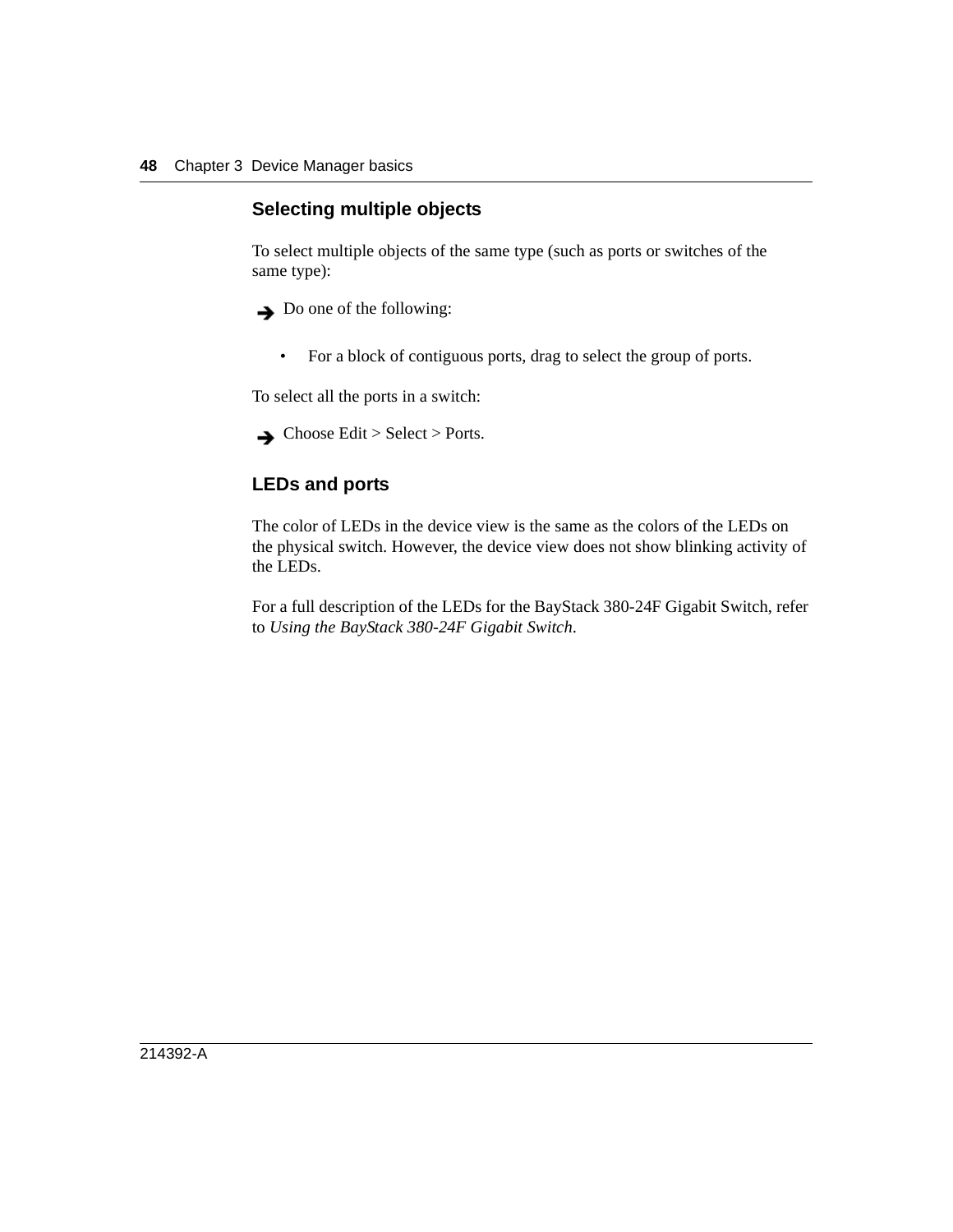The ports on the device view are color coded to show port status. [Table 7](#page-48-1) shows the status assigned to each color.

| Color      | <b>Description</b>               |
|------------|----------------------------------|
| Green      | Port is operating.               |
| Red        | Port has been manually disabled. |
| Orange     | Port has no link.                |
| Light blue | Port is in standby mode.         |
| Dark blue  | Port is being tested.            |
| Gray       | Port is unmanageable.            |
| Purple     | Loopback Mode.                   |

<span id="page-48-1"></span>**Table 7** Port color codes

In addition, the Help menu provides a legend that identifies the port colors and their meanings [\(Figure 24\)](#page-48-0).

**Figure 24** Port color legend

<span id="page-48-0"></span>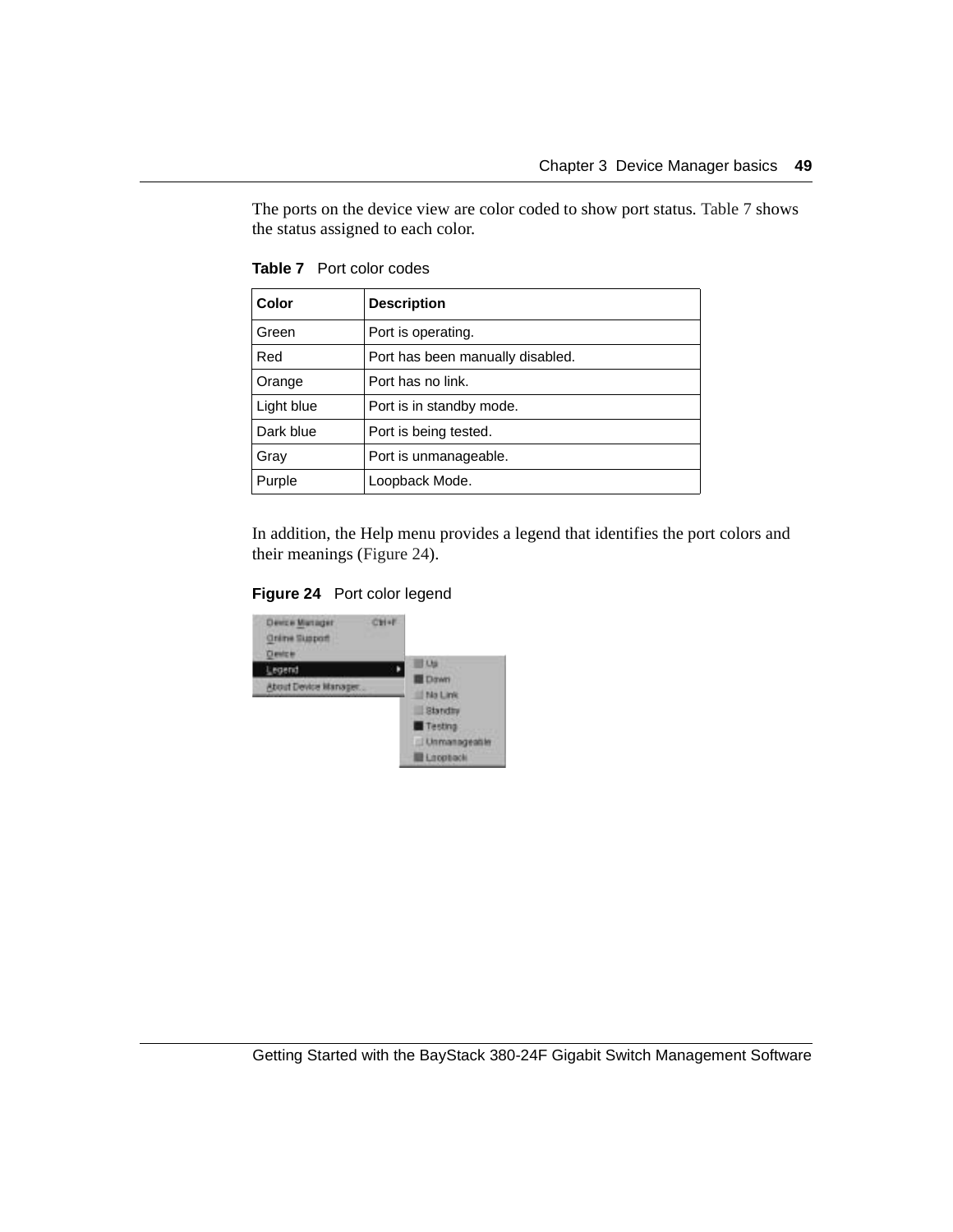#### **Shortcut menus**

Each object in the device view has a shortcut menu that opens when you right-click a selected object. The switch shortcut menu ([Figure 25](#page-49-0)) provides access to basic hardware information about the switch and to the graphing dialog boxes for the switch.

<span id="page-49-0"></span>

Unit #1 Edit

[Table 8](#page-49-2) describes the commands on the switch unit shortcut menu.

| <b>Command</b> | <b>Description</b>                                                                                                 |
|----------------|--------------------------------------------------------------------------------------------------------------------|
| Edit           | Opens a read-only dialog box that provides basic hardware<br>information about the switch.                         |
| Graph          | Opens a dialog box that displays statistics for the switch and allows<br>you to display the statistics as a graph. |

<span id="page-49-2"></span>**Table 8** Switch unit shortcut menu commands

The port shortcut menu ([Figure 26](#page-49-1)) provides a faster path for editing and graphing a single port; however, you can access the same options using the menu bar or the toolbar.

#### <span id="page-49-1"></span>**Figure 26** Port shortcut menu

| Port 1/1 |
|----------|
| Edit     |
| Graph    |
| Fnable   |
| Disable  |

[Table 9](#page-50-0) describes the commands on the port shortcut menu.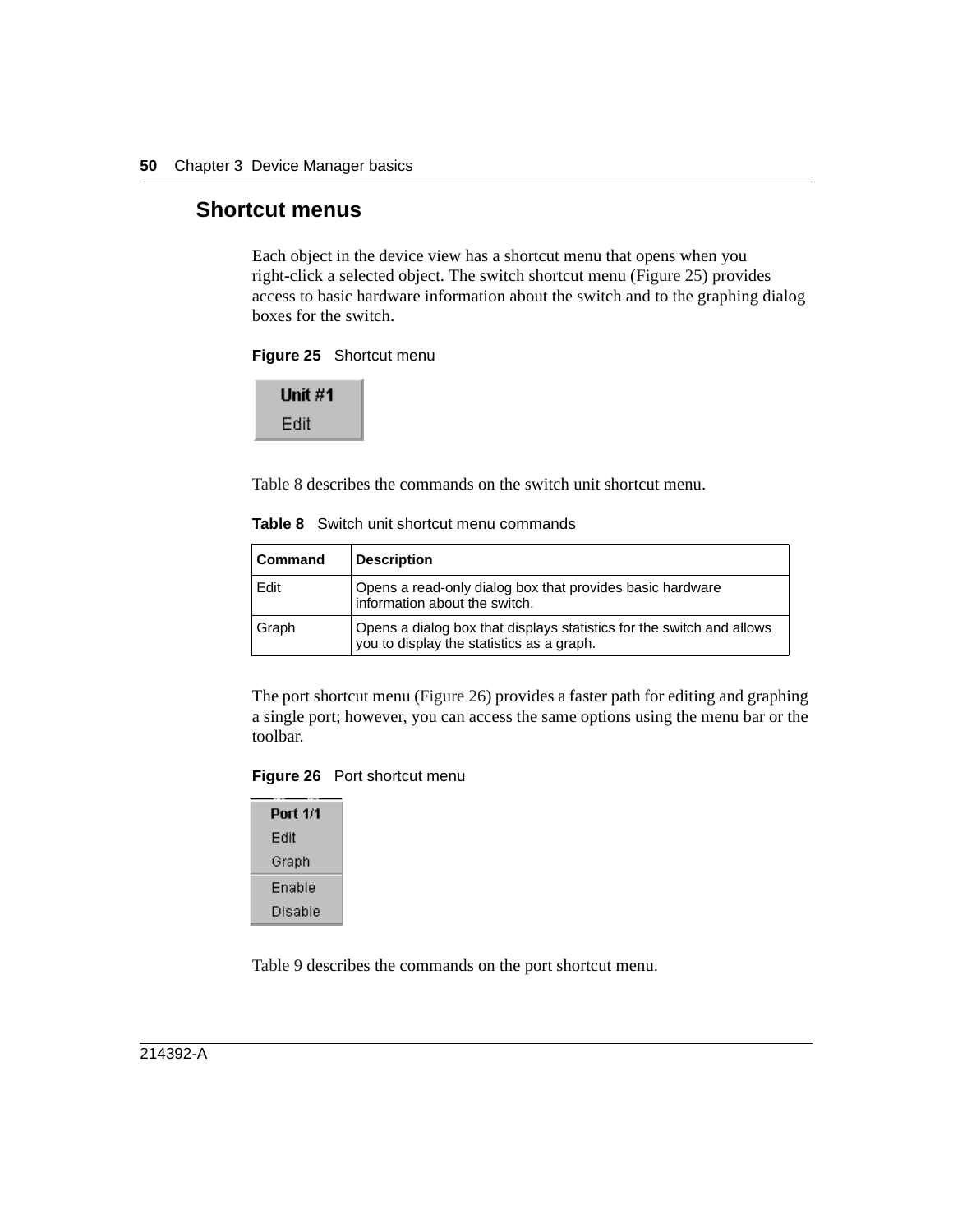| <b>Command</b> | <b>Description</b>                                                                                               |
|----------------|------------------------------------------------------------------------------------------------------------------|
| Edit           | Opens a dialog box that allows you to set operating parameters for the<br>port.                                  |
| Graph          | Opens a dialog box that displays statistics for the port and allows you to<br>display the statistics as a graph. |
| Enable         | Administratively brings a port up.                                                                               |
| <b>Disable</b> | Administratively shuts down a port. The color of the port changes to red<br>in the device view.                  |

<span id="page-50-0"></span>**Table 9** Port shortcut menu commands

#### **Status bar**

The status bar displays error and informational messages from the software application. These messages are not related to the device being managed.

# **Using the buttons in Device Manager dialog boxes**

[Table 10](#page-50-1) describes buttons in Device Manager dialog boxes. Not all buttons appear in all dialog boxes.

| Button | <b>Name</b>                          | <b>Description</b>                                                                                                        |
|--------|--------------------------------------|---------------------------------------------------------------------------------------------------------------------------|
| mser   | Insert                               | Opens a dialog box to create a new entry for a table;<br>then from the dialog box, inserts the new entry in the<br>table. |
|        | Copy                                 | Copies selected cells from a table.                                                                                       |
|        | Paste                                | Pastes copied values to a currently selected table cell.                                                                  |
|        | Reset<br>Changes                     | Causes changed (but not applied) fields to revert to their<br>previous values.                                            |
|        | Print Table or<br><b>Print Graph</b> | Prints the table or graph that is displayed.                                                                              |

<span id="page-50-1"></span>**Table 10** Device Manager buttons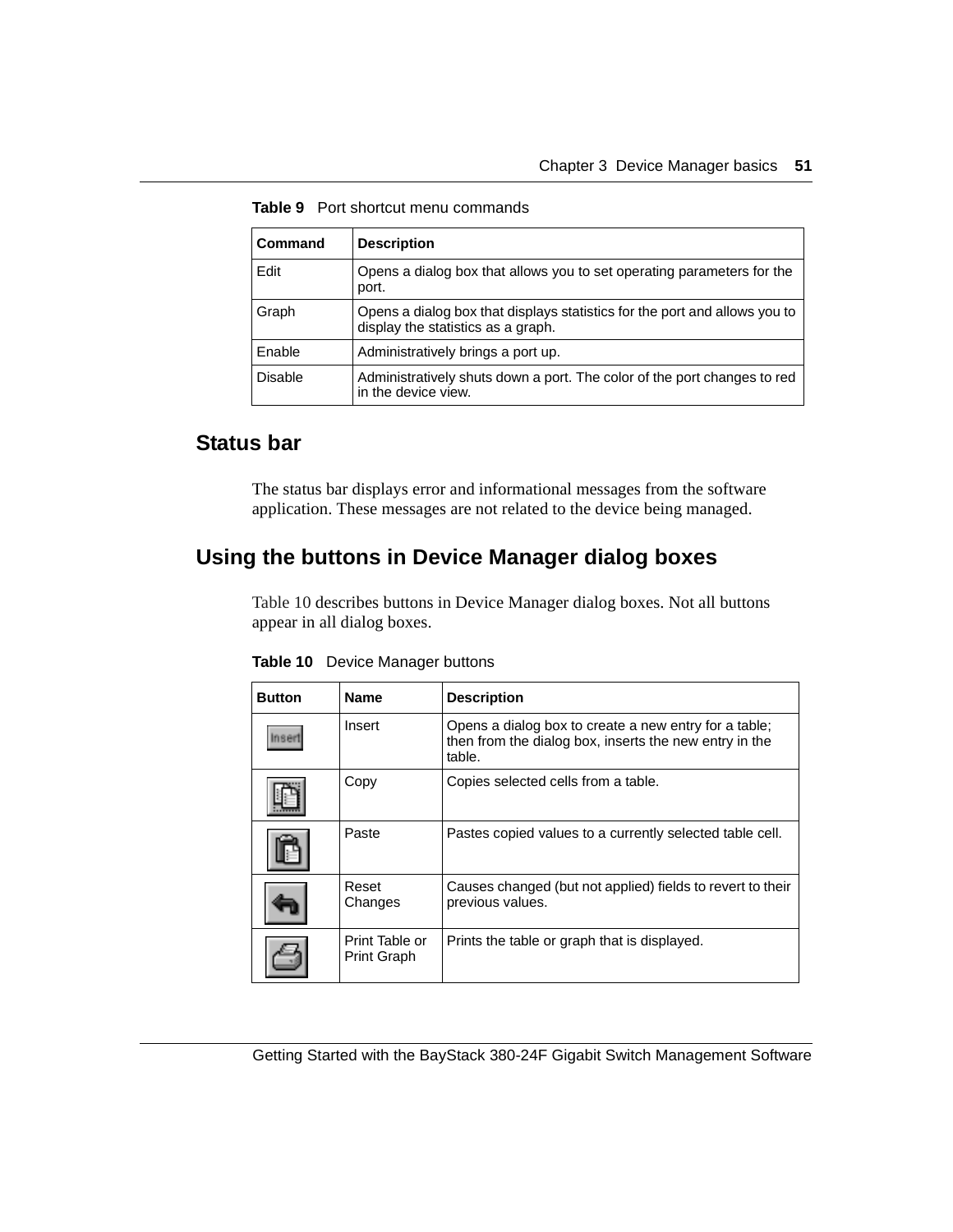| <b>Button</b> | <b>Name</b>        | <b>Description</b>                                                                                                                                                                                                                                                   |
|---------------|--------------------|----------------------------------------------------------------------------------------------------------------------------------------------------------------------------------------------------------------------------------------------------------------------|
| Stop.         | Stop               | Stops the current action (compiling, saving, and so<br>forth). If you are updating or compiling a large data table,<br>the Refresh button changes to a Stop button while this<br>action is taking place. Clicking the Stop button interrupts<br>the polling process. |
|               | <b>Export Data</b> | Exports information to a file you specify. You can then<br>import this file into a text editor or spreadsheet for further<br>analysis.                                                                                                                               |

**Table 10** Device Manager buttons (continued)

# **Editing objects**

You can edit objects and values in the Device Manager device view in the following ways:

• Select an object and, on the toolbar, click the Edit Selected button.



The edit dialog box opens for that object.

• From a switch or port shortcut menu, choose Edit. The edit dialog box opens for that object.

When you change the value in a box, the changed value is displayed in **bold**. However, changes are not applied to the running configuration until you click Apply.

**Note:** Many dialog boxes contain a Refresh button. After you apply changes to fields, click Refresh to display the new information in the dialog box.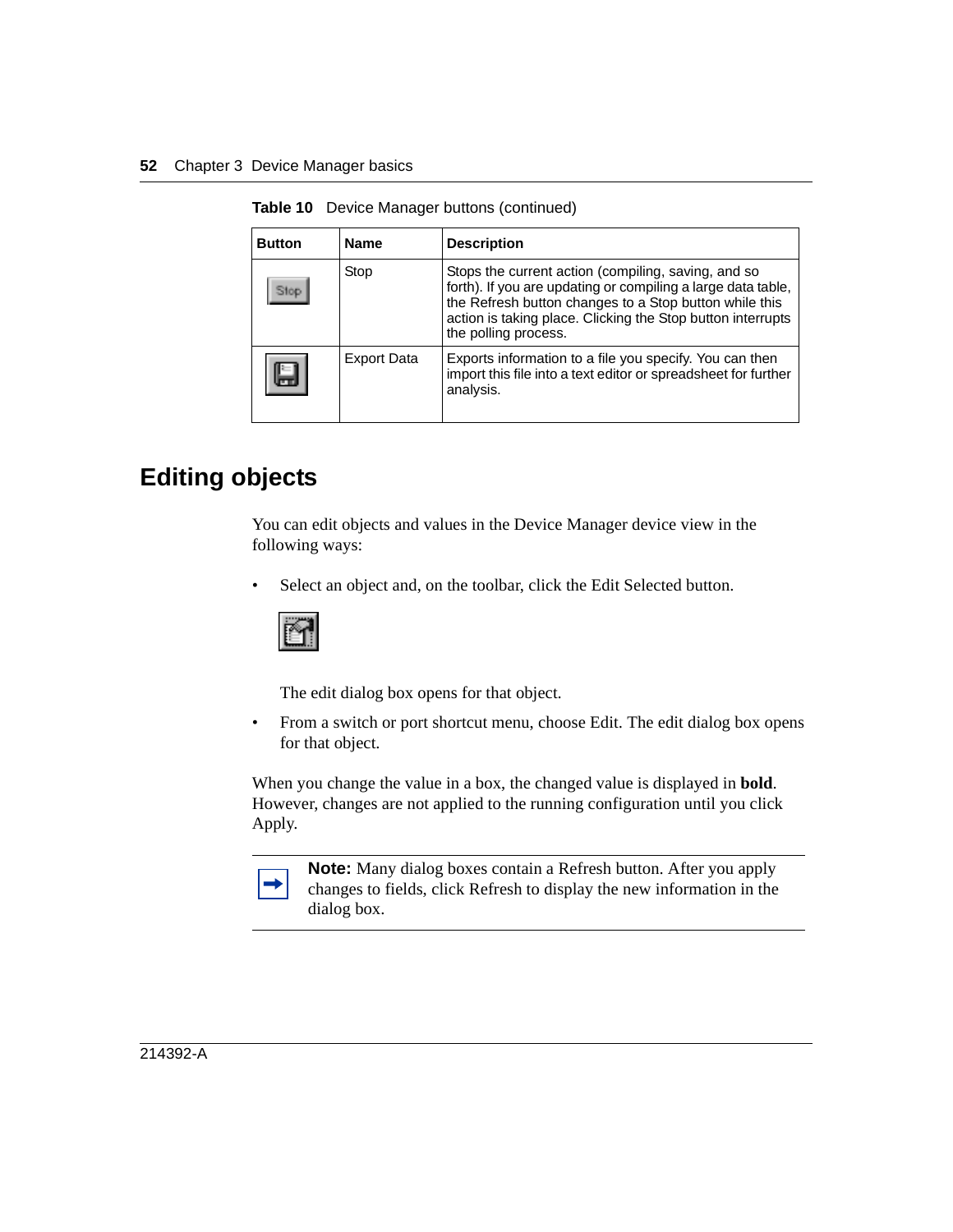## <span id="page-52-0"></span>**Working with statistics and graphs**

Device Manager collects a wide range of statistics for each switch and each port. You can view and graph statistics for a single object or multiple objects. For information about the statistics tracked for the switch and ports, refer to *Using the BayStack 380-24F Gigabit Switch.*

This section describes the types of statistics and graphs available, the graph dialog boxes, and the procedure for creating a graph.

## **Types of statistics**

The data tables in the statistics dialog boxes list the counters, or categories of statistics being gathered, for the specified object. For example, the categories for ports include Interface, Ethernet Errors, Bridge, and Rmon. Each category can be associated with six types of statistics ([Table 11](#page-52-1)).

| <b>Statistic</b> | <b>Description</b>                                                                                                                                              |
|------------------|-----------------------------------------------------------------------------------------------------------------------------------------------------------------|
| AbsoluteValue    | The total count since the last time counters were reset. A system<br>reboot resets all counters.                                                                |
| Cumulative       | The total count since the statistics window was first opened. The<br>elapsed time for the cumulative counter is displayed at the bottom of<br>the graph window. |
| Average          | The cumulative count divided by the cumulative elapsed time.                                                                                                    |
| Minimum          | The minimum average for the counter for a given polling interval over<br>the cumulative elapsed time.                                                           |
| Maximum          | The maximum average for the counter for a given polling interval over<br>the cumulative elapsed time.                                                           |
| LastValue        | The average for the counter over the last polling interval.                                                                                                     |

<span id="page-52-1"></span>**Table 11** Types of statistics

### <span id="page-52-2"></span>**Types of graphs**

With Device Manager, you can create line, area, bar, and pie graphs. [Figure 27,](#page-53-0) [Figure 28](#page-53-1), [Figure 29](#page-54-0), and [Figure 30](#page-54-1) illustrate the different graph styles, respectively.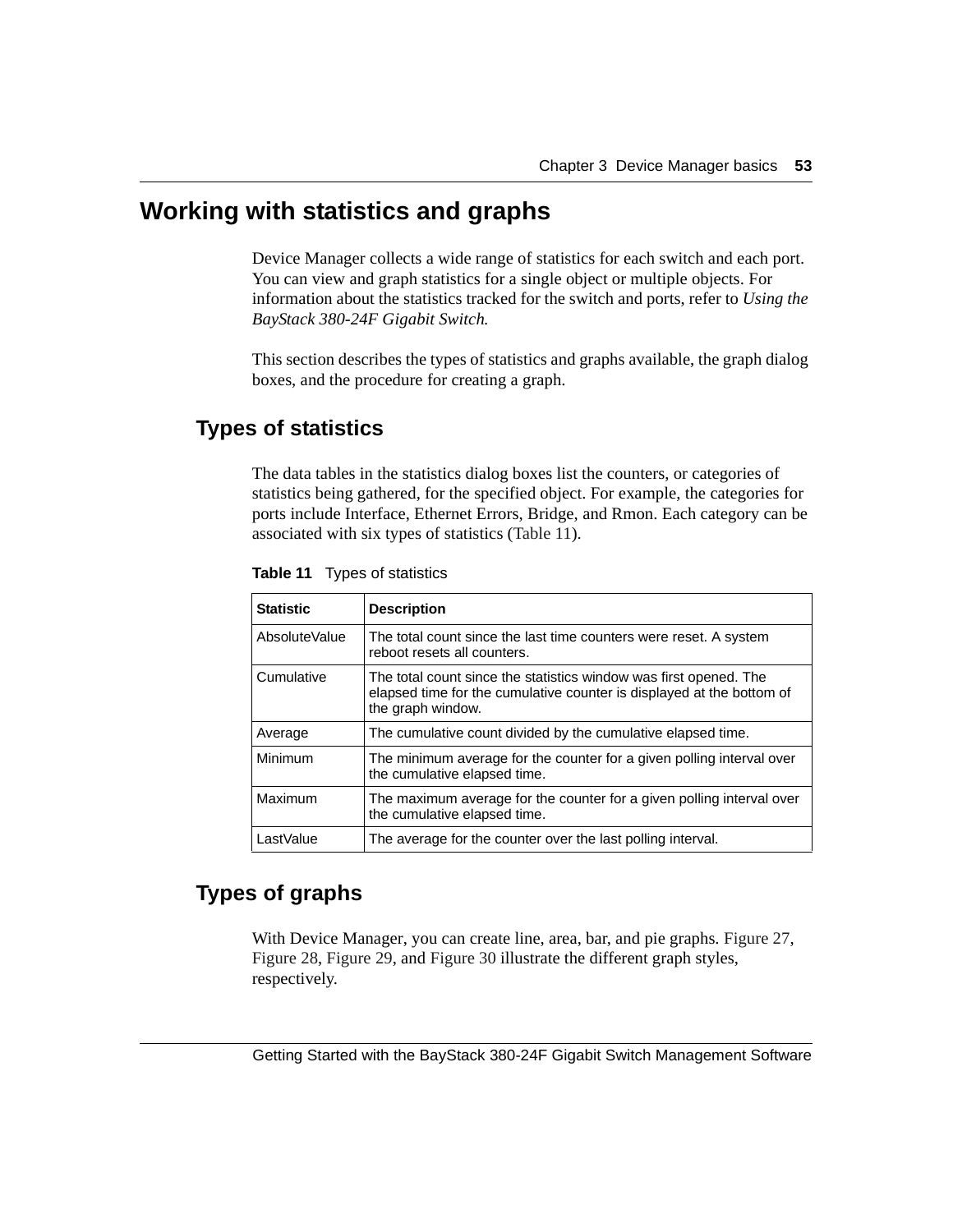

<span id="page-53-0"></span>**Figure 27** Line graph

<span id="page-53-1"></span>

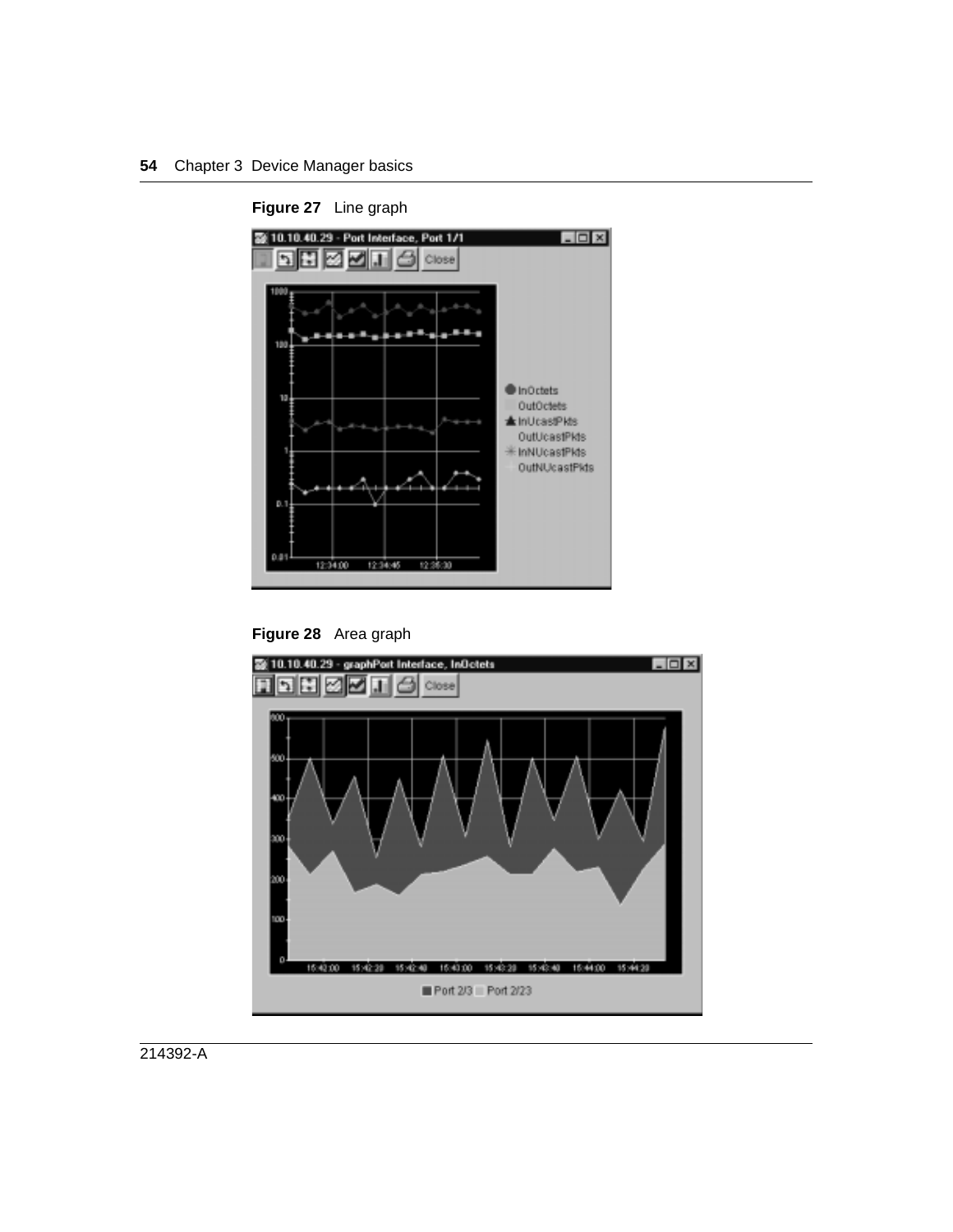<span id="page-54-0"></span>

**Figure 29** Bar graph

<span id="page-54-1"></span>

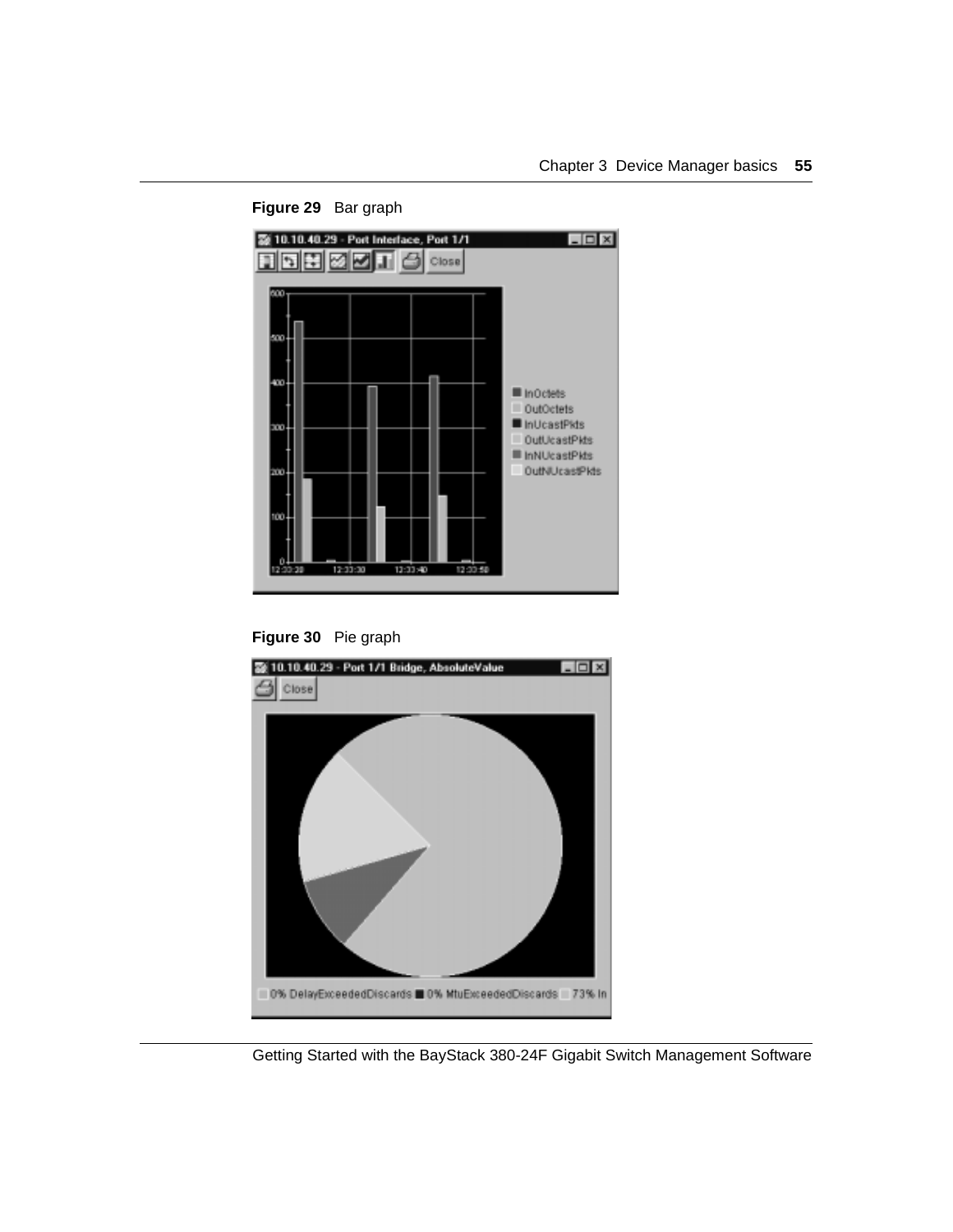### **Statistics for single and multiple objects**

Statistics for a selected object or objects are displayed in the statistics dialog box.

The dialog box for a single object shows all six types of statistics for each counter ([Figure 31](#page-55-0)).

|                         | AltondeValue Cumulative Average/sec Minimum/soc Maximum/sec LastVal/sec |   |                |   |
|-------------------------|-------------------------------------------------------------------------|---|----------------|---|
| <b>mOzilets</b>         |                                                                         |   |                |   |
| OLEOCHIE                |                                                                         |   | ū              |   |
| <b>InUsastPAts</b>      |                                                                         |   | o              | Ð |
| OutUtneFids             |                                                                         |   | o              |   |
| Inhibitatili kts.       |                                                                         |   | n              | o |
| Outbit.loapE9ds         | в                                                                       |   | $\overline{0}$ | Ð |
| inDiscards.             |                                                                         |   | o              | Ð |
| <b>OMDITERIS</b>        |                                                                         |   | $\alpha$       | n |
| <b>Infirmant</b>        |                                                                         |   | o              | o |
| <b>OutEmors</b>         |                                                                         |   | $\alpha$       | o |
| <b>EGGITTING ALASKA</b> | n                                                                       | п | $\Omega$       | ū |

<span id="page-55-0"></span>**Figure 31** Interface statistics for a single port

The statistics dialog box for multiple objects shows a single type of statistics ([Table 11](#page-52-1)) for the selected objects. For example, [Figure 32](#page-55-1) shows LastValue statistics for the selected ports.

<span id="page-55-1"></span>**Figure 32** Interface statistics for multiple ports

|          |   | interface Ethernet Errors Bridge Rimon |    |   |                                                                                                                                                   |   |   |  |
|----------|---|----------------------------------------|----|---|---------------------------------------------------------------------------------------------------------------------------------------------------|---|---|--|
|          |   |                                        |    |   | InO motal CurOctets) InDeadPirits   OutDeadPirits   InNUeadPirits   OutNUeadPirits   InDiscards   InDiscards   InErrors   OutErrors   WinknownPro |   |   |  |
| Patt 1/1 |   |                                        |    |   |                                                                                                                                                   |   |   |  |
| Port 1/3 |   |                                        |    |   |                                                                                                                                                   |   |   |  |
| Port 1/5 |   |                                        |    |   |                                                                                                                                                   |   |   |  |
| Port 1/7 | в |                                        | σı | n |                                                                                                                                                   | n | n |  |
|          |   |                                        |    |   |                                                                                                                                                   |   |   |  |
|          |   | <b>Teluici</b>                         |    |   | The Cost Heb. Politeral 10s - Bondimios Stow Associations #                                                                                       |   |   |  |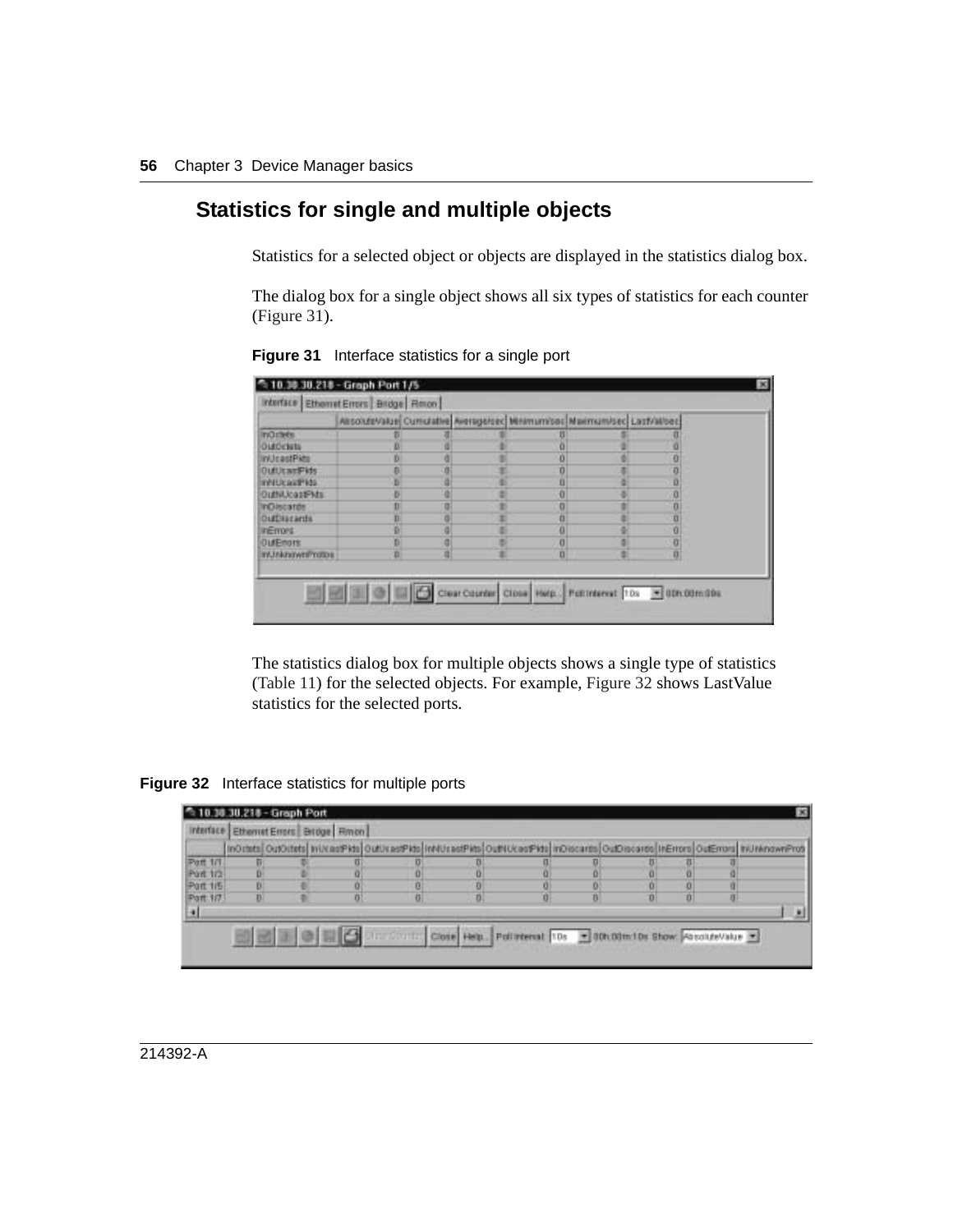To change the type of statistics displayed, select a different type from the show list at the bottom of the dialog box.

The statistics are updated based on the poll interval shown at the bottom of the dialog box. You can select a different polling interval.

Buttons for bar, pie, and line graphs are located at the bottom of a statistics dialog box. See the next section, ["Viewing statistics as graphs,](#page-56-0)" for instructions to use these buttons.

You can export the statistics to a tab-separated file format and import the file into other applications. To export the information, use the Export Data button below the table.



#### <span id="page-56-0"></span>**Viewing statistics as graphs**

To create a graph for an object:

- **1** Select the object or objects to be graphed (see "Selecting objects" on [page 47](#page-46-0)).
- **2** Do one of the following:
	- On the toolbar, click Graph Selected.



- From the shortcut menu for the object, choose Graph.
- From the main menu, choose Graph > Chassis or Graph > Port.

A statistics dialog box opens with tabs for different categories of statistics for the selected object ([Figure 33\)](#page-57-0).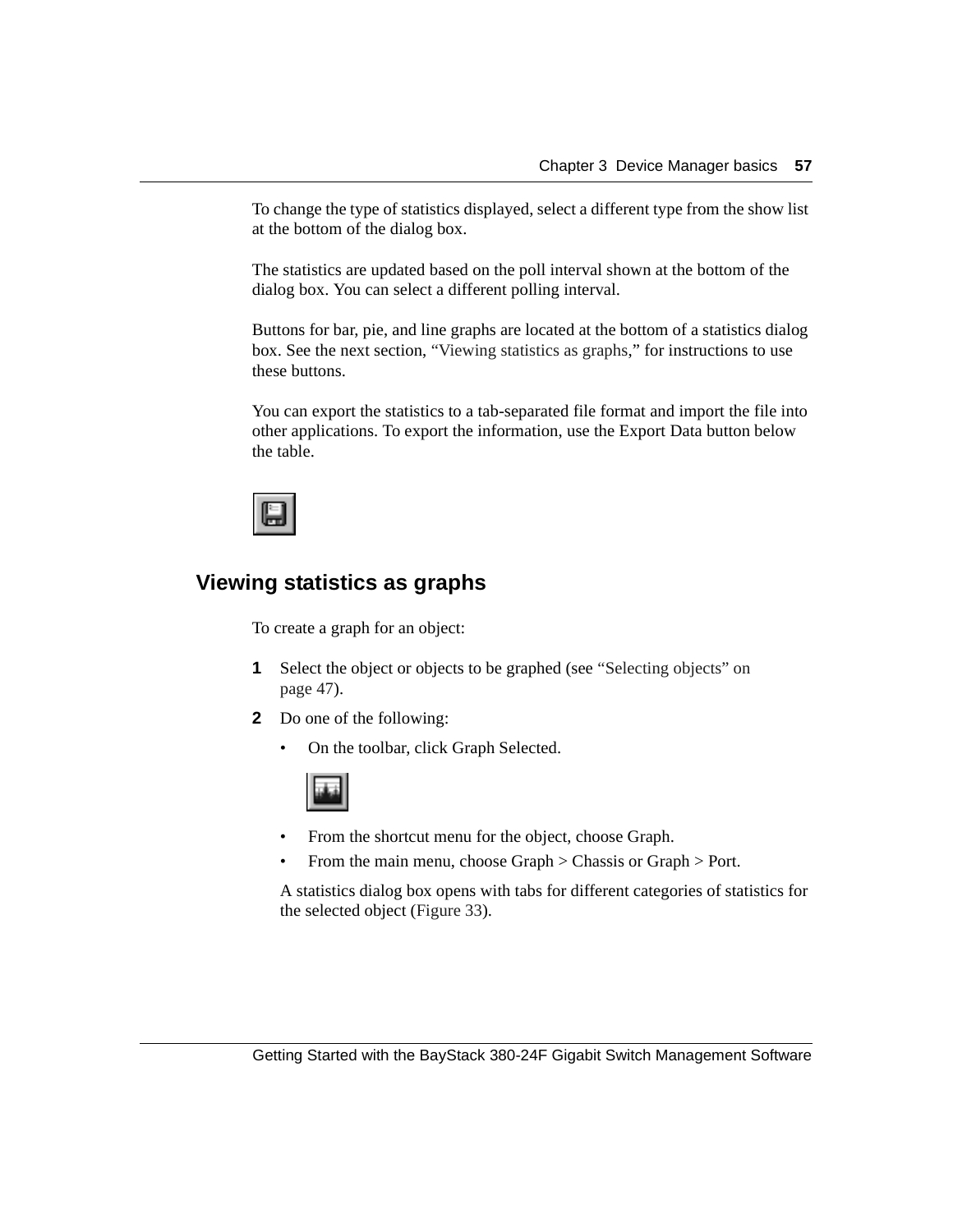|                       | AltondeValue Cumulative Average/sec Minimum/soc Maximum/sec LastVal/sec |  |  |
|-----------------------|-------------------------------------------------------------------------|--|--|
| inOctebs.             |                                                                         |  |  |
| OutDobrid             | D                                                                       |  |  |
| <b>InvUeastPids</b>   | Ð                                                                       |  |  |
| OutUtneFids           | n                                                                       |  |  |
| INVUENIE' kts.        | n                                                                       |  |  |
| OutNUCASEMS           | в                                                                       |  |  |
| <b>InDiscards</b>     |                                                                         |  |  |
| <b>OMDISERIES</b>     | в                                                                       |  |  |
| <b>FETTONS</b>        | n                                                                       |  |  |
| OutEmors.             | в                                                                       |  |  |
| <b>INVESTIGATIONS</b> | в                                                                       |  |  |

<span id="page-57-0"></span>**Figure 33** Statistics dialog box for a port

- **3** Select a tab for the group of statistics you want to view.
- **4** On the displayed data table, drag to select the cells you want to graph. (They must be in the same row or column.)
- **5** Click one of the graph buttons at the bottom of the dialog box (see "Types of [graphs" on page 53](#page-52-2)).

A graph dialog box opens for the selected graph type.

**6** To print a copy of the graph, click Print.

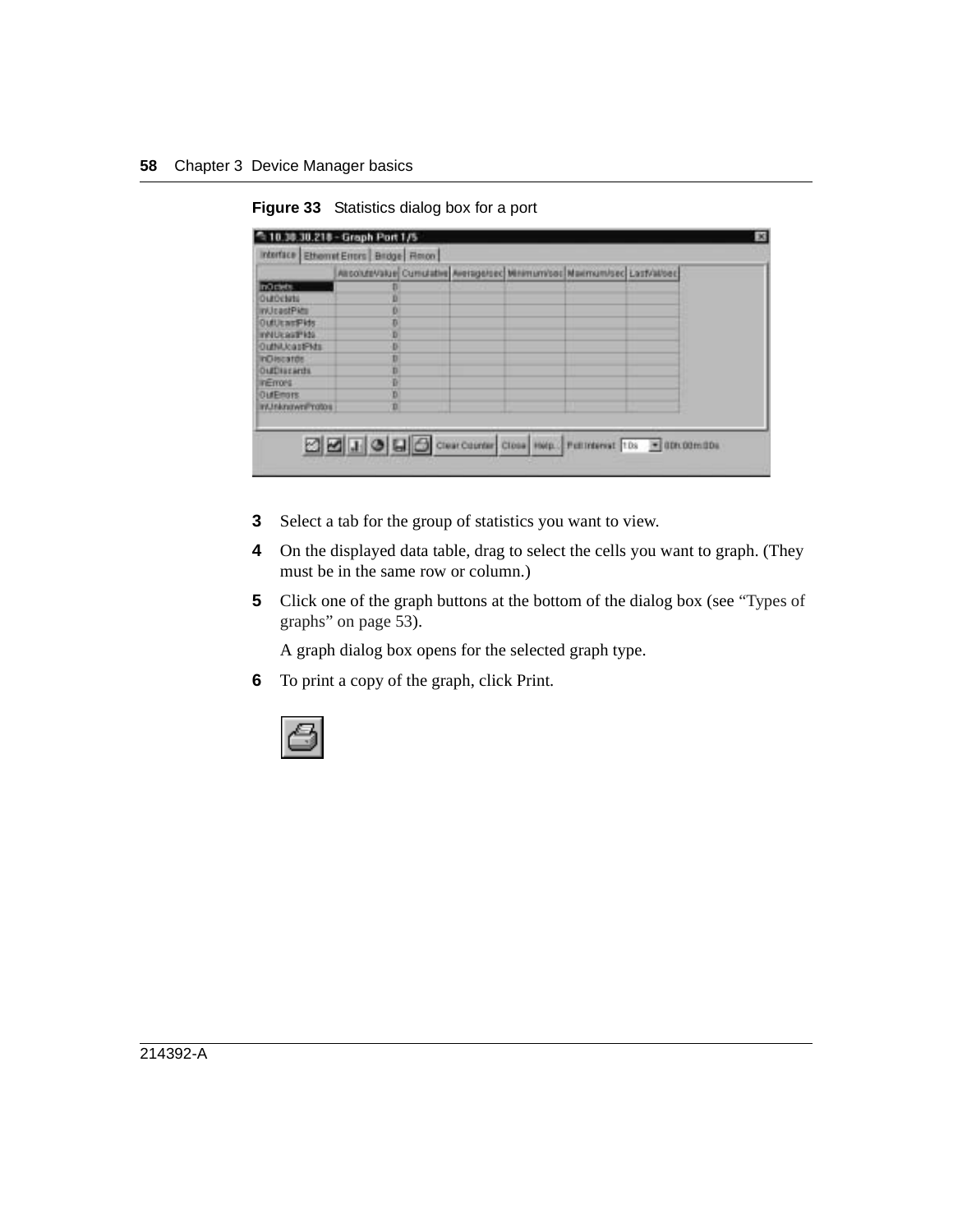Buttons at the top of the graph dialog boxes for line, area, and bar graphs allow you to change the orientation of the graph, change the scale, or change the graph type. [Table 12](#page-58-0) describes the buttons in the graph dialog boxes.

| <b>Button</b> | <b>Name</b> | <b>Description</b>                                                                      |
|---------------|-------------|-----------------------------------------------------------------------------------------|
|               | Stacked     | "Stacks" data quantities instead of displaying them<br>side-by-side.                    |
|               | Horizontal  | Rotates the graph 90 degrees.                                                           |
|               | Log Scale   | Changes the scale of the x-axis (of an unrotated graph) from<br>numeric to logarithmic. |
|               | Line Chart  | Converts an area graph or bar graph to a line graph.                                    |
|               | Area Chart  | Converts a line graph or bar graph to an area graph.                                    |
|               | Bar Chart   | Converts a line graph or area graph to a bar graph.                                     |

<span id="page-58-0"></span>**Table 12** Graph dialog box buttons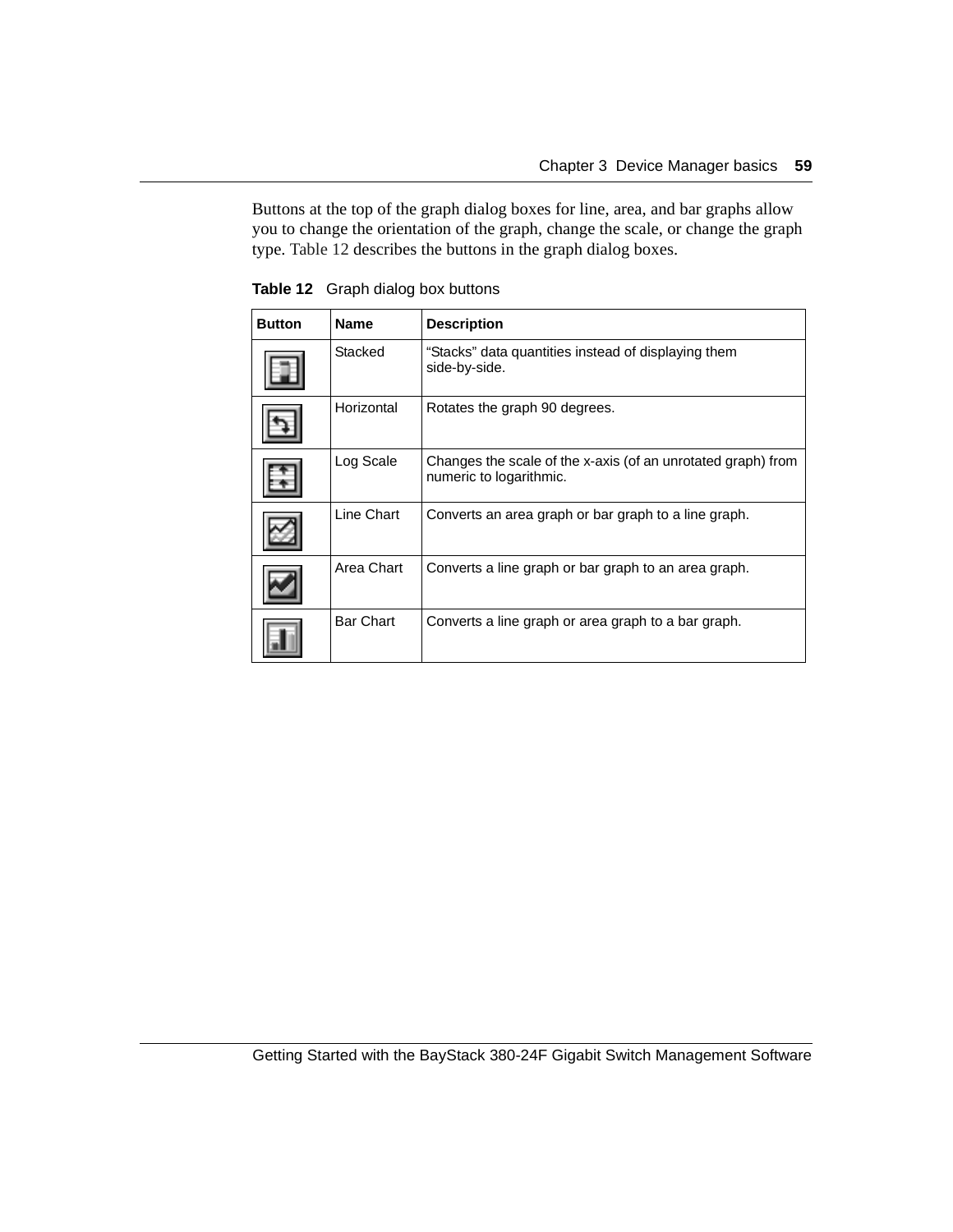### <span id="page-59-0"></span>**Telneting to a switch**

From Device Manager, you can initiate a Telnet session to the console interface for the switch you are currently accessing.

To Telnet to a switch:

 $\rightarrow$  Do one of the following:

- From the Device Manager main menu, choose Device > Telnet.
- On the toolbar, click the Telnet button.



A Telnet window to the switch opens.

# <span id="page-59-1"></span>**Trap log**

You can configure a BayStack 380-24F Gigabit Switch to send SNMP generic traps. When Device Manager is running, any traps received are recorded in the trap log. You set the maximum number of entries in the trap log using the Properties window [\(page 40\)](#page-39-1). The default number of trap log entries is 500.

To view the trap log:

 $\rightarrow$  Do one of the following:

• On the toolbar, click the Trap Log button.



• From the Device Manager Main Menu, choose Device > Trap Log.



**Note:** When you operate Device Manager from a UNIX platform, you must be logged in as root in order to receive traps.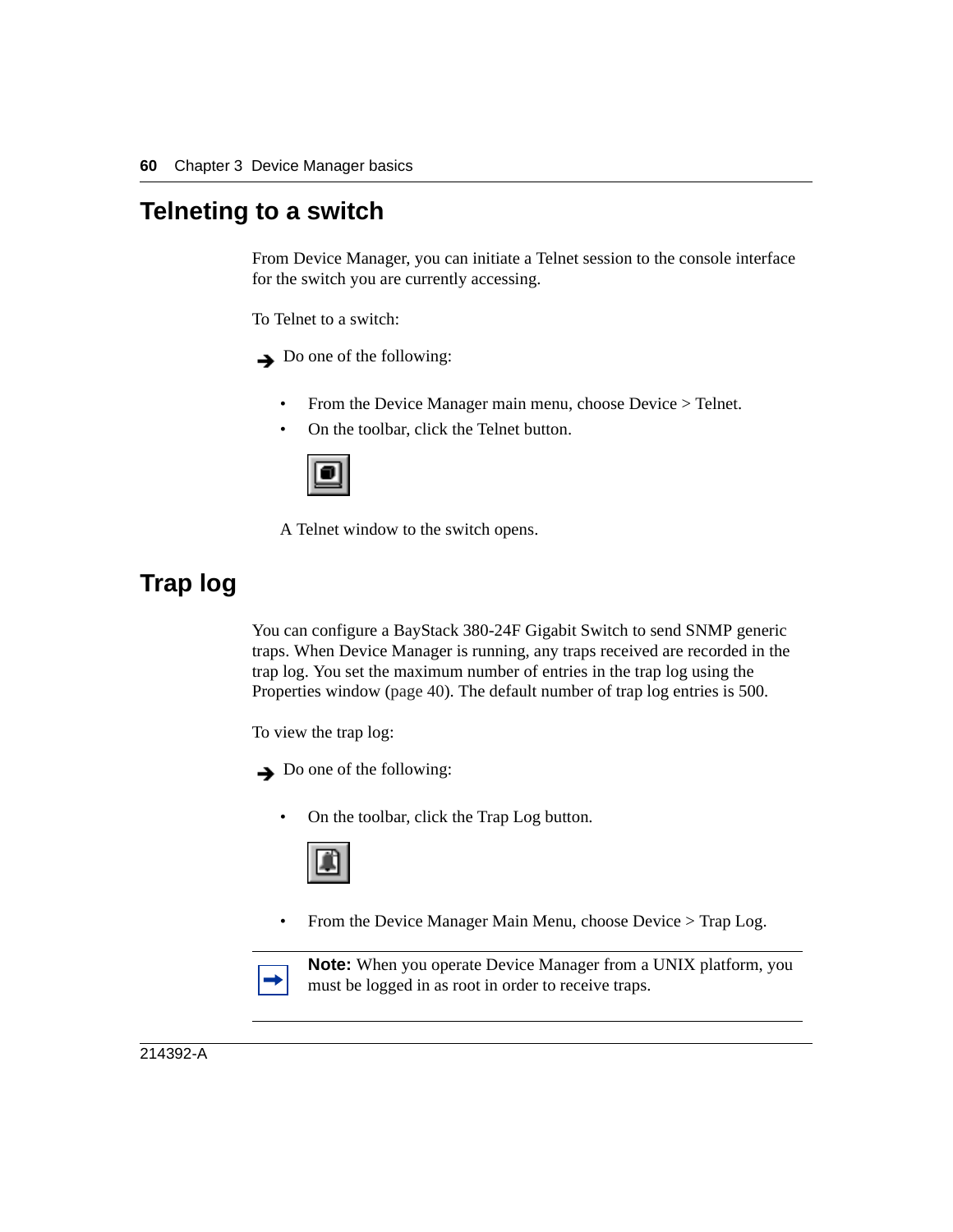By default, traps are sent in SNMP V2c format. However, if you are using an older network management system (NMS), one that supports only SNMP V1 traps (HP OpenView), you can specify that the traps be sent in V1 format.

Management stations operating with Device Manager are automatically added to trap receivers.

For more information about traps and trap receivers, refer to *Using the BayStack 380-24F Gigabit Switch*.

# <span id="page-60-0"></span>**Online Help**

Online Help in Device Manager is context-sensitive. You use a Web browser to display online Help. The Web browser should launch automatically when you click the Help button. If the Help topic you are accessing is not displayed in your browser, exit the existing browser session and click the Help button again. If, for some reason, the Web browser does not launch, the default locations of the Help files are the directories listed in [Table 13.](#page-60-1)

<span id="page-60-1"></span>**Table 13** Help file locations

| <b>Platform</b>                       | Default path                   |
|---------------------------------------|--------------------------------|
| Windows 95, Windows 98, or Windows NT | JDM Directory\help\dmhelp.html |
| <b>UNIX</b>                           | DM-UNIX/DM/help                |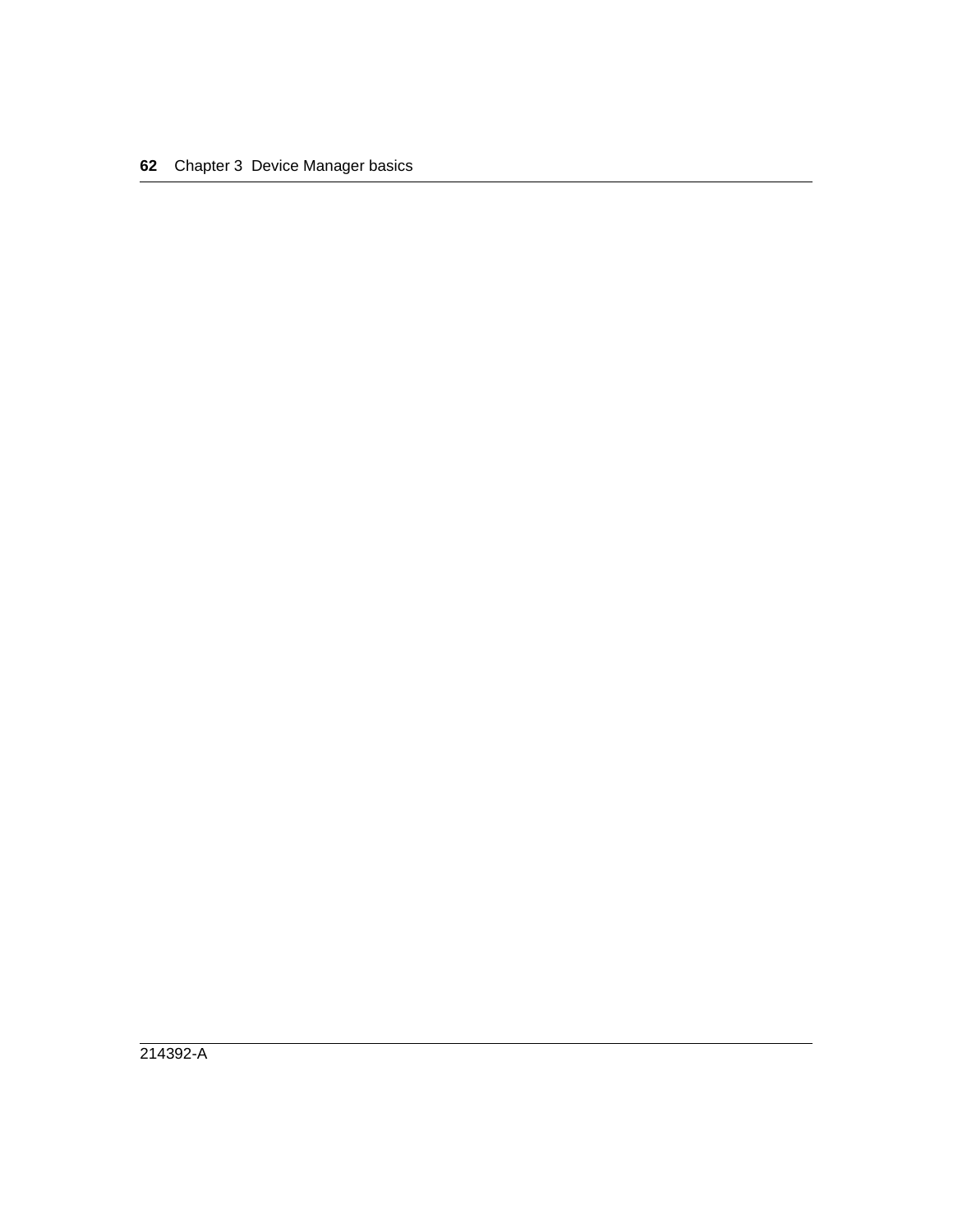# **Chapter 4 Web management interface basics**

A BayStack 380-24F Gigabit Switch includes a Web management interface that lets you monitor your switch through a World Wide Web browser from anywhere on the network. The Web interface provides some of the more popular monitoring and configuration features of the Device Manager software.

This chapter provides an overview of the Web management interface and its navigation features. For information about specific Web management pages, check the online Help in the Web management interface. For information about using the Web management interface to configure and manage the switch, refer to *Using Web-Based Management for the BayStack 380-24F Gigabit Switch*.

This chapter contains information about the following topics:

- Requirements (next)
- Accessing your switch through the Web interface ([page 64](#page-63-0))
- Security ([page 70\)](#page-69-0)

# **Requirements**

To use the Web-based management interface you need:

- A computer connected to any of the network ports
- One of the following Web browsers installed on the computer:
	- Microsoft Internet Explorer, version 4.0 or later
	- Netscape Navigator\*, version 4.51 or later
- The IP address of the switch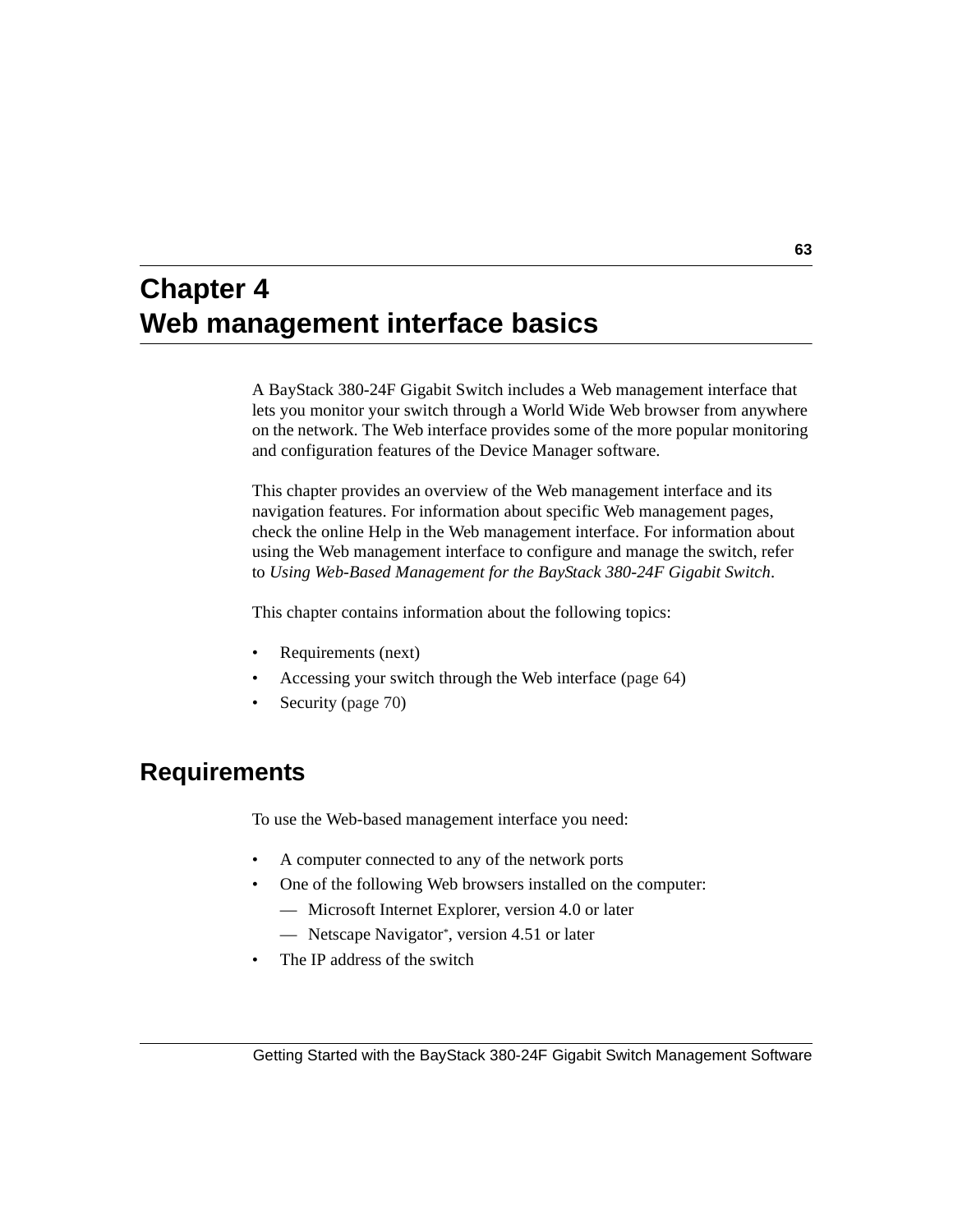For instructions to set the IP address of the switch, refer to ["Setting the switch IP](#page-17-0)  [parameters" on page 18](#page-17-0).

Access to the Web management interface must also be enabled for the switch (the default setting) using the console interface. For information about enabling Web access, refer to *Using the BayStack 380-24F Gigabit Switch*.

# <span id="page-63-0"></span>**Accessing the Web interface**

Before you log in to the Web management interface, use the console interface to verify the VLAN port assignments and to make sure that the switch CPU and your computer are assigned to the same VLAN. If the devices are not connected to the same VLAN, the IP address of the switch will not open the home page.

To access the Web interface:

- **1** Start your Web browser.
- **2** In the Web address field of your Web browser, type the switch IP address, and press [Enter].

If this is the first time you are logging in to the Web management interface, the System Information home page opens [\(Figure 34\)](#page-64-0).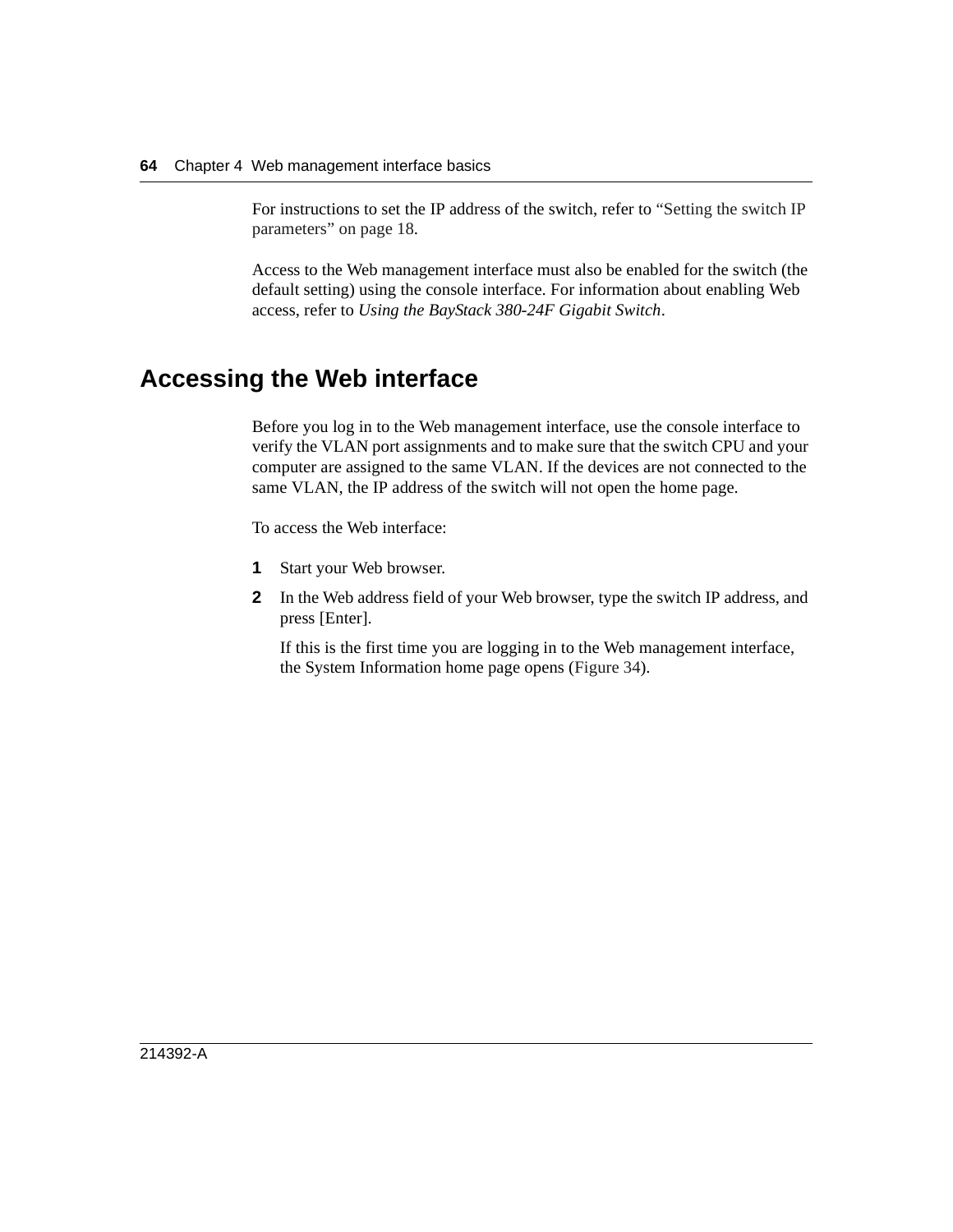<span id="page-64-0"></span>

**Figure 34** System Information home page

Network security does not yet exist the first time you access the Web management interface. As the system administrator, you must create access parameters and passwords. For more information about setting access parameters and system passwords, refer to ["Setting up security" on page 70.](#page-69-0)

- **3** If passwords have already been set, the login page opens [\(Figure 35\)](#page-64-1).
- <span id="page-64-1"></span>**Figure 35** Login page

| This graphical redwark plevice management too!<br>is compatible with the letest versions of<br>Interest Explorer (version 4.8 minimum) and<br>Retacepe Navigator (version 4.5 minimum). |  |
|-----------------------------------------------------------------------------------------------------------------------------------------------------------------------------------------|--|
| Cashmized for 809 x 690 plant distring.<br><b>TLACTERING</b><br><b>P.Inclustritt</b>                                                                                                    |  |
| <b>START COMPANY</b><br>437378                                                                                                                                                          |  |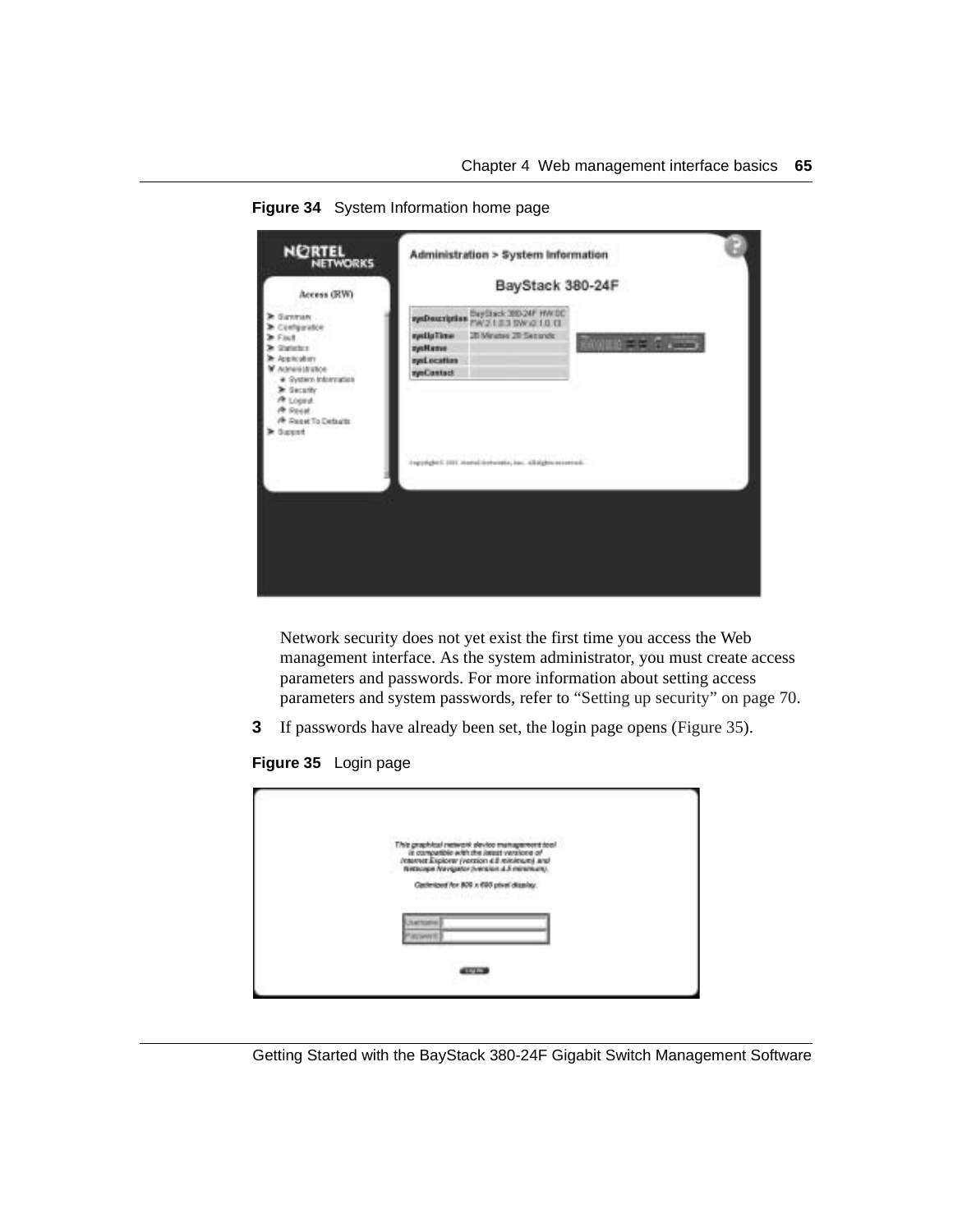- **4** In the Username text box, type **RO** for read-only access or **RW** for read-write access.
- **5** In the Password text box, type your password.
- **6** Click Log On.

The System Information home page opens.

With Web access enabled, the switch can support up to four concurrent Web page users. Two pre-defined user levels are available, and each user level has a corresponding user name and password.

[Table 14](#page-65-0) shows the two pre-defined user levels available and their corresponding access levels in the Web management interface.

<span id="page-65-0"></span>**Table 14** User levels in the Web management interface

| User level | <b>I</b> User name | l Password | <b>Access level</b>    |
|------------|--------------------|------------|------------------------|
| Read-only  | RO.                | XXXXXXXX   | Read-only              |
| Read/write | <b>RW</b>          | XXXXXXXX   | Full read/write access |

Information is available online about the Web management interface. To access more information about the Web management interface:

 $\rightarrow$  Do one of the following:

- Click Support > Help to view the entire Help file.
- For context-sensitive Help, click the Help button on any page to view information specifically about that page.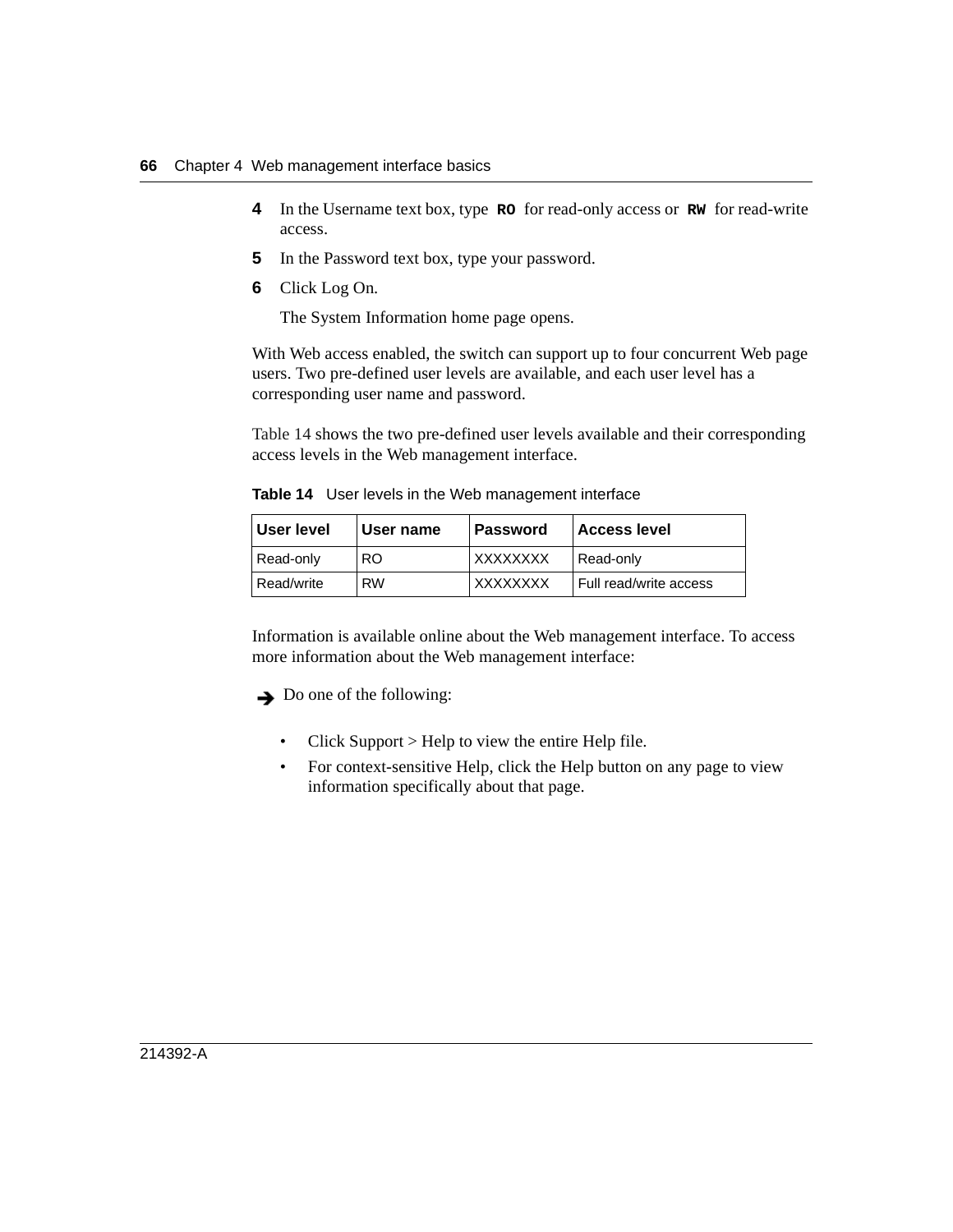## **Web page layout**

All the Web management pages for the BayStack 380-24F Gigabit Switch have a common layout. Each is divided into two sections: the menu and the content area. All Web pages are optimized for an 800 x 600 pixel screen size.

#### **Menu**

The menu ([Figure 36](#page-66-0)) is the same for all pages. It contains a list of seven main headings.



<span id="page-66-0"></span>

The first six headings provide options for viewing and configuring switch parameters. The Support heading provides options to open the online Help file and the Nortel Networks Web site. [Table 15](#page-67-0) lists the main menu headings and their associated options. For detailed information about managing the switch using the Web management interface, refer to *Using Web-Based Management for the BayStack 380-24F Gigabit Switch.*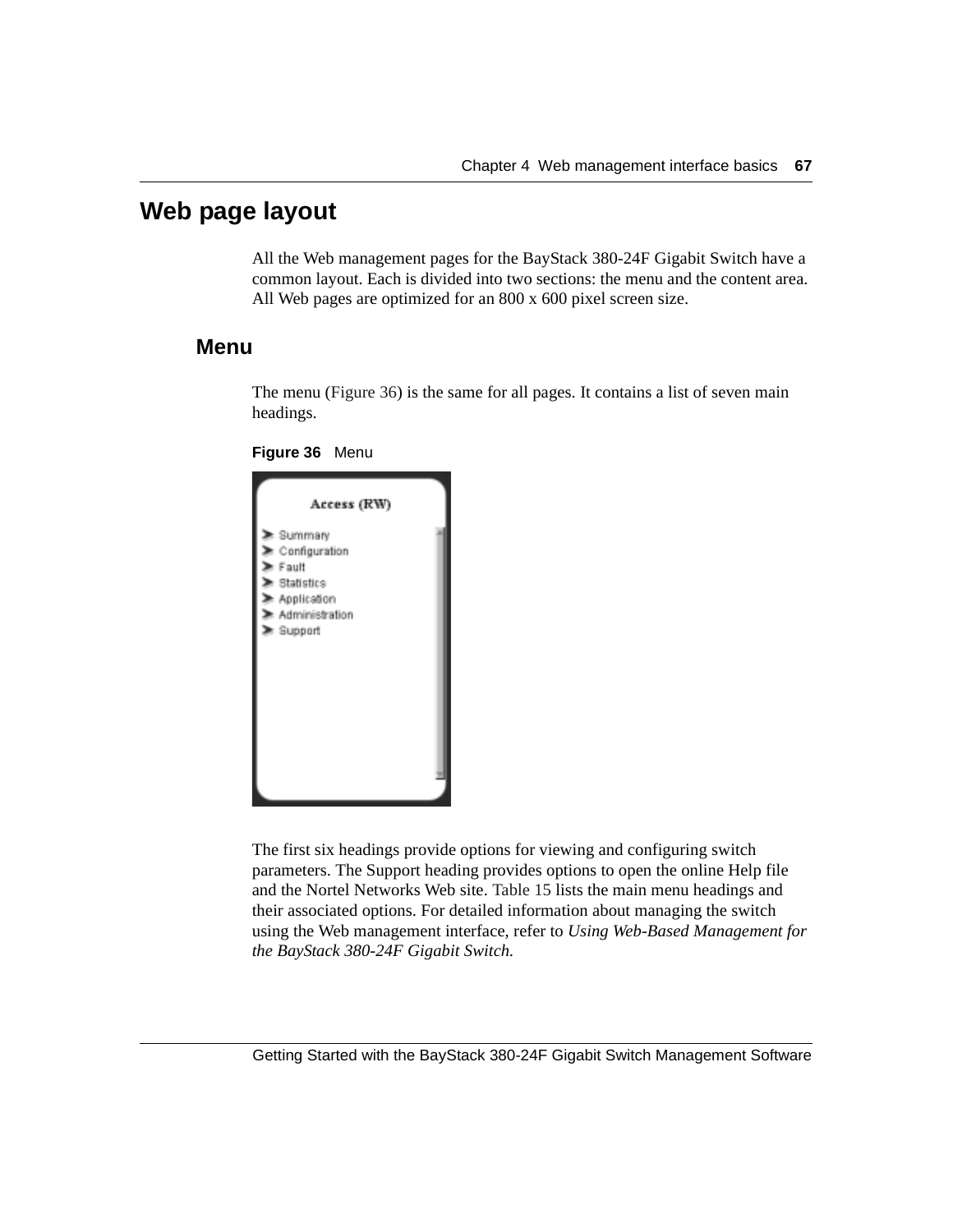| Heading          | <b>Option</b>                                                                                                                                                                                                                                            |
|------------------|----------------------------------------------------------------------------------------------------------------------------------------------------------------------------------------------------------------------------------------------------------|
| Summary          | Switch Information<br>Switch View                                                                                                                                                                                                                        |
| Configuration    | IP<br>System<br>SNMP <sub>v1</sub><br>SNMP <sub>v3</sub><br><b>SNMP Trap</b><br>MAC Address Table<br><b>Find MAC Address</b><br>Port Management<br><b>High Speed Flow Control</b><br>Software Download<br><b>Configuration File</b><br>Console/Comm Port |
| Fault            | <b>RMON Threshold</b><br><b>RMON Event Log</b><br>System Log                                                                                                                                                                                             |
| <b>Statistic</b> | Port<br>Interface<br><b>Ethernet Errors</b><br><b>Transparent Bridging</b><br><b>RMON Ethernet</b><br><b>RMON History</b>                                                                                                                                |
| Application      | Port Mirroring<br><b>VLAN</b><br>Spanning Tree<br>MultiLink Trunk                                                                                                                                                                                        |
| Administration   | System Information<br>Security<br>Logout<br>Reset<br><b>Reset to Defaults</b>                                                                                                                                                                            |
| Support          | Help<br><b>Release Notes</b><br><b>Manuals</b><br>Upgrade                                                                                                                                                                                                |

<span id="page-67-0"></span>**Table 15** Menu headings and options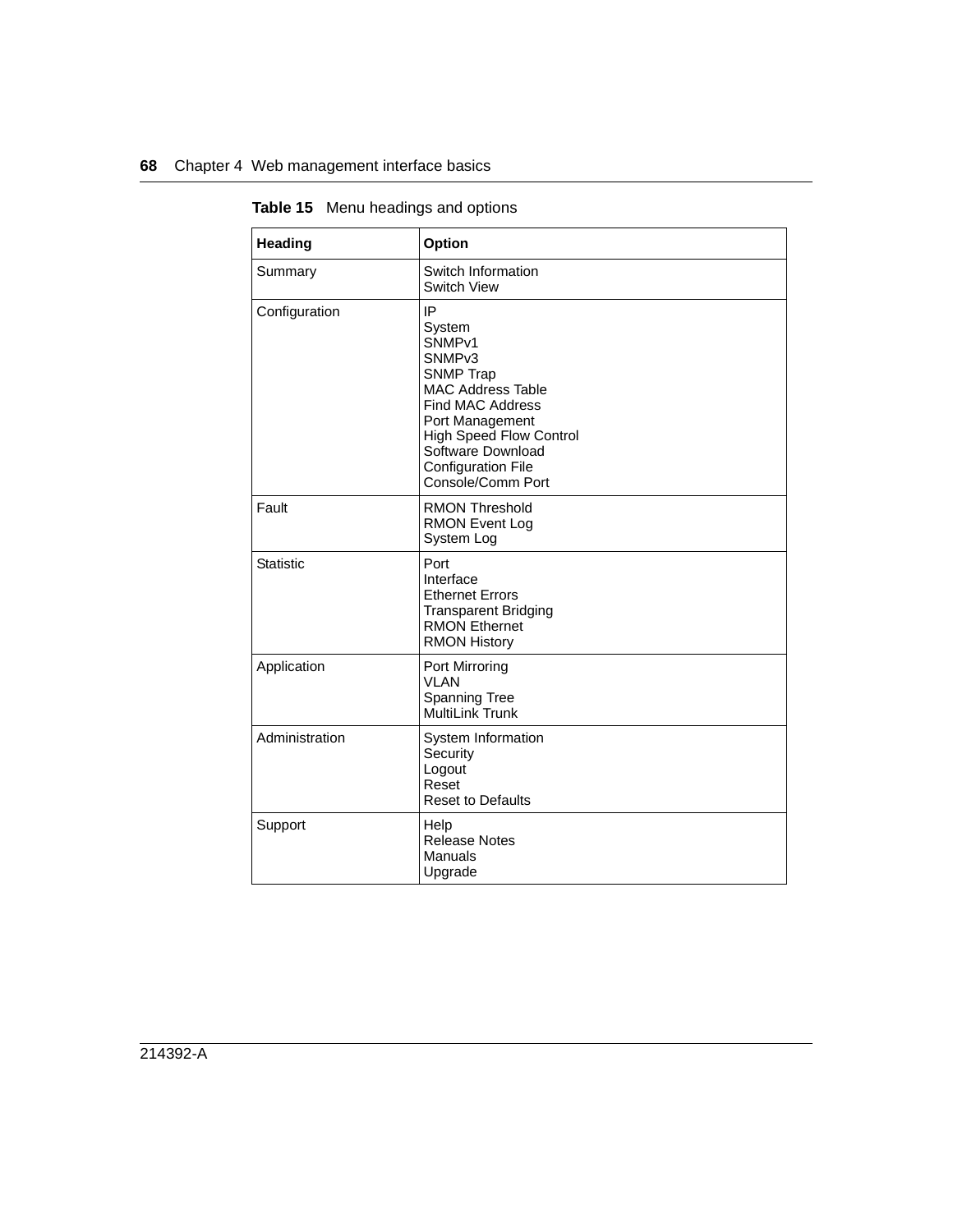#### **Content area**

The content area displays tables of information with buttons that you use to configure and monitor the switch. Some tables may be too big to fit the displayed page area. In these cases, use the scroll bars at the side and bottom to view the entire table.

#### **Icons**

Some pages contain icons that allow you to modify information in a statistical table or to display statistics in chart format. [Table 16](#page-68-0) describes the icons.

| Icon | <b>Name</b>   | <b>Description</b>                      |
|------|---------------|-----------------------------------------|
|      | Modify        | Modifies the row.                       |
|      | Help          | Opens online Help.                      |
|      | <b>Delete</b> | Deletes a row.                          |
|      | Pie chart     | Displays the statistics as a pie chart. |
|      | Bar graph     | Displays statistics as a bar graph.     |
|      | Line graph    | Displays statistics as a line graph.    |

<span id="page-68-0"></span>**Table 16** Page icons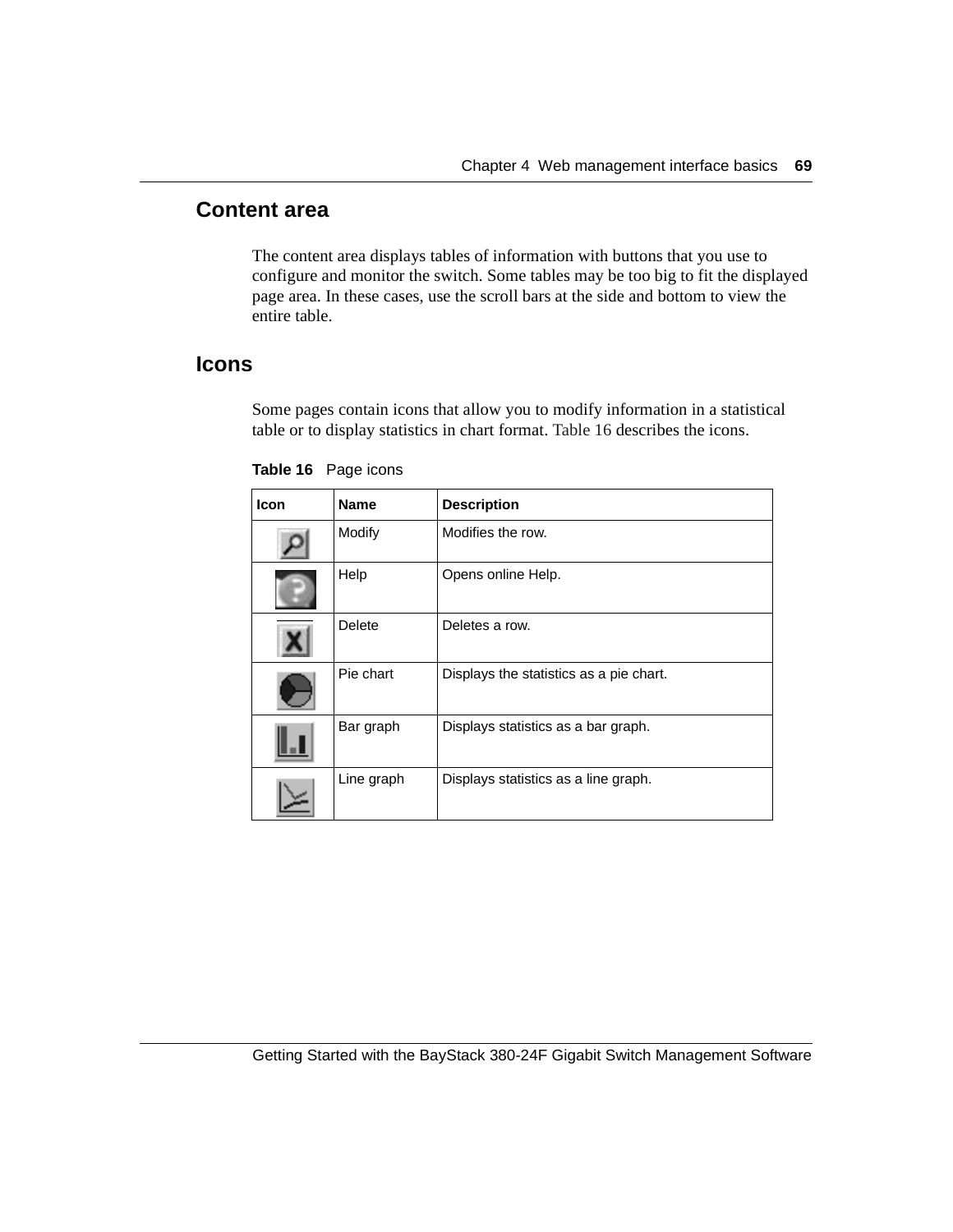# <span id="page-69-0"></span>**Setting up security**

To set passwords and RADIUS (Remote Authentication Dial In User Service) authentication settings for the for the switch, use the Security pages. These pages allow you to create or modify the passwords of a switch, and allow you to set the security parameters for remote dial access users.



**Note:** Nortel Networks recommends that when you install the switch, you set the initial system passwords using the console interface. After that, you can update them using the Web management interface. For information about using the console interface, refer to *Using the BayStack 380-24F Gigabit Switch*.

To set console, Web, and Telnet passwords and RADIUS authentication settings:

 $\rightarrow$  From the main menu, choose Administration  $>$  Security.

Four options are displayed:

• Web

Allows you to define Web password settings.

• Telnet

Allows you to define Telnet password settings.

• Console

Allows you to define console password settings.

• Radius

Allows you to set the server parameters that will provide authentication, authorization, and accounting for RADIUS.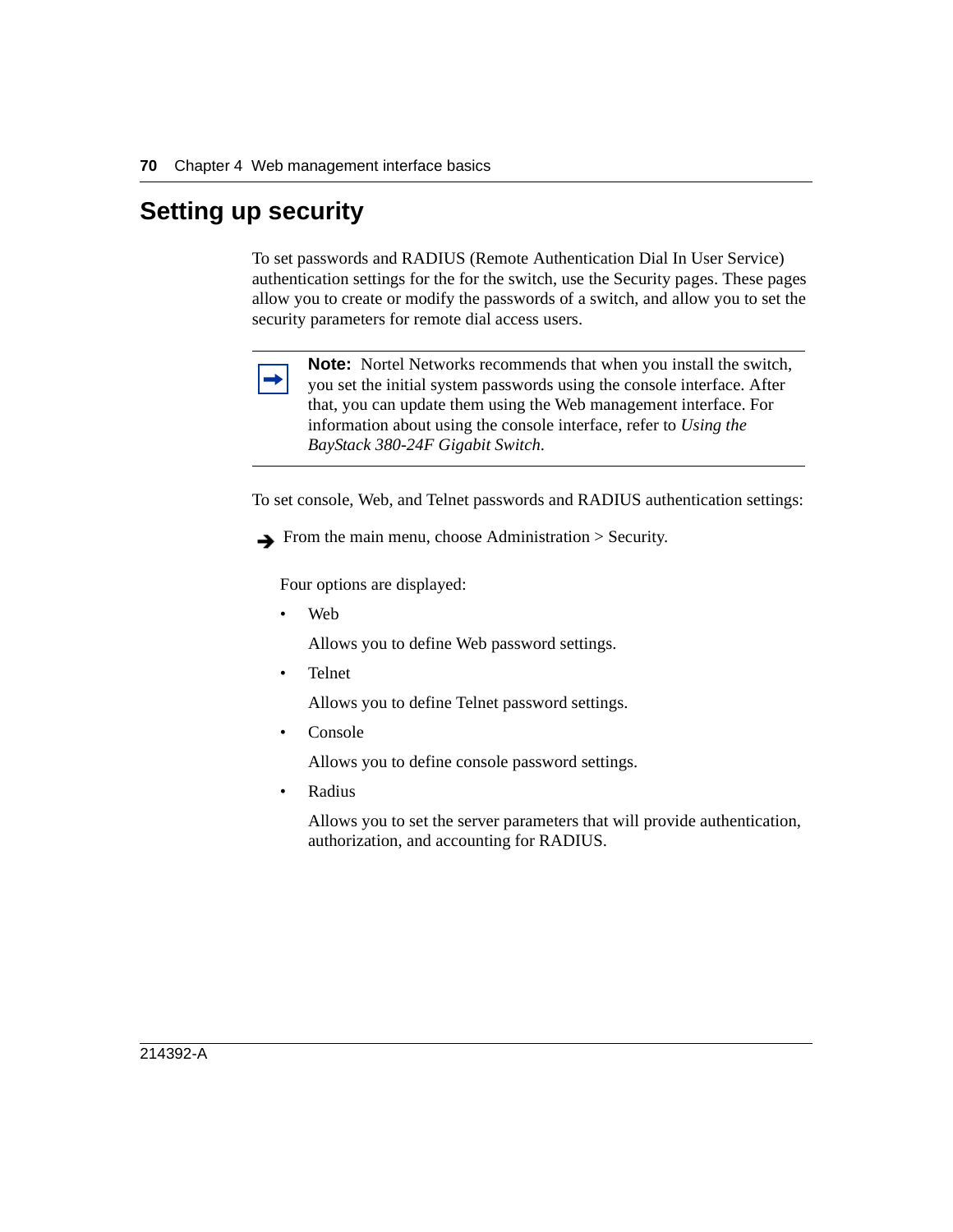#### **Setting console, Telnet, and Web passwords**

- **1** From the main menu, select Administration > Security.
- **2** On the Security page list, click Console, Telnet, or Web.

The selected password management page opens [\(Figure 37\).](#page-70-0)

|--|

**Note:** The title of the page indicates which type of access you are setting the password for. In [Figure 37](#page-70-0), the network administrator selected Administration > Security > Console.

#### <span id="page-70-0"></span>**Figure 37** Console password page

| Console Switch Password Setting    |                |  |
|------------------------------------|----------------|--|
| Controle Switch Paneword Type None |                |  |
| <b>Read-Only Sector Pannwood</b>   |                |  |
| Read/Write Sudtch Password         | $\overline{ }$ |  |
| Console Stack Password Setting     |                |  |
| Consolo Stack Password Type Time   |                |  |
| <b>Read Only Stack Password</b>    |                |  |
| Read Write Stack Password          | ᆖ              |  |

- **3** Choose the type of password:
	- None—specifies no password for this type of access
	- Local Password—sets a password for access through direct network connection or a direct Console port connection
	- RADIUS Authentication—sets a password for remote dial-in. If you select this password type, you must also set up RADIUS authentication from the Radius management page.
- **4** Type the password for read-only and read/write user access.
- **5** Click Submit to save the changes.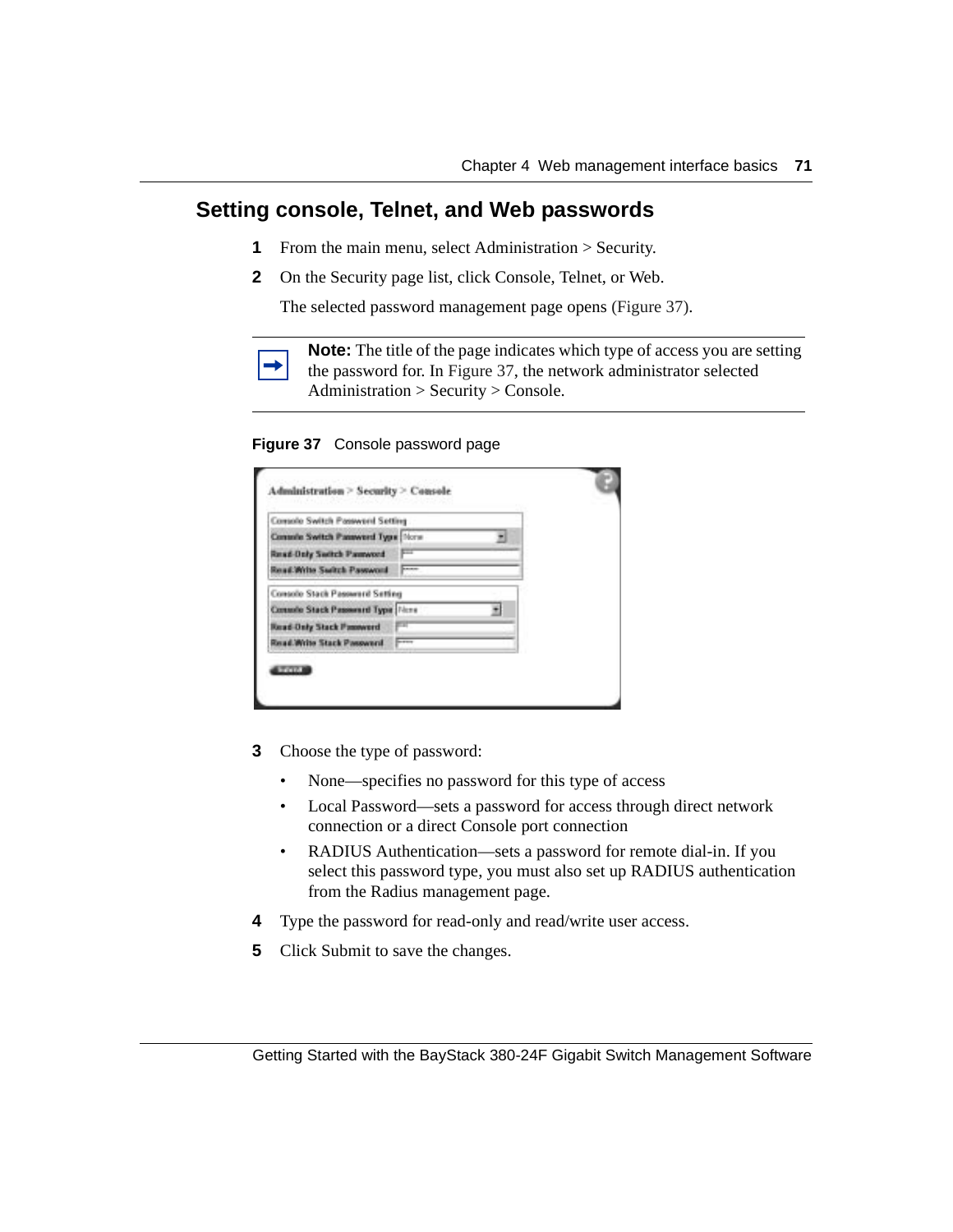#### **Setting remote dial-in access security**

To set the parameters for remote dial-in access security:

**1** From the main menu, select Administration > Security > Radius.

The Radius management page opens [\(Figure 38\).](#page-71-0)

<span id="page-71-0"></span>

|  | Figure 38 Radius management page |  |
|--|----------------------------------|--|
|  |                                  |  |

| RADUS Authentication Setting        |       |   |  |
|-------------------------------------|-------|---|--|
| <b>Primary RADIUS Server</b>        | 80.03 |   |  |
| <b>Secondary RADIOS Server Bonn</b> |       | w |  |
| <b>UDP RADIUS Part</b>              |       |   |  |
| <b>BABIUS Shared Secret</b>         |       |   |  |

- **2** Type the IP addresses of the primary and secondary RADIUS (Remote Authentication Dial In User Services) servers.
- **3** Type the number of the user datagram protocol (UDP) port for the RADIUS server. The default value is 1645.
- **4** Type a character string for the RADIUS Shared Secret. This parameter is a special switch security code that provides authentication to the RADIUS server. The value can be any contiguous ASCII string that contains at least one printable character, up to a maximum of 35.
- **5** Click Submit.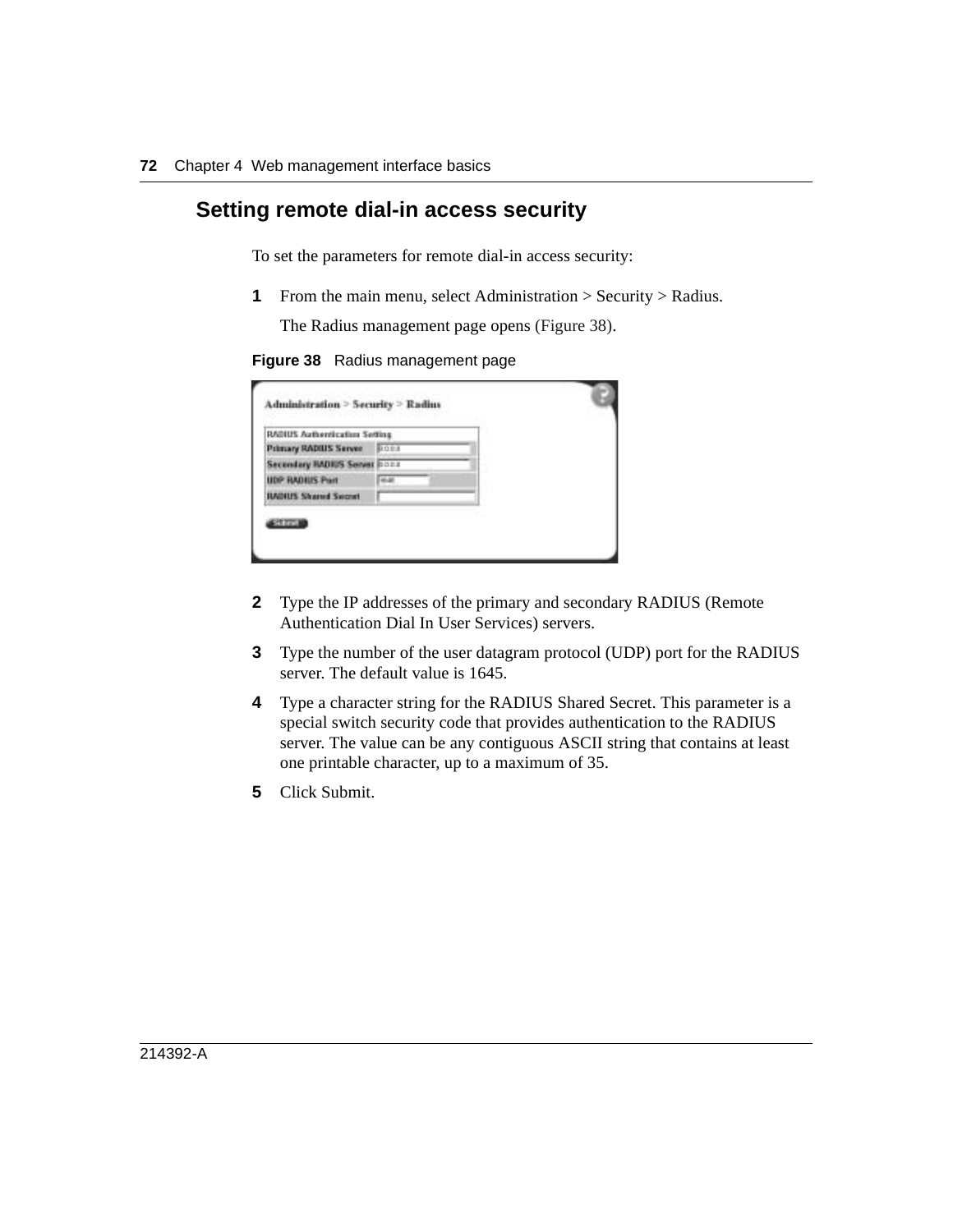# **Index**

### **A**

[AbsoluteValue statistics 53](#page-52-0) [access levels 20,](#page-19-0) [42,](#page-41-0) [66](#page-65-0) [Actions menu 45](#page-44-0) [Alarm Manager button 46](#page-45-0) [Area Chart button 59](#page-58-0) [area graph example 54](#page-53-0) [Average statistics 53](#page-52-1)

#### **B**

[Bar Chart button 59](#page-58-1) [bar graph example 55](#page-54-0) [blinking LEDs 48](#page-47-0) buttons [dialog boxes 51](#page-50-0) [toolbar 46](#page-45-1)

## **C**

[color-coded ports 49](#page-48-0) [communication parameters, setting for Device](#page-39-0)  Manager 40 community strings [default 42](#page-41-1) [entering 43](#page-42-0) [Confirm row deletion parameter 42](#page-41-2) [console passwords 70](#page-69-0) [content area, Web page 69](#page-68-0) [conventions, text 14](#page-13-0) [Copy button 51](#page-50-1)

[Cumulative statistics 53](#page-52-2) [customer support 16](#page-15-0)

#### **D**

[data, exporting 57](#page-56-0) [default access community strings 42](#page-41-1) Device Manager [installing on UNIX 28](#page-27-0) [installing on Windows 21](#page-20-0) [requirements 17](#page-16-0) [setting properties 40](#page-39-0) [starting 39](#page-38-0) [summary 17](#page-16-1) [Device Manager window 39](#page-38-1) [Device menu 45](#page-44-1) [Device Name parameter 43](#page-42-1) device view [displaying 43](#page-42-2) [summary 47](#page-46-0) [device, opening 43](#page-42-3) [Disable command 51](#page-50-2) [disabled port, color 49](#page-48-1)

### **E**

[Edit command 50,](#page-49-0) [51](#page-50-3) [Edit menu 45](#page-44-2) [Edit Selected button 46](#page-45-2) [Enable command 51](#page-50-4) [Export Data button 52,](#page-51-0) [57](#page-56-0)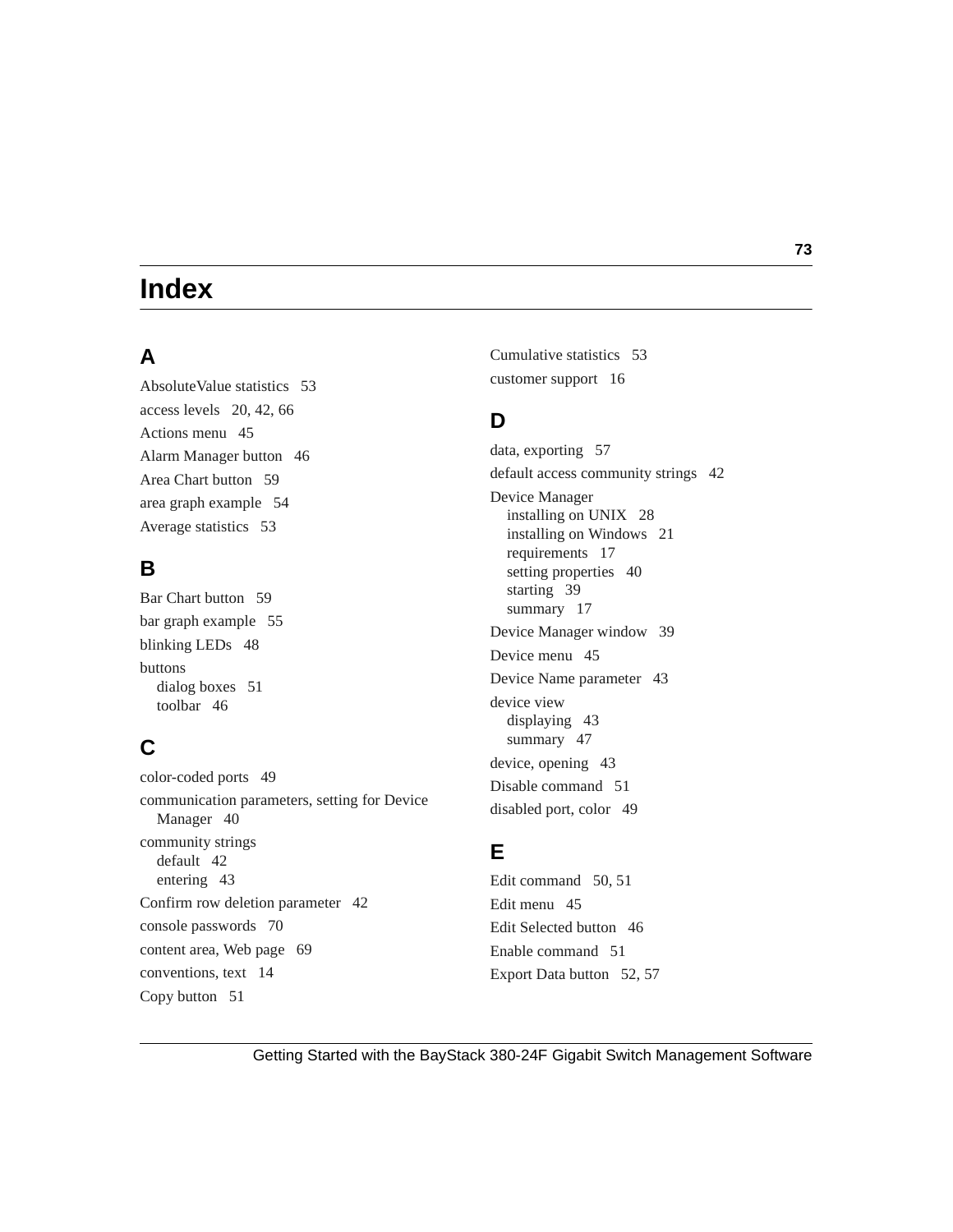### **G**

graph [creating 57](#page-56-1) [modifying 59](#page-58-2) [Graph command 50,](#page-49-1) [51](#page-50-5) [graph dialog box 58](#page-57-0) [Graph menu 45](#page-44-3) [Graph Selected button 46,](#page-45-3) [57](#page-56-2) [graph types 53](#page-52-3)

### **H**

[Help button 46](#page-45-4) [Help menu 45](#page-44-4) [Help, Device Manager 61](#page-60-0) [Horizontal button 59](#page-58-3) [Hotswap Detect every parameter 41](#page-40-0)

## **I**

[If traps, status interval parameter 41](#page-40-1) [Insert button 51](#page-50-6) [installation, Device Manager 21](#page-20-1) [IP parameters, setting 18](#page-17-0)

### **J**

JRE (Java Runtime Environment) [installing for Solaris 31](#page-30-0)

### **L**

[LastValue statistics 53](#page-52-4) [layout, Web page 67](#page-66-0) [LEDs in device view 48](#page-47-1) [legend, port color 45,](#page-44-5) [49](#page-48-2) [Line Chart button 59](#page-58-4) [line graph example 54](#page-53-1) [link, lacking, color 49](#page-48-3)

[Log Scale button 59](#page-58-5) [login window 65](#page-64-0)

#### **M**

[Main Menu, console 19](#page-18-0) [Max Traps in Log field 42](#page-41-3) [Maximum statistics 53](#page-52-5) [menu bar, Device Manager 45](#page-44-6) [menu, Web 67](#page-66-1) [menus.](#page-44-7) *See* individual menu names [Microsoft Internet Explore, software version 63](#page-62-0) [Minimum statistics 53](#page-52-6) [multiple objects, selecting 48](#page-47-2)

#### **N**

[Netscape Navigator, software version 63](#page-62-0) network security [at first login 65](#page-64-1) [setting up 70](#page-69-1) [new table entry, creating 51](#page-50-7)

### **O**

[object types 47](#page-46-1) objects [editing 52](#page-51-1) [selecting 47](#page-46-1) [online Help 45,](#page-44-8) [61](#page-60-0) [Open Device button 43,](#page-42-4) [46](#page-45-5) [Open Device dialog box 43,](#page-42-5) [45](#page-44-9) [operating port, color 49](#page-48-4)

#### **P**

[password management pages 71](#page-70-0) [passwords 20,](#page-19-0) [66,](#page-65-1) [70](#page-69-2) [Paste button 51](#page-50-8) [patches, Solaris 30](#page-29-0)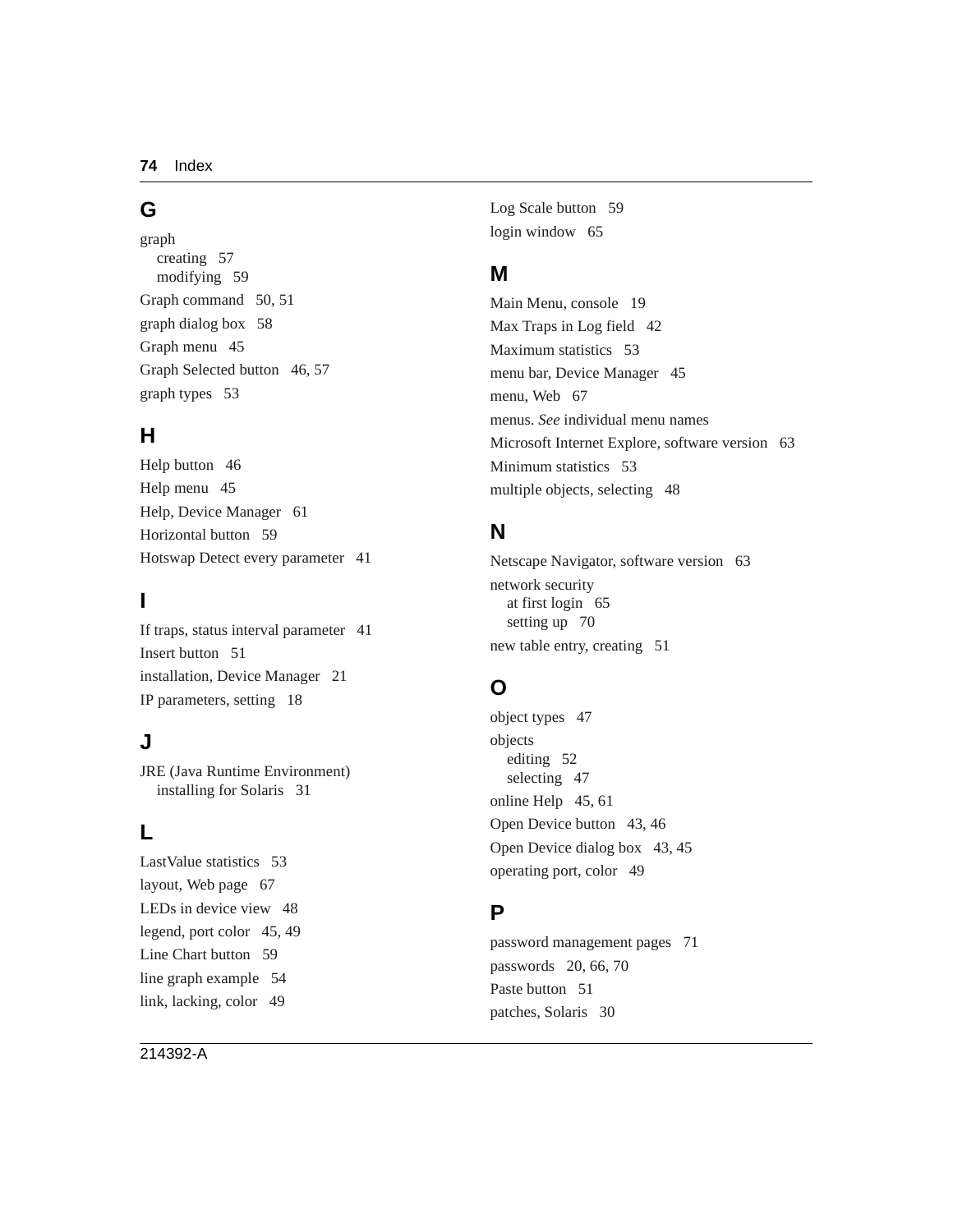[pie graph example 55](#page-54-1) [polling interval 57](#page-56-3) [polling interval, setting 41](#page-40-2) [polling waiting period 42](#page-41-4) [port color legend 49](#page-48-2) [port shortcut menu 50](#page-49-2) ports [color-coded 49](#page-48-0) [disabled 49](#page-48-1) [selecting 48](#page-47-3) [Print button 51](#page-50-9) [product support 16](#page-15-0) [Properties dialog box 40](#page-39-0) publications [hard copy 15](#page-14-0) [related 15](#page-14-1)

## **R**

[Radius authentication 70](#page-69-3) [Radius management page 72](#page-71-0) [Read Community parameter 43](#page-42-6) [Read Community, SNMP 44](#page-43-0) [read-only access 71](#page-70-1) [read-write access 71](#page-70-2) [Read-Write-All access 44](#page-43-1) [Refresh Device Status button 46](#page-45-6) [Register for Traps parameter 42](#page-41-5) [release notes, obtaining 67](#page-66-2) [remote dial-in access 72](#page-71-1) requirements [Device Manager 17](#page-16-0) [UNIX installation of Device Manager 28](#page-27-1) [Web management interface 18,](#page-17-1) [63](#page-62-1) [Windows installation of Device Manager 21](#page-20-2) [Reset Changes button 51](#page-50-10) [Retry Count parameter 42](#page-41-6) [Rmon menu 45](#page-44-10)

### **S**

shortcut menus [port 50](#page-49-2) [switch unit 50](#page-49-3) [single object, selecting 47](#page-46-2) [SNMP tracing 42](#page-41-7) [SNMP traps 60](#page-59-0) software installation [UNIX 28](#page-27-0) [Windows 21](#page-20-0) [Solaris patches, installing 30](#page-29-0) [Stacked button 59](#page-58-6) [standalone switch, setting IP parameters 20](#page-19-1) [standby port, color 49](#page-48-5) statistics [for a single object 56](#page-55-0) [for multiple objects 57](#page-56-4) [graphing 53](#page-52-7) [types 53](#page-52-8) statistics dialog box [multiple objects 56](#page-55-1) [single object 56](#page-55-2) [statistics dialog boxes 45](#page-44-11) [Status Interval parameter 41](#page-40-3) [Status Poll Enable parameter 41](#page-40-4) [status polling 41](#page-40-5) [Stop button 52](#page-51-2) [Support heading 67](#page-66-2) [support Web site 21](#page-20-3) [support, Nortel Networks 16](#page-15-0) [switch unit shortcut menu 50](#page-49-4) [switch, selecting 47](#page-46-2) [System Information home page 64](#page-63-0)

## **T**

[technical publications 15](#page-14-0) [technical support 16](#page-29-0)